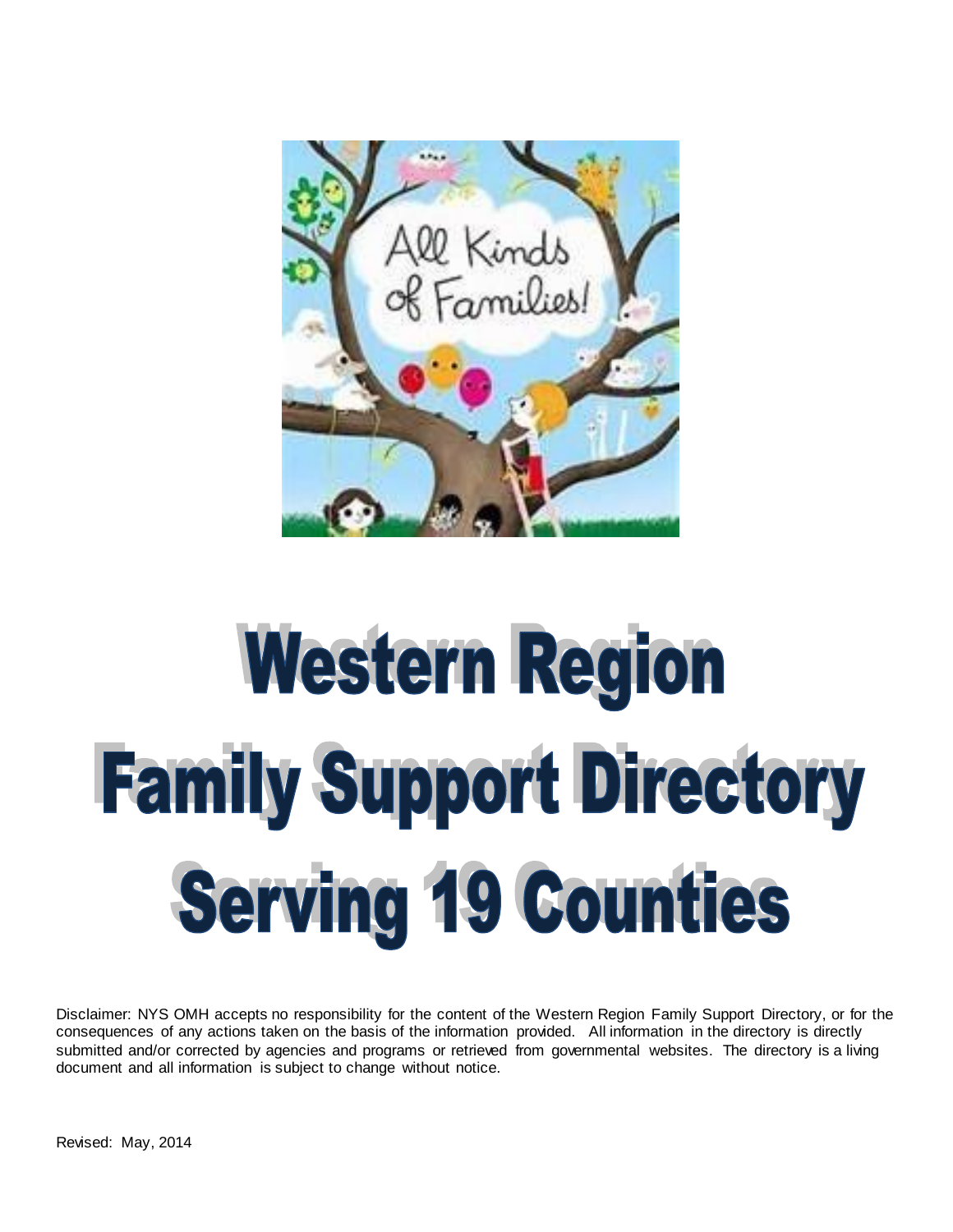### **Table of Contents**

| Page 14-19  |
|-------------|
|             |
| Page 22-23. |
|             |
|             |
|             |
|             |
|             |
| Page 39-41. |
| Page 42-44. |
| Page 45-46  |
|             |
|             |
|             |
|             |
|             |
|             |
|             |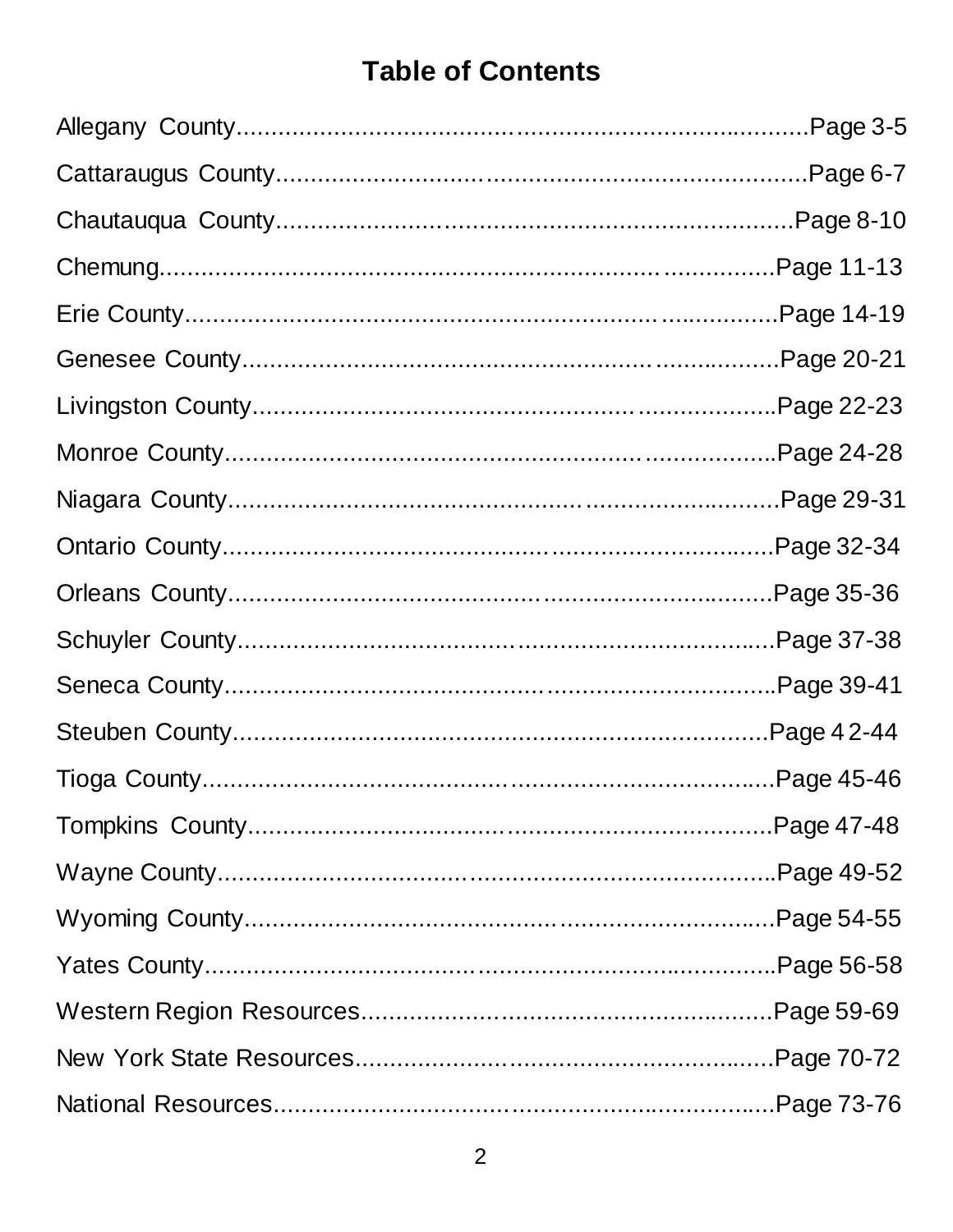# **ALLEGANY**

**Community Family Support Finger Lakes Parent Network** (FLPN) 25 West Steuben Street

Bath, NY 14810 Office: 607-776-2164 Fax: 607-776-4327 Website[: www.flpn.org](http://www.flpn.org/) E-mail: [flpninc25@flpn.org](mailto:flpninc25@flpn.org)

**Finger Lakes Parent Network, Inc.** is a parent-governed, not for profit organization focused on the needs of families who have children with emotional, behavioral, mental and/or developmental disabilities. Our mission is to support and empower families so they can improve the quality of their lives and help their children to achieve their full potential within the community. All services are offered at no cost to the families.

The services for families include bi-weekly parent/caregiver groups with trained peer facilitators providing self-help support and education as well as free, on-site childcare. FLPN also sponsors caregiver attendance at a variety of regional conferences and educational workshops. Peer advocates work across a variety of systems to provide peer support, education, advocacy, information, and referral. Teen-driven support groups participate in education, recreation activities and community service projects. Hourly in-home respite care is also provided for families by trained staff with background clearances.

FLPN provides wavier contract services through the Office of Mental Health, Office of Children and Family Services -Bridges to Health program and the Office for People with Developmental Disabilities.

The Finger Lakes Parent Network, Inc has a teen group. FLPN empowers the teens to make good choices, have fun, participate in community service activities, self advocate and interact with peers while being responsible, respectful and following rules made by the youth. Both the identified teens and their siblings are encouraged to participate in teen group. FLPN allow pre-teens from the age of 12 to move from childcare to the teen group with the expectation that they are held to the same standard of behavior as the older teens.

| E-mail: pdinardo@flpn.org |
|---------------------------|
|                           |
| E-mail: jstruble@flpn.org |
|                           |
| E-mail: cmorse@flpn.org   |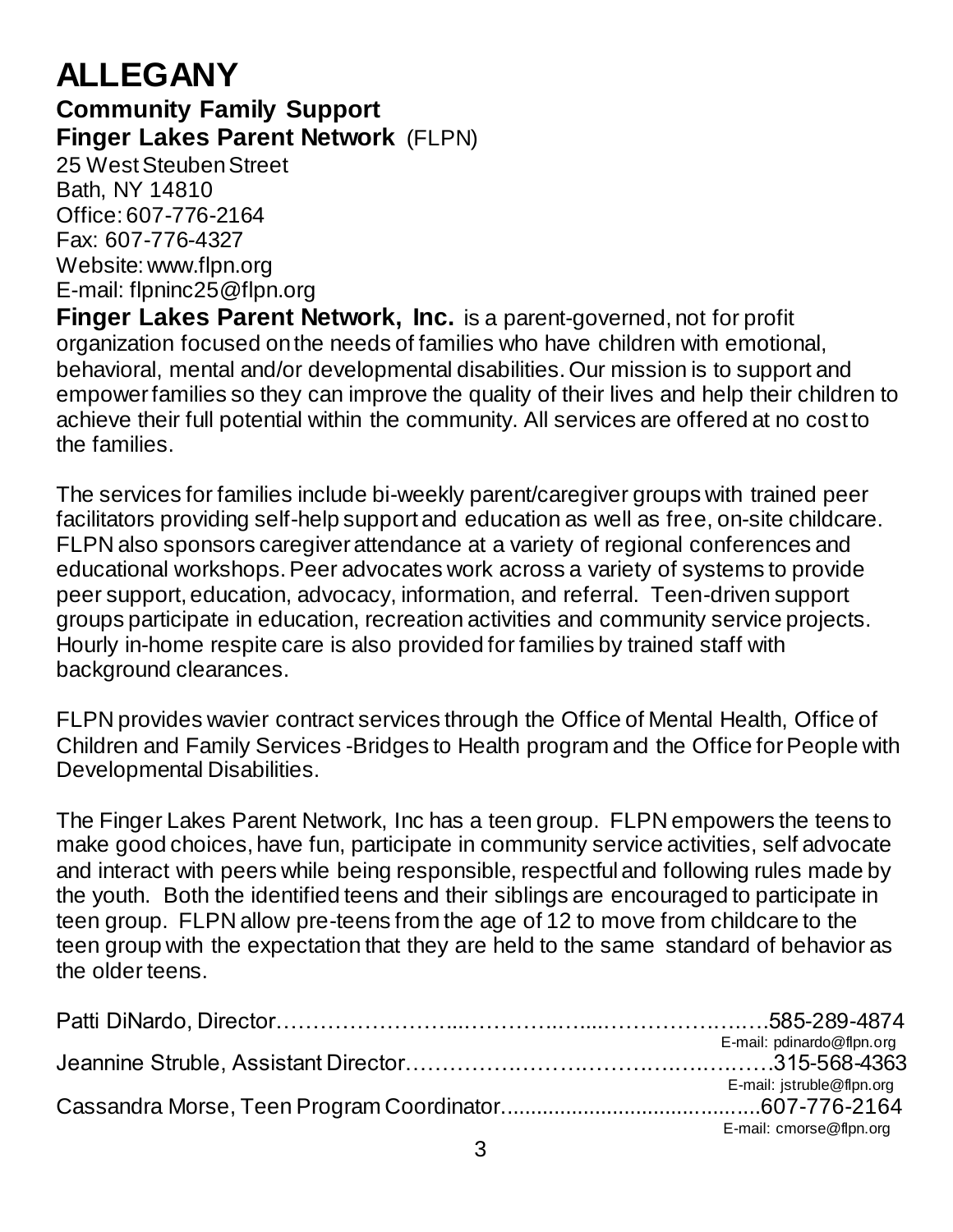| <b>ALLEGANY Continued:</b>                                                                                                                                                              |                                     |
|-----------------------------------------------------------------------------------------------------------------------------------------------------------------------------------------|-------------------------------------|
| <b>SPOA</b><br>Lindy White, LMSW, Assistant Director of Community Services and SPOA Coordinator                                                                                         |                                     |
| <b>County Mental Health Director</b>                                                                                                                                                    | E-mail: white.lindy74@gmail.com     |
|                                                                                                                                                                                         | E-mail: robanders6@gmail.com        |
| <b>County DSS</b>                                                                                                                                                                       |                                     |
| Waiver                                                                                                                                                                                  | E-mail: Vicki.Grant@dfa.state.ny.us |
| Home and Community Based Services Waiver (HCBS) (Access via SPOA)                                                                                                                       |                                     |
| <b>Clinic</b>                                                                                                                                                                           | E-mail: kbaker@rehabcenter.org      |
|                                                                                                                                                                                         |                                     |
| <b>Mentoring/Companion</b><br><b>Youth Mentoring Children and Family Compeer</b>                                                                                                        |                                     |
| <b>Care Coordination</b> (Case Management)<br><b>Supportive Case Management (SCM) (Access SCM via SPOA)</b><br><b>County Community Services: Lindy White, LMSW, Assistant Director,</b> |                                     |
|                                                                                                                                                                                         | E-mail: white.lindy74@gmail.com     |
| <b>Intensive Case Management (ICM) (Access ICM via SPOA)</b>                                                                                                                            |                                     |
| <b>County Community Services: Lindy White, LMSW, Assistant Director</b>                                                                                                                 |                                     |
| <b>Acute Inpatient Hospitalization</b>                                                                                                                                                  | E-mail: white.lindy74@gmail.com     |
|                                                                                                                                                                                         |                                     |
| <b>Allegany Probation</b>                                                                                                                                                               |                                     |
| <b>Community Residence</b> (CR) (Access via SPOA)See Page 63-64                                                                                                                         |                                     |
| Residential Treatment Facility (RTF) (Access via SPOA)See Page 63                                                                                                                       |                                     |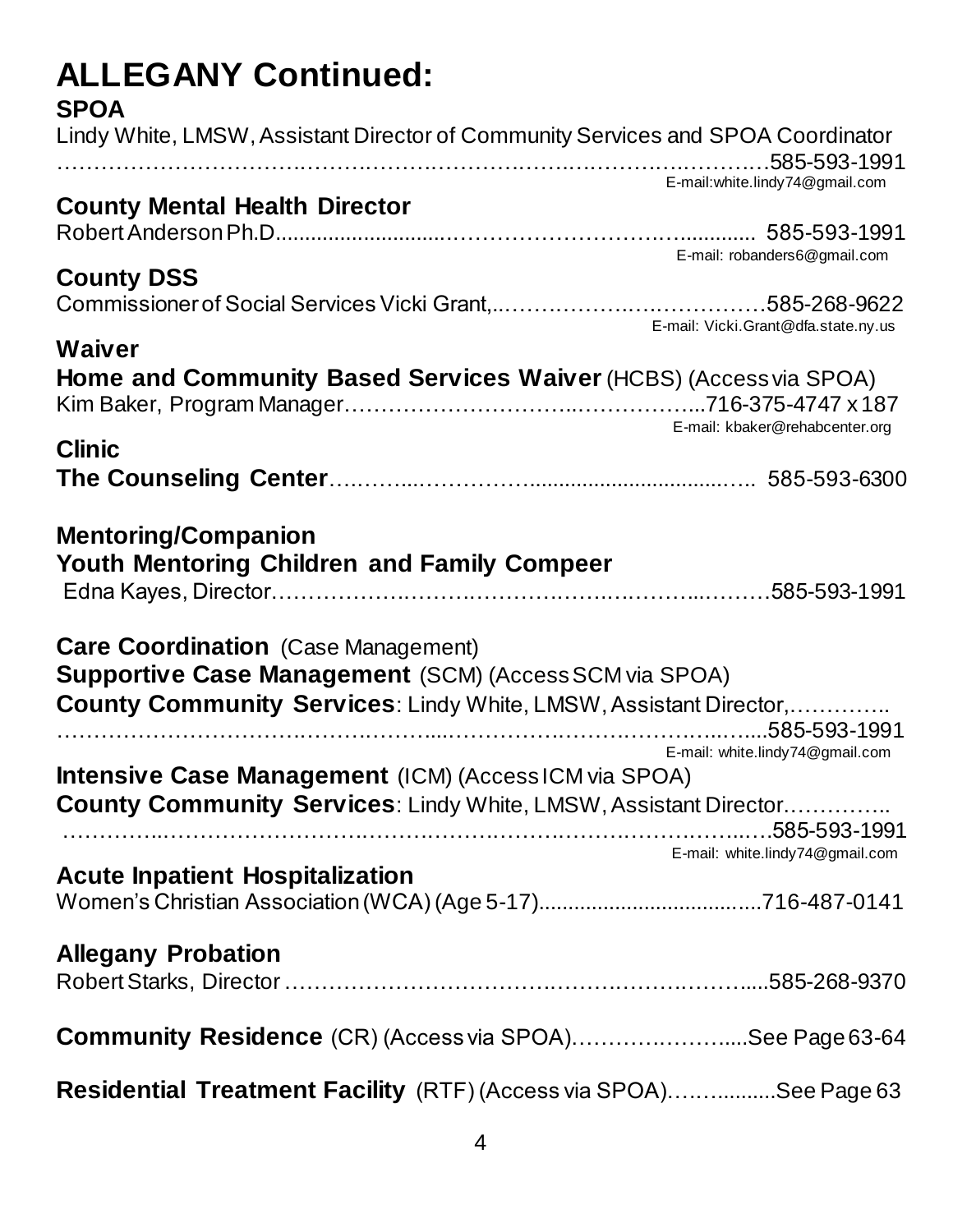### **ALLEGANY Continued:**

| Alfred Counseling Associates Sam Cali, (family counseling, 12 week anger management |                                    |
|-------------------------------------------------------------------------------------|------------------------------------|
|                                                                                     |                                    |
|                                                                                     | E-mail: alfredcounseling@gmail.com |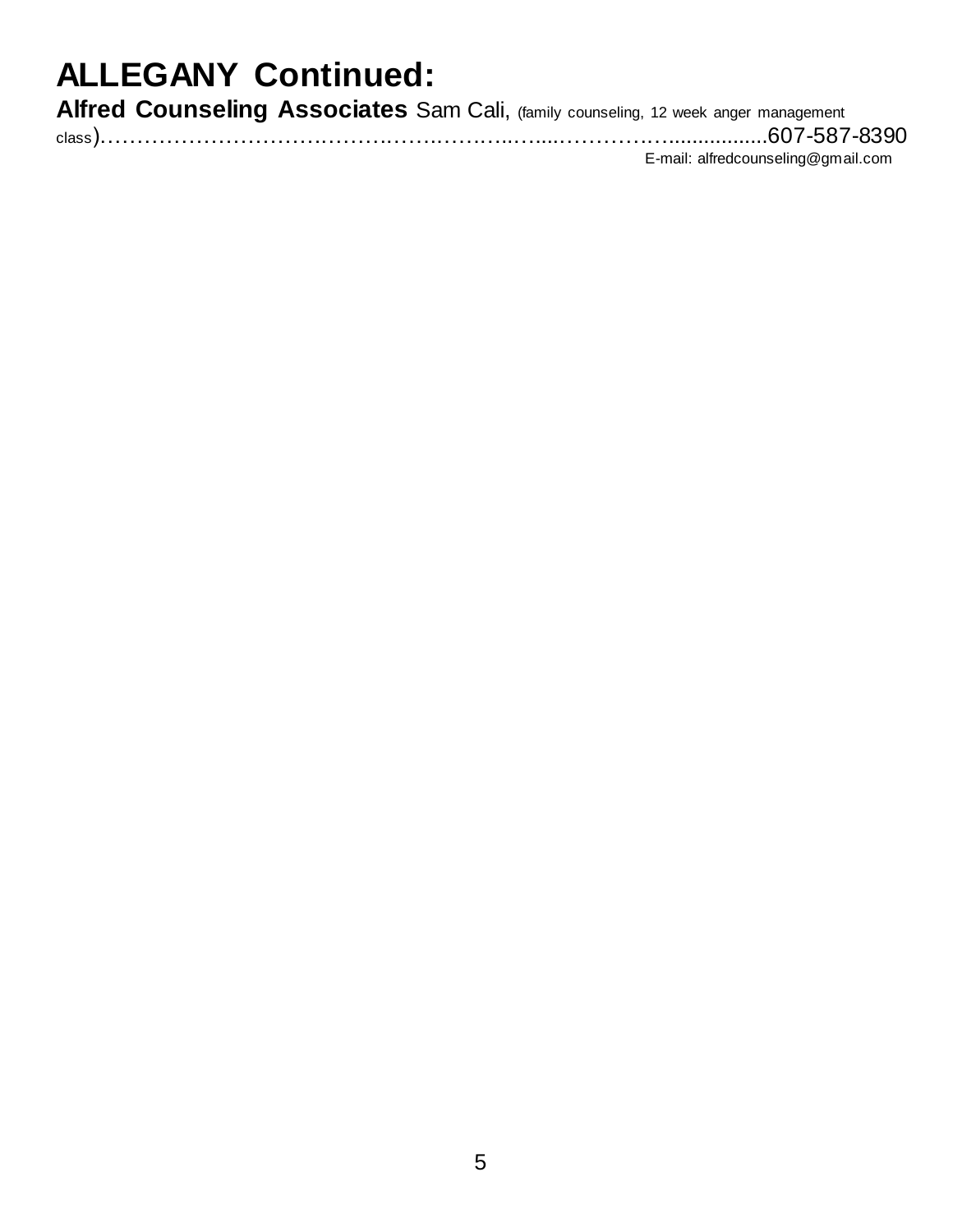# **CATTARAUGUS:**

#### **Community Family Support Youth and Family Services Mental Health Association in Cattaraugus, Inc.**

121 North Union Street P. O. Box 833 Olean, NY 14760

To support and empower families and youth affected by an emotional, behavioral, and/or mental health challenge. This is done through choices of in-home support services, advocacy, training and education, mentoring, skill building, support groups, information and referral, meeting facilitation, modeling, and linking parents/caregivers and youth who have similar experiences and interests for the purposes of building a community of supportive peers.

| Ginger Oyer, Youth and Family Services Director716-372-0208 X 103 |                                |
|-------------------------------------------------------------------|--------------------------------|
|                                                                   |                                |
|                                                                   | E-mail:goyer@mhacatt.org       |
|                                                                   |                                |
|                                                                   | E-mail: jputnam@mhacatt.org    |
|                                                                   |                                |
|                                                                   | E-mail: cstrawder@mhacatt.org  |
|                                                                   |                                |
|                                                                   | E-mail: dmcelheney@mhacatt.org |
| <b>CCSI</b>                                                       |                                |

#### Dawn Miller, Director…… ...…………...............................................……….716-701-3294 [E-mail:dmmiller@cattco.org](mailto:E-mail:dmmiller@cattco.org)

#### **County Mental Health Director**

|  | E-mail: dmcolburn@cattco.org |
|--|------------------------------|

#### **Common Sense Parenting Instructors**

Ginger Oyer, Parent Trainer (toddler/preschool, school age).............716-372-0208 x 103 E-mail: [goyer@mhacatt.org](mailto:goyer@mhacatt.org)

#### **Children's SPOA**

| E-mail: mholeary@cattco.org    |
|--------------------------------|
|                                |
| E-mail: mhole ary @ cattco.org |

#### **Waiver**

| Home and Community Based Services Waiver (HCBS) (Access via SPOA) |                                |
|-------------------------------------------------------------------|--------------------------------|
|                                                                   |                                |
|                                                                   | E-mail: kbaker@rehabcenter.org |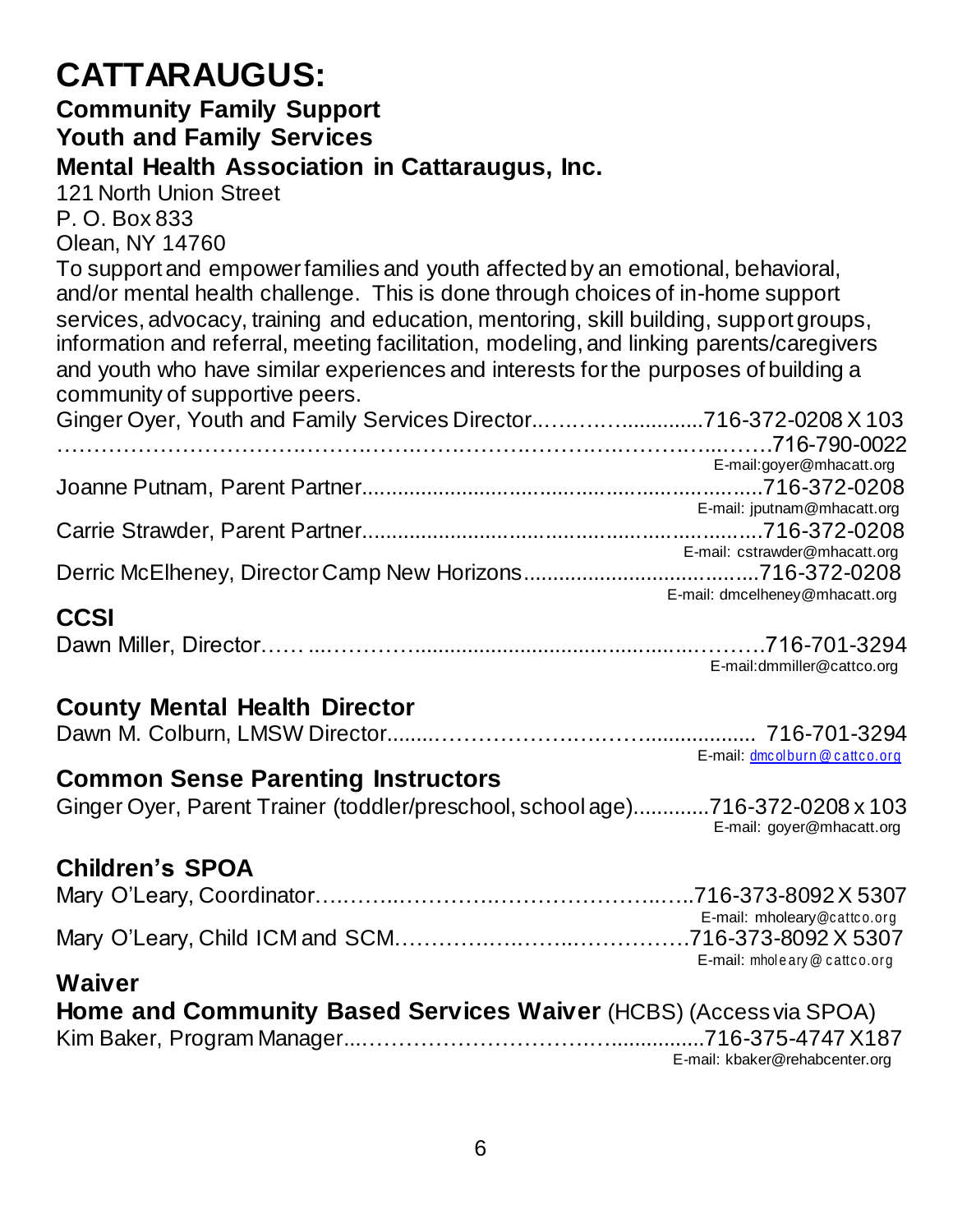# **CATTARAUGUS Continued:**

| <b>Care Coordination</b> (Case management) (Access via SPOA)<br><b>Supportive Case Management (SCM)</b> |                                   |
|---------------------------------------------------------------------------------------------------------|-----------------------------------|
|                                                                                                         |                                   |
| <b>Intensive Case Management (ICM)</b>                                                                  |                                   |
|                                                                                                         |                                   |
| <b>Acute Inpatient Hospitalization</b>                                                                  |                                   |
| <b>Community Residence</b> (CR) (Access via SPOA)See Page 63-64                                         |                                   |
| <b>Residential Treatment Facility</b> (RTF) (Access via SPOA)See Page 63                                |                                   |
|                                                                                                         |                                   |
| <b>Department of Social Services</b>                                                                    |                                   |
|                                                                                                         |                                   |
|                                                                                                         |                                   |
| <b>Juvenile Probation Unit Supervisor</b>                                                               |                                   |
|                                                                                                         | E-mail: godiffenderfer@cattco.org |
| <b>Substance Abuse</b>                                                                                  |                                   |
| Council on Addiction Recovery Services (CAReS)716-373-4303                                              |                                   |
|                                                                                                         |                                   |
| <b>Clinic</b>                                                                                           |                                   |
| <b>Pioneer Central High School Mental Health Clinic</b>                                                 |                                   |
|                                                                                                         |                                   |
|                                                                                                         | E-mail: allafler@cattco.org       |
|                                                                                                         | E-mail: Imwidger@cattco.org       |
|                                                                                                         |                                   |
|                                                                                                         | E-mail: kmpalmquist@cattco.org    |
|                                                                                                         | E-mail: dgunsolus@cattco.org      |
|                                                                                                         |                                   |
|                                                                                                         |                                   |
| <b>Assisted Out-patient Treatment (AOT) (Adult)</b>                                                     |                                   |
|                                                                                                         |                                   |
|                                                                                                         |                                   |
|                                                                                                         | E-mail: rpalmquist@cattco.org     |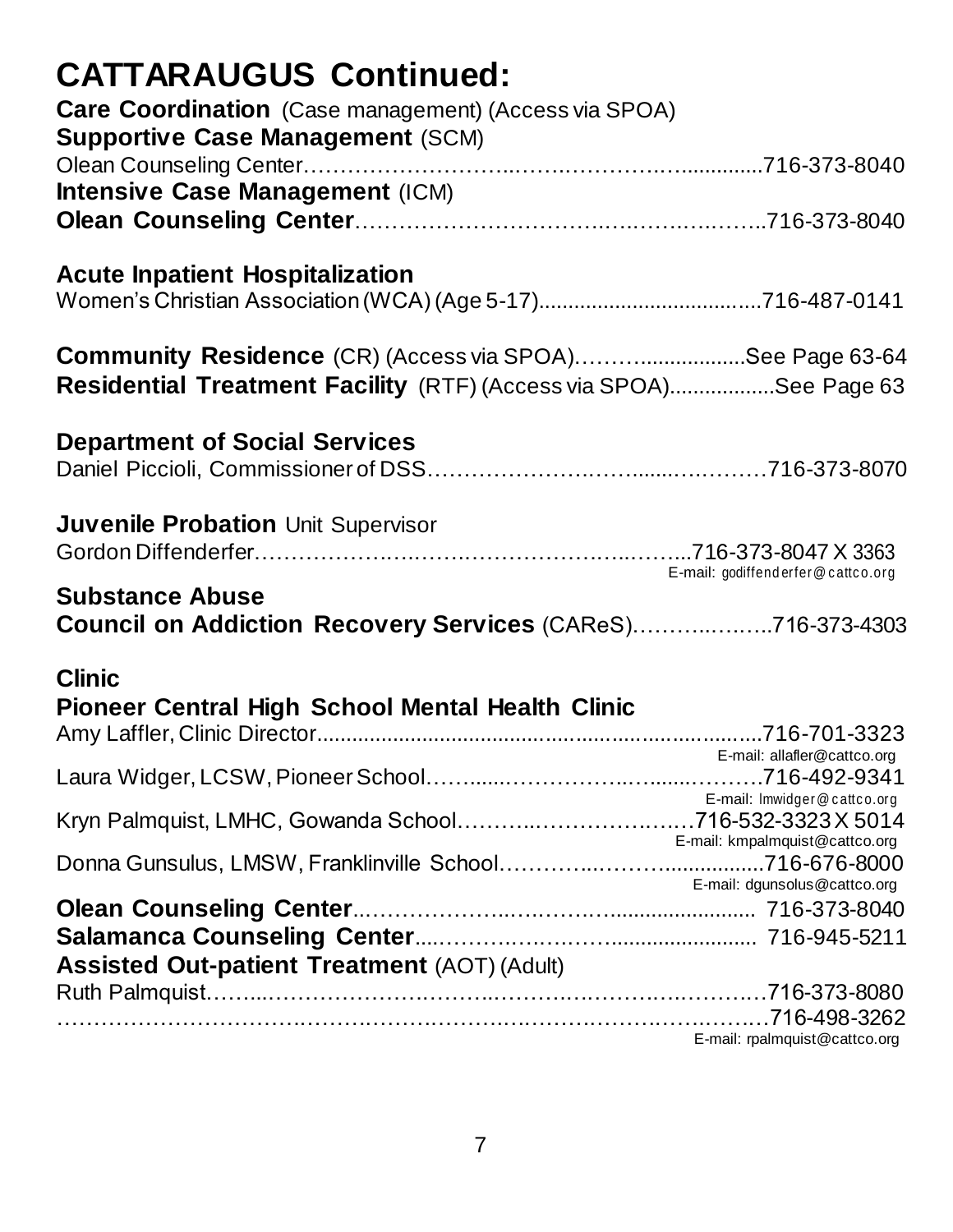### **CHAUTAUQUA Community Family Support**

**Chautauqua County Department of Mental Hygiene**

Town of Chautauqua Municipal Building, Room 200 2 Academy Street Mayville, NY 14757

Family Support Services (FSS) are free to all parents, foster parents, grandparents, and adoptive parents, and caregivers of children with a mental health diagnosis. Family Support Group meetings are held in various locations in the county with child care provided free of charge. The FSS program offers educational and informational events to all interested parents and professionals. Respite funding is also offered as part of Family Support Services.

| Melody Morris, Family Peer Support Services Coordinator716-753-4153 |                                       |
|---------------------------------------------------------------------|---------------------------------------|
|                                                                     | E-.mail: morrisml@co.chautauqua.ny.us |
|                                                                     |                                       |
|                                                                     | E-mail:steenbun@co.chautauqua.ny.us   |
|                                                                     |                                       |
|                                                                     |                                       |

#### **County Commissioner of Mental Hygiene (CCMH)**

|             | E-mail: brinkmap@co.Chautauqua.ny.us |
|-------------|--------------------------------------|
| <b>CCSI</b> |                                      |
|             |                                      |
|             | E-mail: cusimanl@co.chautauqua.ny.us |
|             |                                      |
|             | E-mail: steenbun@co.chautauqua.ny.us |

#### **Waiver**

| Home and Community Based Services Waiver (HBCS) (Access via SPOA) |                                      |
|-------------------------------------------------------------------|--------------------------------------|
|                                                                   |                                      |
|                                                                   | E-mail: kbaker@rehabcenter.org       |
| <b>Common Sense Parenting Instructors</b>                         |                                      |
|                                                                   |                                      |
|                                                                   | E-mail: naeserk@co.chautauqua.ny.us  |
|                                                                   |                                      |
|                                                                   | E-mail: newmant@co.chautauqua.ny.us  |
|                                                                   |                                      |
|                                                                   | E-mail: siraguss@co.chautauqua.ny.us |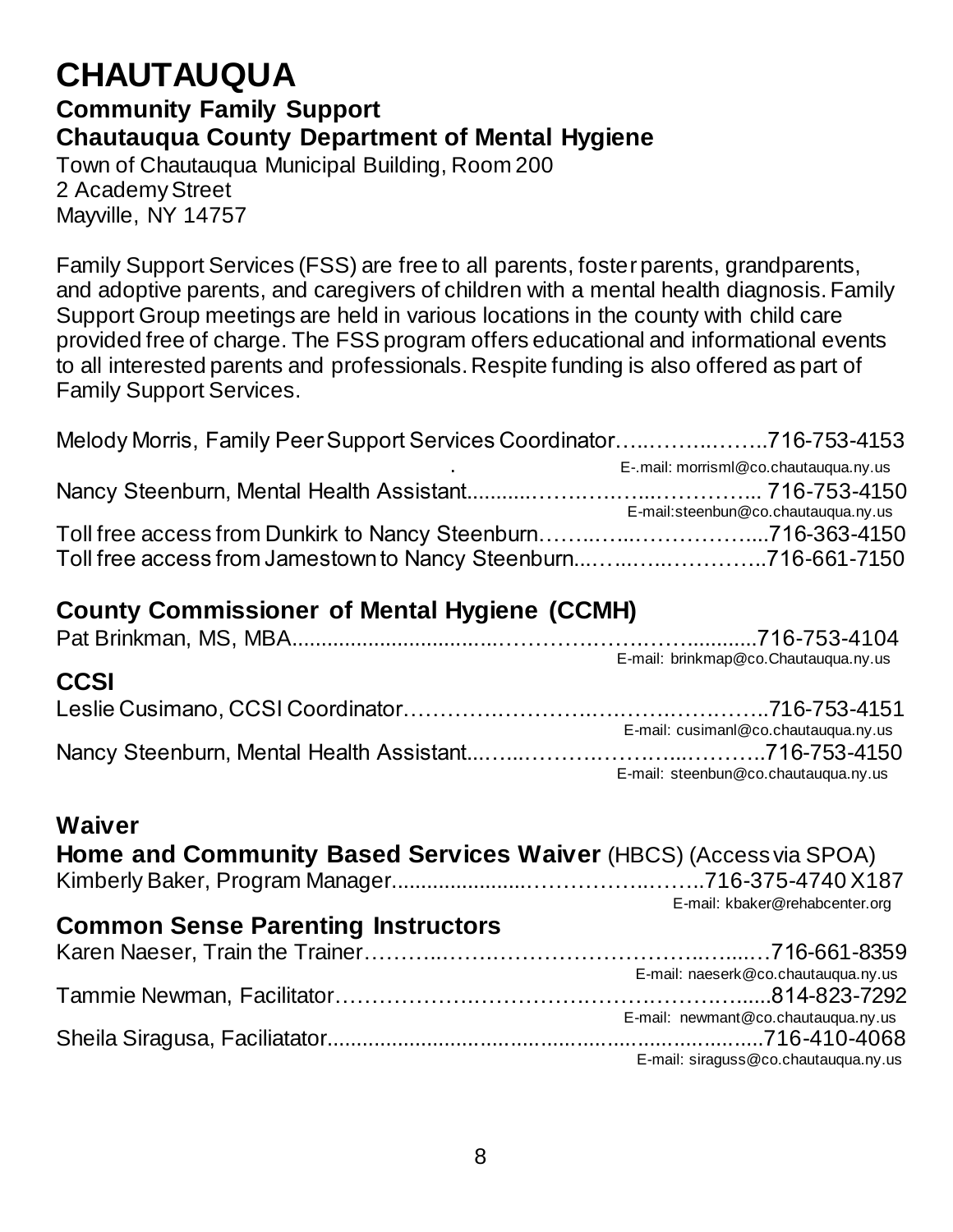# **CHAUTAUQUA Continued:**

#### **SPOA**

**Chautauqua County Department of Mental Hygiene Children's Single Point of Access**

Town of Chautauqua Municipal Building 2 AcademyStreet, Room 200 Mayville, NY 14757 Rachel Ludwig, SPOA Coordinator…..…..…..........…………………………716-753-4513 E-mail: mesmer[r@co.c](mailto:ludwig@co.chautauqua.ny.us) ha utauq ua.ny .us

#### **Functional Family Therapy** (FFT)

Dunkirk, Chautauqua County Dept of Mental Hygiene.…….….………..…..716-363-3550 Jamestown, Chautauqua County Dept of Mental Hygiene.…...…………....716-661-8330

#### **Clinics**

| <b>Women's Christian Association (WCA) Behavioral Health</b>                                                           |                                      |
|------------------------------------------------------------------------------------------------------------------------|--------------------------------------|
|                                                                                                                        |                                      |
|                                                                                                                        |                                      |
| <b>Summit Community Services (TRC)</b>                                                                                 |                                      |
|                                                                                                                        |                                      |
|                                                                                                                        |                                      |
| <b>Family Service of the Chautauqua Region</b>                                                                         |                                      |
|                                                                                                                        |                                      |
|                                                                                                                        | E-mail: jimm@fscr.mygbiz.com         |
| <b>Catholic Charities.</b>                                                                                             |                                      |
|                                                                                                                        |                                      |
| <b>Chautauqua Tapestry</b> (System of Care Initiative)                                                                 |                                      |
| Chautauqua Tapestry brings together providers, families and the community to                                           |                                      |
| share responsibility and resources to enhance the delivery of services and improve the<br>lives of youth and families. |                                      |
|                                                                                                                        |                                      |
|                                                                                                                        |                                      |
|                                                                                                                        | E-mail: mesmerr@co.chautauqua.ny.us  |
|                                                                                                                        |                                      |
|                                                                                                                        |                                      |
|                                                                                                                        | E-mail: wrightm@co.chautauqua.ny.us  |
| Melody Morris, Deputy Project Director/Family Lead716-753-4157                                                         | E-mail: morrisml@co.chautauqua.ny.us |
|                                                                                                                        |                                      |
| Jon Anderson, Behavioral Health Crisis Response System Developer716-753-4517                                           |                                      |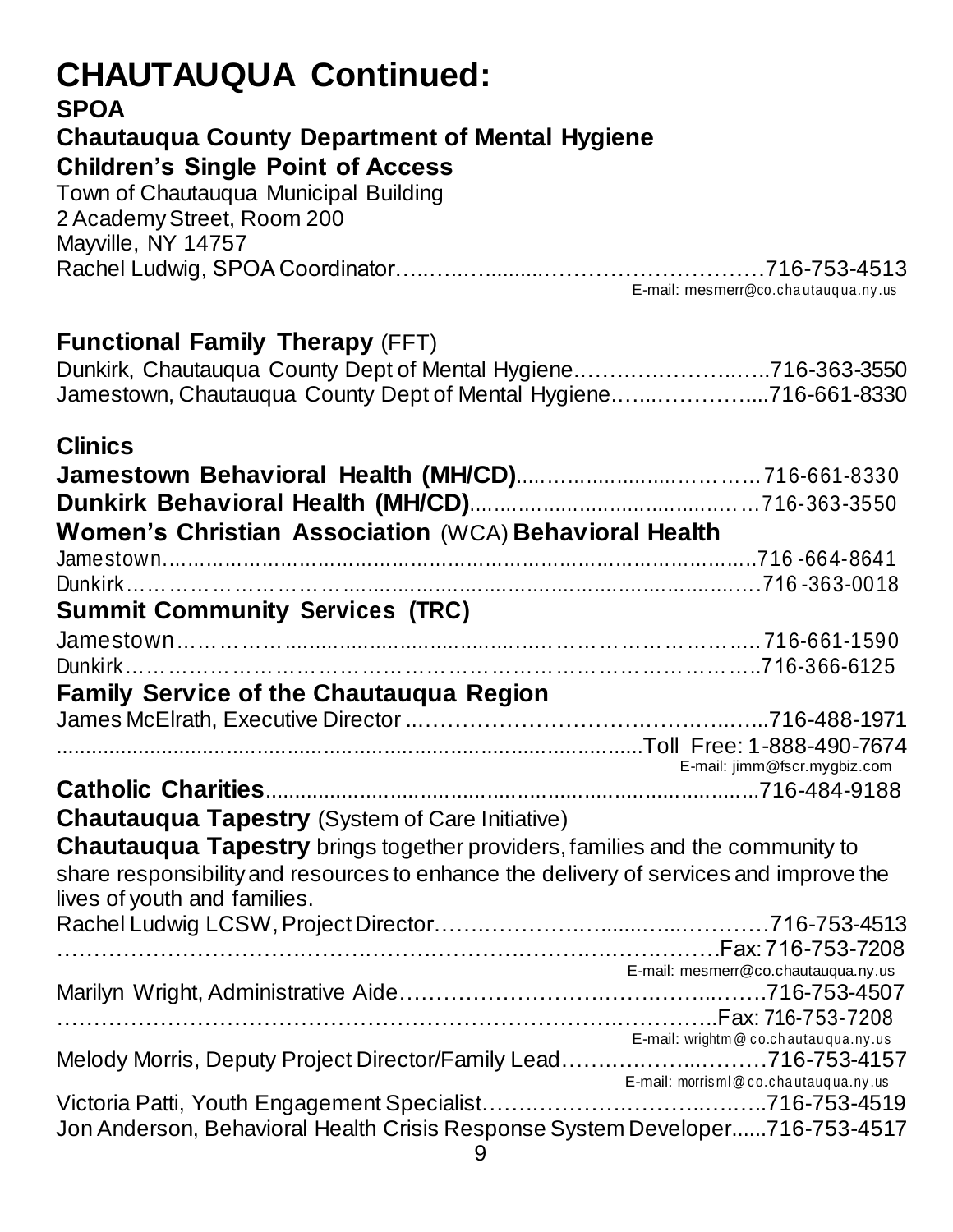| <b>CHAUTAUQUA Continued:</b><br><b>Care Coordination</b> (Case Management) (Access via SPOA)<br><b>Chautauqua County Dept of Mental Hygiene</b><br><b>Supportive Case Management (SCM)</b> |                                       |
|--------------------------------------------------------------------------------------------------------------------------------------------------------------------------------------------|---------------------------------------|
|                                                                                                                                                                                            |                                       |
| <b>Intensive Case Management (ICM)</b>                                                                                                                                                     |                                       |
| <b>Community Residence</b> (CR) (Access via SPOA)See Page 63-64                                                                                                                            |                                       |
| <b>Residential Treatment Facility</b> (RTF) (Access via SPOA)See Page 63                                                                                                                   |                                       |
| <b>Mentoring/Companion</b><br><b>Compeer Chautauqua</b>                                                                                                                                    |                                       |
|                                                                                                                                                                                            | E-mail: ballj@co.chautauqua.ny.us     |
| <b>County Department of Health and Human Services</b>                                                                                                                                      | E-mail: schuylerc@co.chautauqua.ny.us |
| <b>Chautauqua County Youth Bureau</b>                                                                                                                                                      |                                       |
| <b>PINS Contact</b>                                                                                                                                                                        |                                       |
| <b>Child Advocacy Program</b><br>Jana McDermitt, Project Director (Jamestown and Dunkirk Services)716-338-9844                                                                             | E-mail: mcdermoj@co.chautauqua.ny.us  |
| <b>Specialized Treatment Providers</b> (working with children with sexually inappropriate behaviors):<br>Kelly Burkhouse, PhD., Family Services, Office Based Counseling716-488-1971       | E-mail: fscr@familyservicecr.com      |
| Also available at CCMH clinics in Jamestown and Dunkirk                                                                                                                                    |                                       |

 $\overline{\phantom{a}}$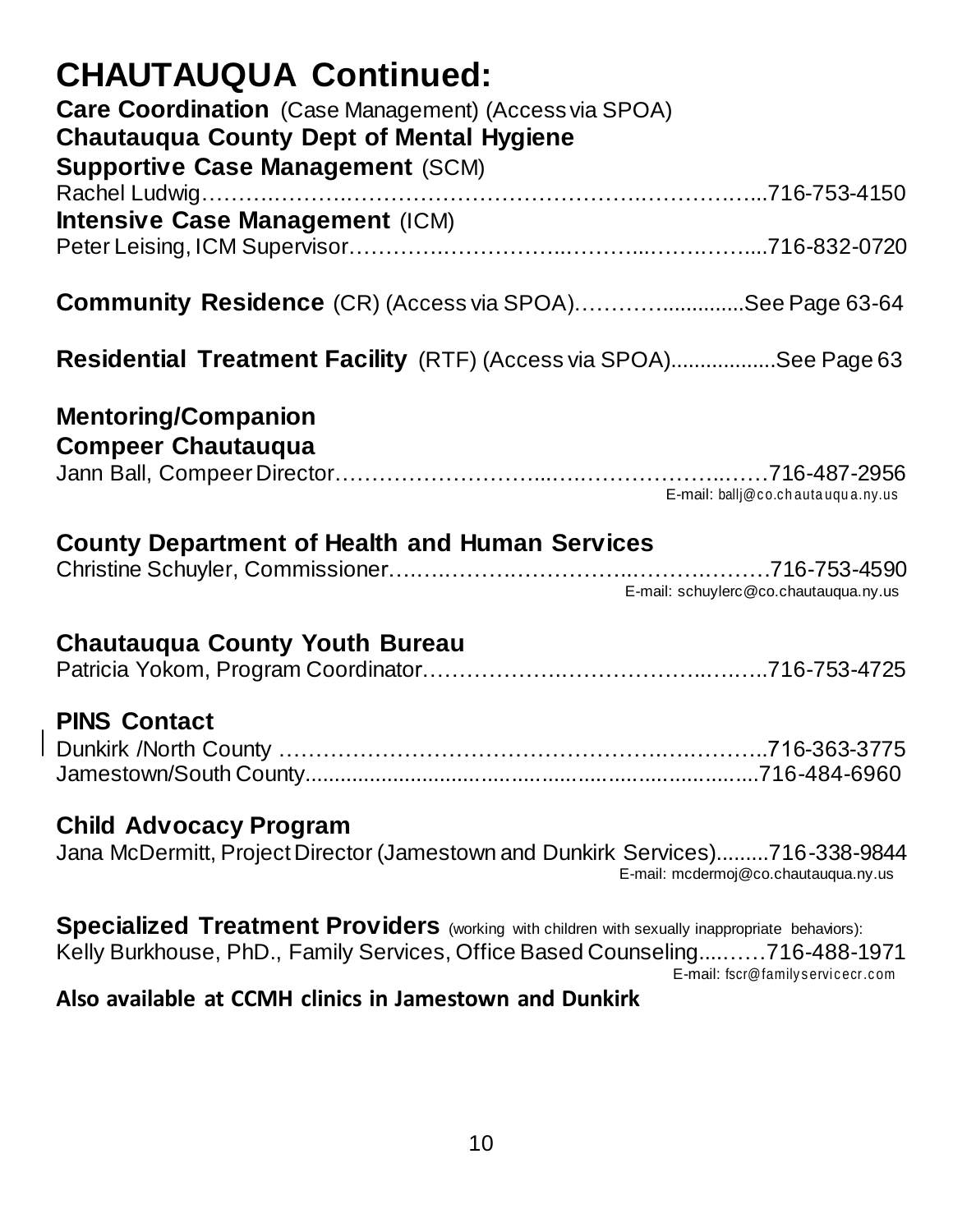# **CHEMUNG**

**Community Family Support Finger Lakes Parent Network** (FLPN) 25 West Steuben Street

Bath, NY 14810 Office 607-776-2164 Fax: 607-776-4327 Website[: www.flpn.org](http://www.flpn.org/) E-mail: [flpninc25@flpn.org](mailto:flpninc25@flpn.org)

**Finger Lakes Parent Network, Inc.** is a parent-governed, not for profit organization focused on the needs of families who have children with emotional, behavioral, mental and/or developmental disabilities. Our mission is to support and empower families so they can improve the quality of their lives and help their children to achieve their full potential within the community. All services are offered at no cost to the families.

The services for families include bi-weekly parent/caregiver groups with trained peer facilitators providing self-help support and education as well as free, on-site childcare. FLPN also sponsors caregiver attendance at a variety of regional conferences and educational workshops. Peer advocates work across a variety of systems to provide peer support, education, advocacy, information, and referral. Teen-driven support groups participate in education, recreation activities and community service projects. Hourly in-home respite care is also provided for families by trained staff with background clearances.

FLPN provides wavier contract services through the Office of Mental Health, Office of Children and Family Services -Bridges to Health program and the Office for People with Developmental Disabilities.

The Finger Lakes Parent Network, Inc has a teen group. FLPN empowers the teens to make good choices, have fun, participate in community service activities, self advocate and interact with peers while being responsible, respectful and following rules made by the youth. Both the identified teens and their siblings are encouraged to participate in teen group. FLPN allow pre-teens from the age of 12 to move from childcare to the teen group with the expectation that they are held to the same standard of behavior as the older teens.

| E-mail: pdinardo@flpn.org |
|---------------------------|
|                           |
| E-mail: jstruble@flpn.org |
|                           |
| E-mail: cmorse@flpn.org   |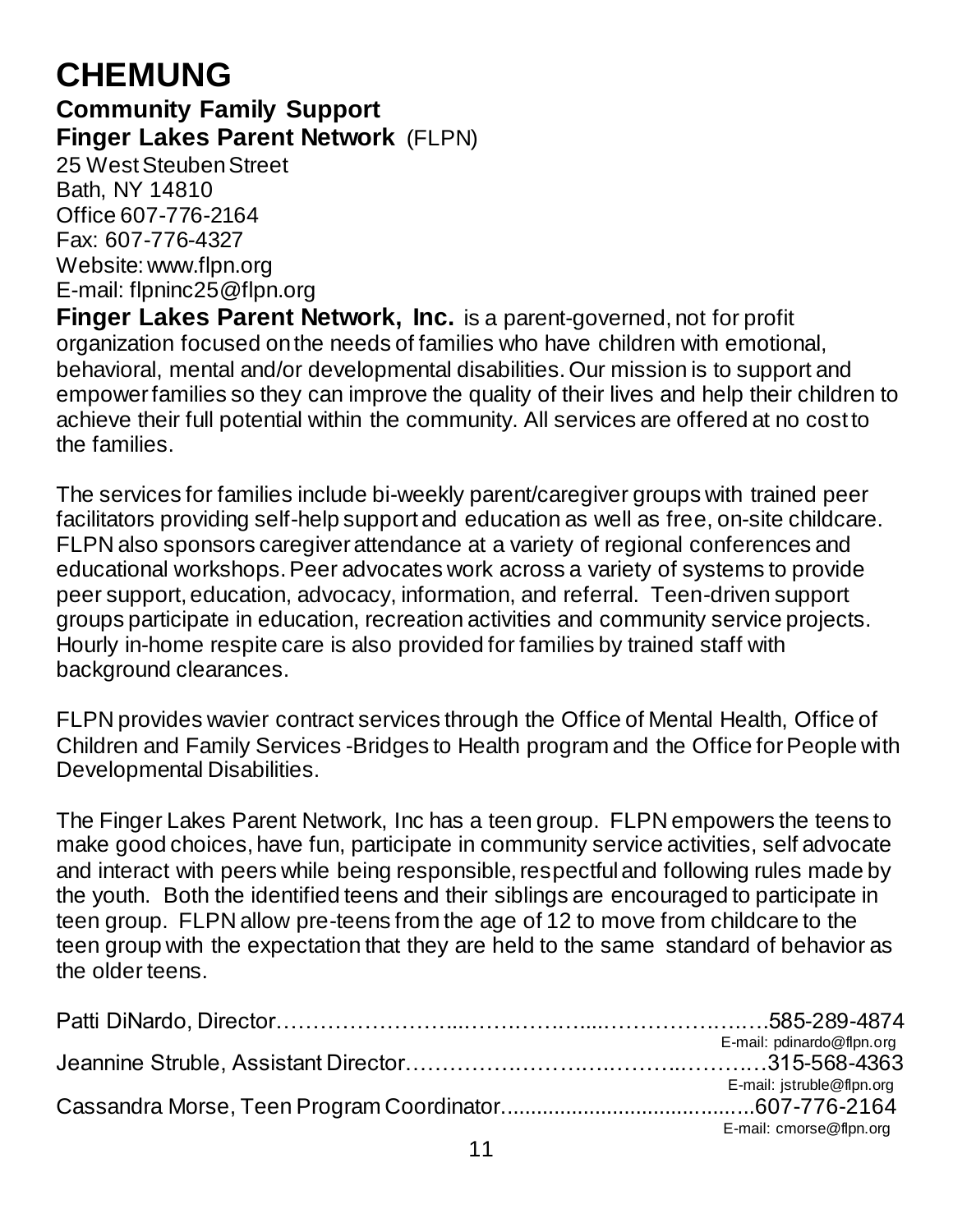# **CHEMUNG Continued:**

### **Youth Advisory Council**

#### **Chemung County YAC and RAMP**

YAC is a Youth Advisory Council in Chemung County; that cultivate youth who are actively involved in their community as well as advocate to help revolutionize the mental health care system for today's youth.

Kerchelle Driscoll, Youth Mentoring & Advocacy Coordinator...….....…..….607-737-5858 E-mail: kdriscoll@co.chemung.ny.us

#### **Mentoring/Companion**

Ramp is the **Ready to Achieve Mentoring Program**; is characterized as a career-focused mentoring program for at-risk youth with or without apparent disabilities who are susceptible of becoming involved with the Juvenile Justice System. Elmira, New York is one of three RAMP sites (RCIL, Rochester; and Families Together, Albany) throughout New York State and one of 12 sites nationally.

Kerchelle Driscoll, Youth Mentoring & Advocacy Coordinator....….……….607-737-5858 E-mail: kdriscoll@co.chemung.ny.us

#### **CCSI**

#### **Waiver**

#### **Home and Community Based Services Waiver** (HBCS) (Access via SPOA) **Pathways**

| E-mail: dsmith@pathwaysfor you.org   |
|--------------------------------------|
|                                      |
| E-mail: nwhatman@pathwaysforyou.org  |
|                                      |
| E-mail: cbennett@pathwaysforyou .org |

### **Day Treatment**

#### **Pathways**

| <b>Elmira Psychiatric Center</b> |  |
|----------------------------------|--|
|                                  |  |

### **Crisis**

| 24 Hours crisis Service Program of Chemung County, Scott Forbes |  |
|-----------------------------------------------------------------|--|
|                                                                 |  |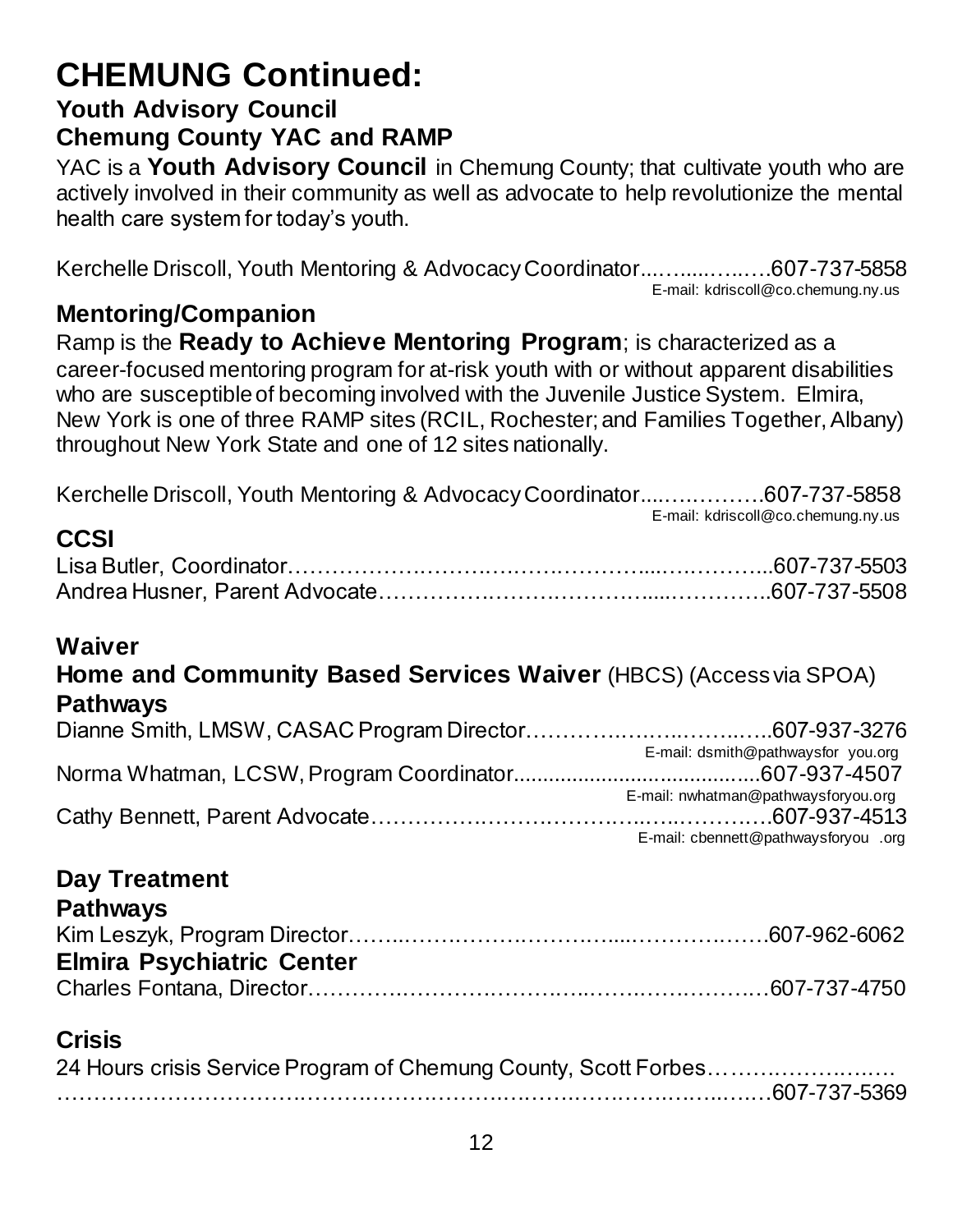## **CHEMUNG Continued:**

| <b>County Mental Health Director</b>                                                |                                      |
|-------------------------------------------------------------------------------------|--------------------------------------|
|                                                                                     |                                      |
| <b>Chemung County Mental Health SPOA</b>                                            | E-mail: bhart@co.chemung.ny.us       |
| <b>Children and Youth SPOA</b>                                                      |                                      |
|                                                                                     |                                      |
|                                                                                     | E-mail: cdwyer@co.chemung.ny.us      |
|                                                                                     | E-mail: ahusner@co.chemung.ny.us     |
|                                                                                     |                                      |
| Michelle Burns, Youth Advocate Program Coordinator607-737-5582<br><b>Adult SPOA</b> |                                      |
|                                                                                     |                                      |
| <b>Clinic</b>                                                                       |                                      |
| Elmira Psychiatric Center Outpatient Counseling607-737-4789                         |                                      |
|                                                                                     |                                      |
|                                                                                     |                                      |
| <b>Care Coordination</b> , (Case Management) (Access via SPOA)                      |                                      |
| <b>Intensive Case Management (ICM)</b>                                              |                                      |
| Family Services of Chemung County, Lori Dunn607-426-5516                            |                                      |
| Elmira Psychiatric Center, Paul Fairbanks, Coordinator607-227-6676                  |                                      |
|                                                                                     | E-mail: paul.fairbanks@omh.ny.gov    |
|                                                                                     |                                      |
|                                                                                     |                                      |
| <b>Acute Inpatient Hospitalization</b> (Adult Unit Only)                            |                                      |
|                                                                                     |                                      |
|                                                                                     |                                      |
| <b>Chemung County Department of Social Services</b>                                 |                                      |
| Children and Family Services, Kelly Lowman, Director of Services607-737-5402        |                                      |
|                                                                                     | E-mail: kelli.lowman@dfa.state.ny.us |
| <b>Community Residence</b> (CR) (Access via SPOA)See Page 63-64                     |                                      |
|                                                                                     |                                      |
| <b>Residential Treatment Facility</b> (RTF) (Access via SPOA)See Page 63            |                                      |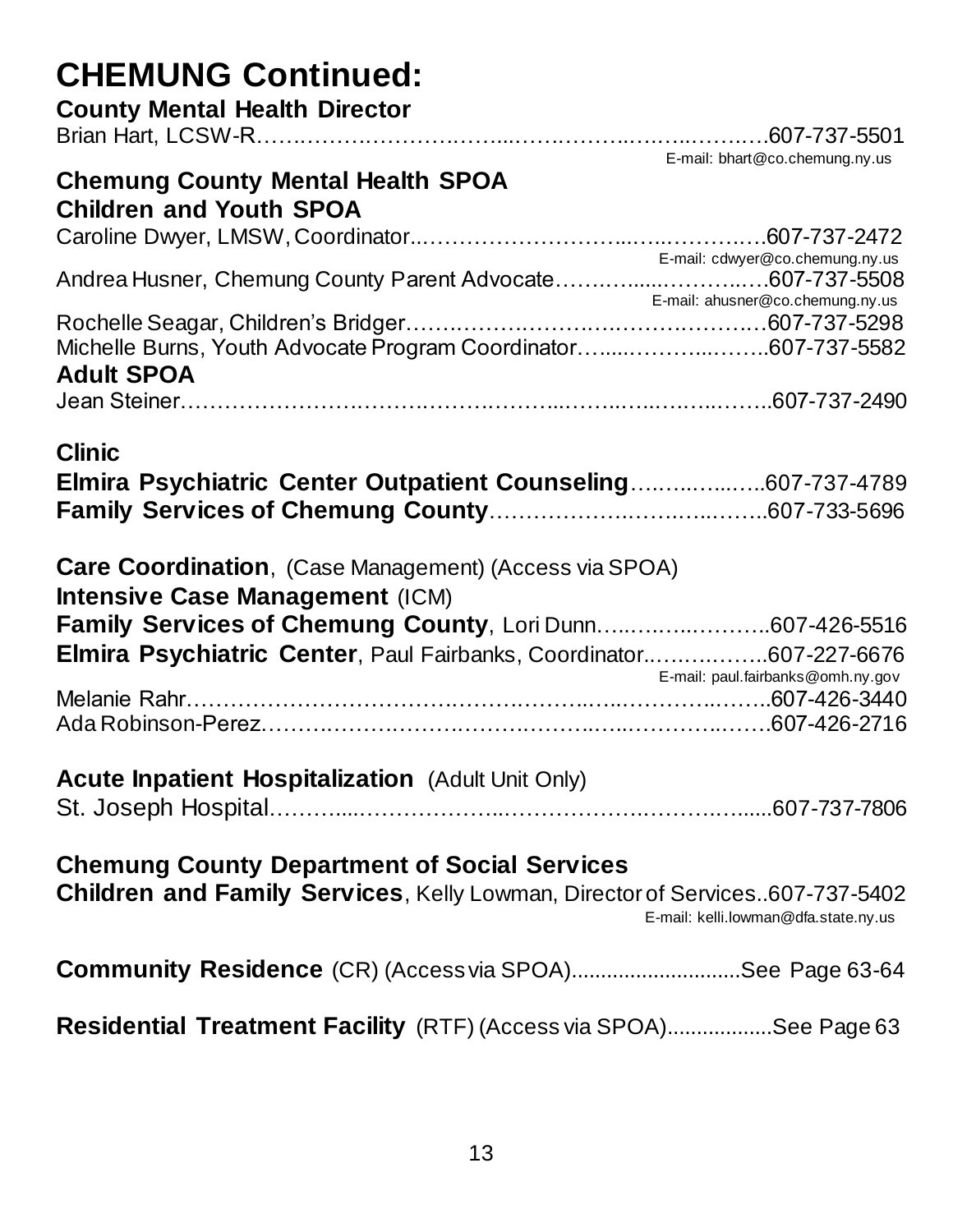# **ERIE**

#### **Community Family Support Child and Family Support Program Mental Health Association in Erie County**

999 Delaware Avenue

Buffalo, NY 14209

Provides Family Support group meetings in Erie County, educational meetings, planned in-home respite, information, telephone support, advocacy, networking and access to trainings and conferences for parents, grandparents, foster parents of children with emotional or behavioral problems.Free respite/ child care is offered at all group meetings.

| E-mail: laney@eriemha.org      |
|--------------------------------|
|                                |
| E-mail: jwoodworth@eriemha.org |

#### **The Families' Child Advocacy Network, Inc (FCAN)**

135 Delaware Avenue, Suite 210

Buffalo, NY 14202

www.fcanwny.org

Families' Child Advocacy Network, Inc (FCAN) is an independent, not for profit organization, designed, created and directed by family members for the purpose of ensuring access to needed support, information and services to all families in Erie County raising children with emotional, behavioral and social challenges/disabilities. FCAN offers services and supports to assist families as they engage in and navigate any of the child serving systems in Erie County to include: mental health, juvenile justice, child welfare and education. Services include: education, advocacy, monthly roundtable discussions, fathers support group, Orientation to Building Your child and Family Team, Orientation to Erie County Youth Drug Treatment Court.

| Cell: 716-954-3615              |
|---------------------------------|
| E-mail: v.mccarthy@fcanwny.org  |
|                                 |
| E-mail: m.williams@fcnwny.org   |
|                                 |
| E-mail: t.hernandez@fcanwny.org |
| 716-884-2599 X 329              |
| E-mail: n.battaglia@fcanwny.org |
| $716-884-2599\times327$         |
| E-mail: c.brauer@fcanwny.org    |
| 716-884-2599 X 328              |
| E-mail: c.brudecki@fcanwny.org  |
|                                 |
| E-mail:a.hughes@fcanwny.org     |
|                                 |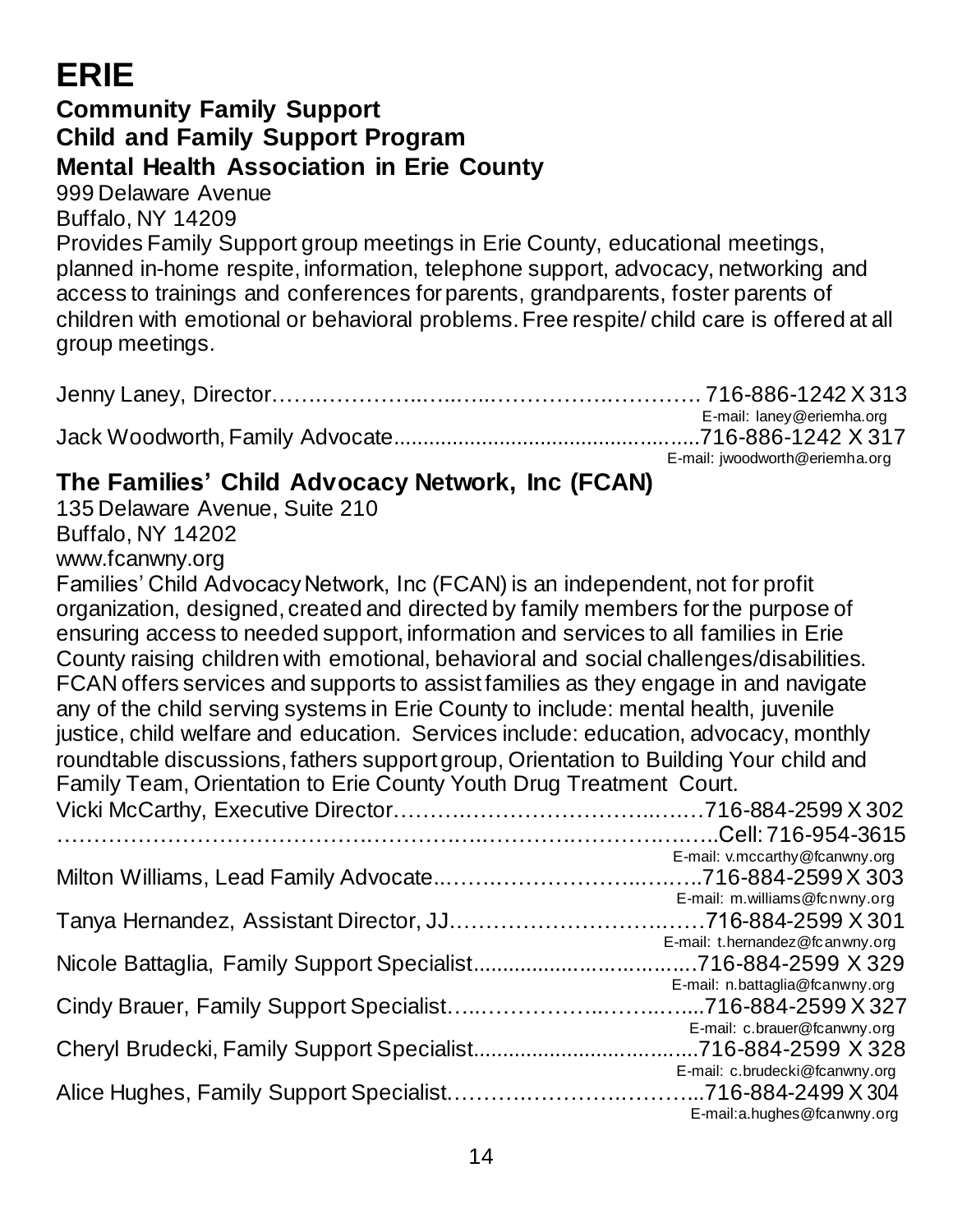### **ERIE Continued: Community Family Support Continued; The Families' Child Advocacy Network, Inc (FCAN) Cont.:**

Enriqueta Rodriguez, Family Support Specialist................................716-884-2599 X 306 E-mail: [e.rodriguez@facnwny.org](mailto:e.rodriguez@facnwny.org) Danielle Schrimmel, Family Support Specialist.................................716-884-2599 X 305 E-mail: d.schrimmel@fcanwny.org

#### **Mentoring/Companion Family Help Center**

#### **YEL: Youth Empowerment and Leadership** (Age 13-22)

|  | E-mail: racheal.tarapacki@erie.gov        |
|--|-------------------------------------------|
|  |                                           |
|  | E-mail: hworthington@familyhelpcenter.net |
|  |                                           |
|  | E-mail:cschiedo@familyhelpcenter.net      |

#### **Compeer Greater Buffalo**

| 135 Delaware Avenue, Suite 210 |                                                                    |
|--------------------------------|--------------------------------------------------------------------|
| Buffalo, NY 14202              |                                                                    |
|                                |                                                                    |
|                                | $\Gamma$ and the actual class construction of the same of $\Gamma$ |

E-mail: [michele@compeerbuffalo.org](mailto:michele@compeerbuffalo.org)

#### **Common Sense Parenting Instructors**

#### **Parenting Wisely Program**

| E-mail: cdefranco@gateway-longview.org |
|----------------------------------------|

#### **County Mental Health Director**

|  | E-mail: ellery.reaves@erie.gov |
|--|--------------------------------|

#### **SPOA/CCSI**

### **Family Voices Network SPOA/CCSI**

| (Access HCBS Waiver, Wraparound Programs, ICM & RTF level's of care) |                                    |  |
|----------------------------------------------------------------------|------------------------------------|--|
|                                                                      |                                    |  |
|                                                                      | E-mail: elizabeth.benitez@erie.gov |  |
|                                                                      |                                    |  |
|                                                                      | E-mail: rachaelle.benz@erie.gov    |  |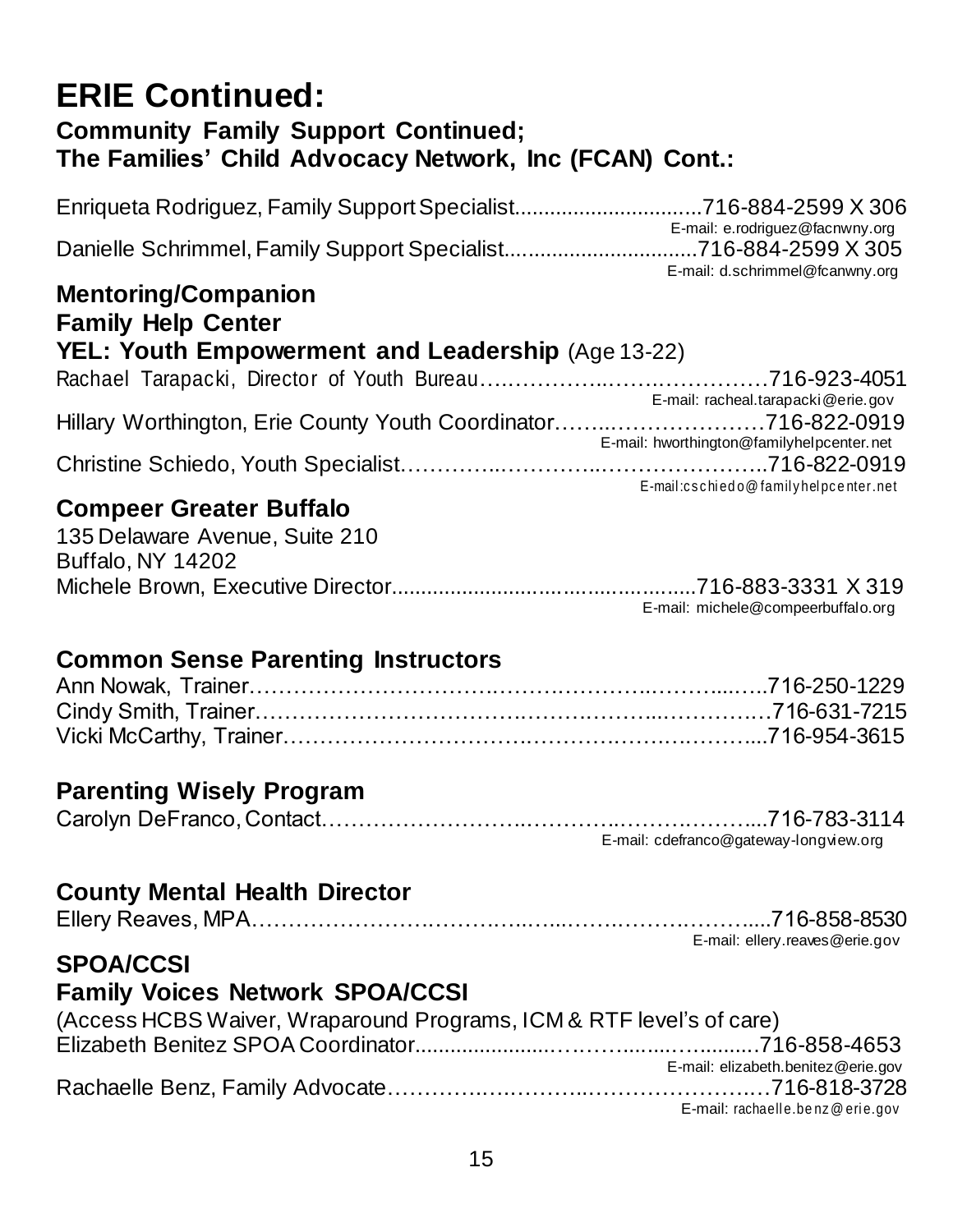### **ERIE Continued: Full Service School Models**

#### **Closing the Gap in Student Performance** (CTG)

CTG is a full-service community school model developed and implemented collaboratively by Buffalo Public Schools, Catholic Charities and the United Way of Buffalo & Erie County. A full time Site Facilitator in each school coordinates and facilitates non-academic services for students and their families.

|                                                                                 | .716-544-2730                   |
|---------------------------------------------------------------------------------|---------------------------------|
|                                                                                 | E-mail: cheri.alvarez@ccwny.org |
|                                                                                 |                                 |
| Maggie Hoeltke, Site Facilitator, Hillery Park School BPS #27716-472-2659       |                                 |
| Kelly Ziegler, Site Facilitator, Frank Sedita Elementary School BPS #30.        |                                 |
|                                                                                 | 716-609-0509                    |
| Andrea Meyers, Site Facilitator, Lovejoy Discovery School BPS #43716-544-0276   |                                 |
| Jillian Miller, Site Facilitator, Bennett High School BPS #200                  | 716-220-5957                    |
| Alisha Baggiano, Site Facilitator, Highgate Heights School BPS #74              |                                 |
|                                                                                 | 716-255-1309                    |
| Tim Mann, Site Facilitator, Southside Elementary School BPS #93716-597-6157     |                                 |
| Tamieka Johnson, Site Facilitator, West Hertel Academy School BPS #94           |                                 |
|                                                                                 | .716-512-9517                   |
| Ann Marie Coric, Site Facilitator, The Academy School BPS #131 & #171           |                                 |
|                                                                                 | 716-803-9987                    |
| Danielle Gray, Site Facilitator, The Community School, BPS #53716-816-3330      |                                 |
| Kristopher Stiles, Site Facilitator, Hamlin Park Elementary, BPS#74716-816-3490 |                                 |
| Jose Correa, Site Facilitator, Lorraine Academy, BPS #72716-604-6484            |                                 |
|                                                                                 |                                 |
| Kari Cunningham, Site Facilitator, Discovery School, BPS #67716-261-7829        |                                 |
| Vacant Position, Site Facilitator, South Park High School, BPS#206.             |                                 |
| Vacant Position, Site Facilitator, Westminster Community Charter School         |                                 |
|                                                                                 | .716-816-3450                   |
|                                                                                 |                                 |

#### **SAY YES Closing the GAP Model in City of Buffalo School District**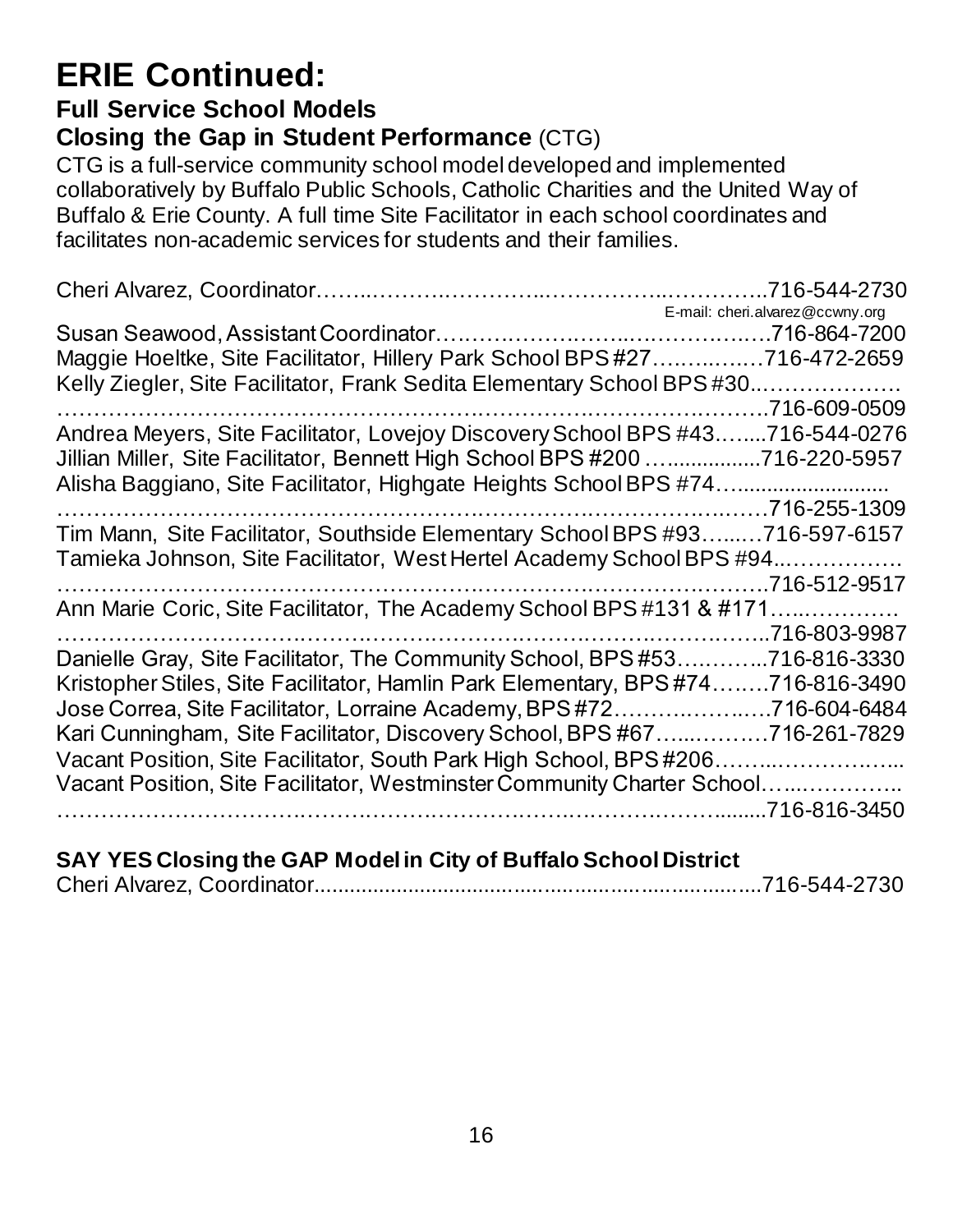# **ERIE Continued:**

| Waiver<br><b>Home and Community Based Services Waiver (HCBS) (Access via SPOA)</b><br><b>Child and Family Services in Erie County</b><br><b>The Mary Talbert Center</b><br>1325 Main Street<br><b>Buffalo, NY 14209</b> | E-mail:                                                       |
|-------------------------------------------------------------------------------------------------------------------------------------------------------------------------------------------------------------------------|---------------------------------------------------------------|
|                                                                                                                                                                                                                         | E-mail: mtreece@cfsnby.org                                    |
| <b>Mid-Erie Counseling and Treatment Services</b><br><b>Bowmansville Square</b><br>5360 Genesee Street<br>Bowmansville, NY 14026                                                                                        | E-mail: nicoleb@mid-erie.gov                                  |
|                                                                                                                                                                                                                         | E-mail: linleiter@aol.com                                     |
| <b>Care Coordination</b> (Case Management) (Access via SPOA)<br><b>Intensive Case Management (ICM)</b><br><b>Child and Family Services in Erie County (ICM)</b>                                                         |                                                               |
| <b>Child &amp; Adolescent Treatment Services (ICM)</b>                                                                                                                                                                  | E-mail: cgiamarisse@cfsbny.org<br>E-mail: Igamble@catswny.org |
| <b>New Directions Youth and Family Services (ICM)</b>                                                                                                                                                                   | E-mail: staylor@ndyfs.org                                     |
| Elizabeth Kuhrt, Care Coordination Supervisor716-839-1392 X 202                                                                                                                                                         | E-mail: lkuhrt@ndyfs.org                                      |
|                                                                                                                                                                                                                         |                                                               |
| Mid Erie Counseling and Treatment (ICM)                                                                                                                                                                                 | E-mail: jcoronado@ndyfs.org<br>E-mail: vinnetteb@mid-erie.org |
| <b>Supported Case Management</b>                                                                                                                                                                                        |                                                               |

| <b>Child and Adolescent Treatment Services (SCM)</b>                                                                                                                                                                                 |
|--------------------------------------------------------------------------------------------------------------------------------------------------------------------------------------------------------------------------------------|
| $\mathbf{F}$ are offered and the contract $\mathbf{F}$ is a function of the contract of the contract of the contract of the contract of the contract of the contract of the contract of the contract of the contract of the contract |

E-mail: [tcranston@catswny.org](mailto:tcranston@catswny.org)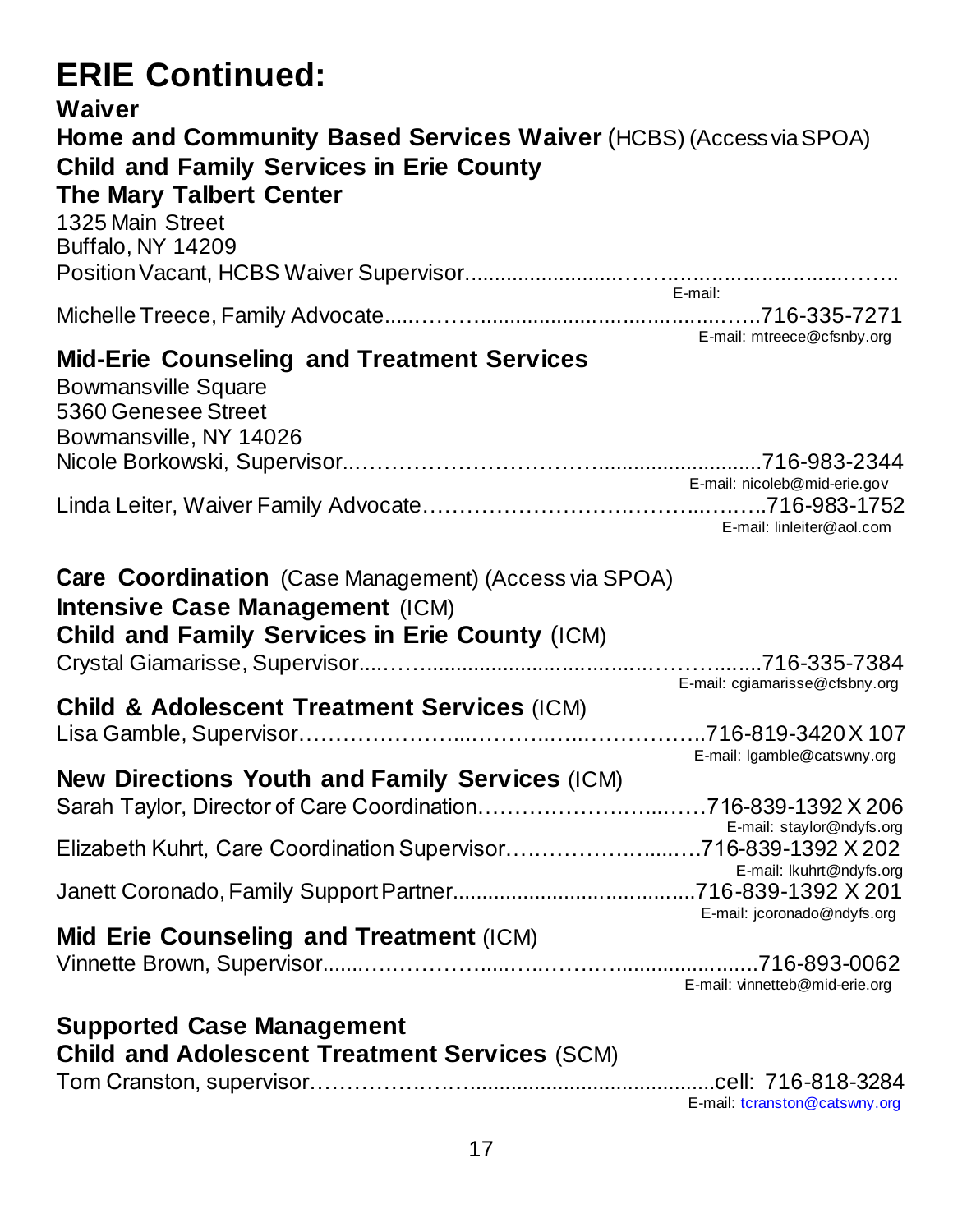#### **ERIE Continued: Clinic**

| VIIIII                                                                  |  |
|-------------------------------------------------------------------------|--|
| Child and Adolescent Treatment Services Intake716-819-3420X 138         |  |
|                                                                         |  |
| West Side Clinic, Edna Martinez, Bi-Lingual Family Advocate716-853-1335 |  |
|                                                                         |  |
|                                                                         |  |
|                                                                         |  |
|                                                                         |  |
| Woman & Children's Hospital Behavioral Health716-878-7000               |  |
|                                                                         |  |
|                                                                         |  |
|                                                                         |  |
|                                                                         |  |
|                                                                         |  |
|                                                                         |  |
| Gateway-Longview Behavioral Health Clinic716-783-3221                   |  |
| <b>WNYCPC Community Services</b>                                        |  |
|                                                                         |  |
| <b>Day Treatment</b>                                                    |  |
|                                                                         |  |
| Baker Victory Services, David Gordon, Division Administrator of OMH     |  |
|                                                                         |  |
|                                                                         |  |
| <b>Therapeutic Pre-Schools</b>                                          |  |
|                                                                         |  |
|                                                                         |  |
| <b>Therapeutic Pre-School for Buffalo/Hamburg</b>                       |  |
|                                                                         |  |
| <b>Therapeutic Pre-School for Bowmanville</b>                           |  |
|                                                                         |  |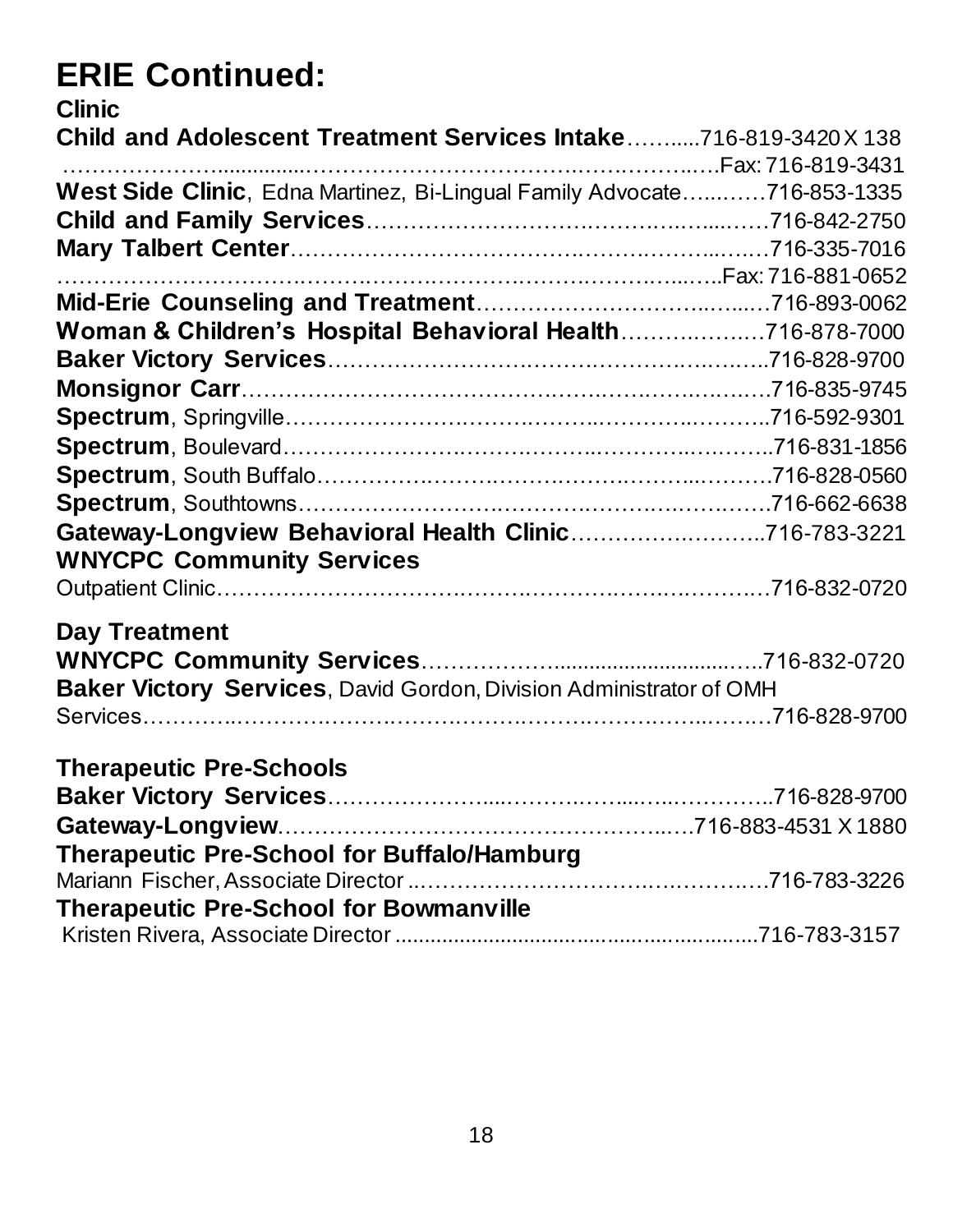| <b>ERIE Continued:</b><br><b>Acute Inpatient Hospitalization</b>         |                                       |
|--------------------------------------------------------------------------|---------------------------------------|
| Erie County Medical Center (ECMC) (Age 12-17)888-894-9444                |                                       |
|                                                                          |                                       |
|                                                                          |                                       |
| <b>Community Residence</b> (CR) (Access via SPOA)See Page 63-64          |                                       |
| <b>Residential Treatment Facility</b> (RTF) (Access via SPOA)See Page 63 |                                       |
| <b>County Department of Social Services</b>                              |                                       |
|                                                                          | E-mail: carol.dankert-maurer@erie.gov |
| <b>Learning Disabilities Association of WNY</b>                          |                                       |
|                                                                          |                                       |
| <b>Juvenile Fire Setter Intervention Program</b>                         |                                       |
|                                                                          |                                       |
| <b>Specialized Treatment Providers</b>                                   |                                       |
| <b>Child and family Services</b>                                         |                                       |
|                                                                          |                                       |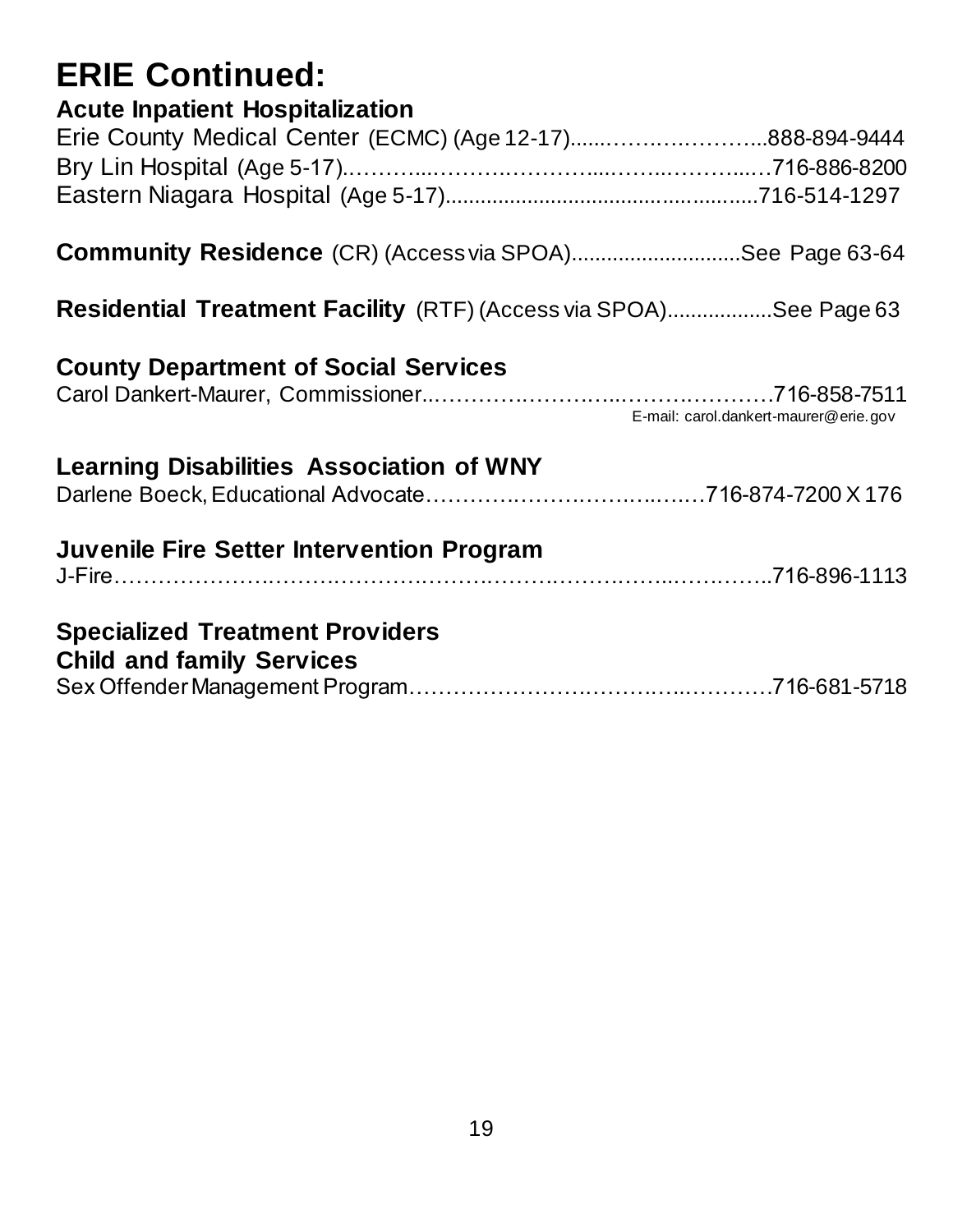#### **GENESEE Community Family Support Hillside Family Support** (GLOW) Hillside Children's Center 96 W. Buffalo Street

Warsaw, NY 14569

Family Support offers advocacy, educational opportunities, a parent library, referral and linkage support, support groups with respite provided and family activities. Parents are connected to other parents who have a child with a Mental Health need (social, emotional and/or behavioral) and are encouraged to build natural community supports amongst themselves. Through the program parents are given the opportunity to work on goals that will develop their skills and confidence so that they feel empowered in making the most educated choices that will benefit their child and family.

| E-mail: pbrannan @ hillside.com |
|---------------------------------|
|                                 |

#### **County Mental Health Director**

|  | E-mail: ereaves@co.genesee.ny.us |
|--|----------------------------------|

#### **CCSI**

|  | E-mail: mfleming@Co.Genesee.ny.us |
|--|-----------------------------------|

#### **Waiver**

#### **Home and Community Based Services Waiver**

| E-mail: balkins@hillside.com |
|------------------------------|

#### **Common Sense Parenting Instructors**

|  | E-mail: pbrannan@hillside.com |
|--|-------------------------------|

#### **SPOA**

| E-mail: mfleming@co.genesse.ny.us  |
|------------------------------------|
|                                    |
| E-mail: nwilliams@co.genesee.ny.us |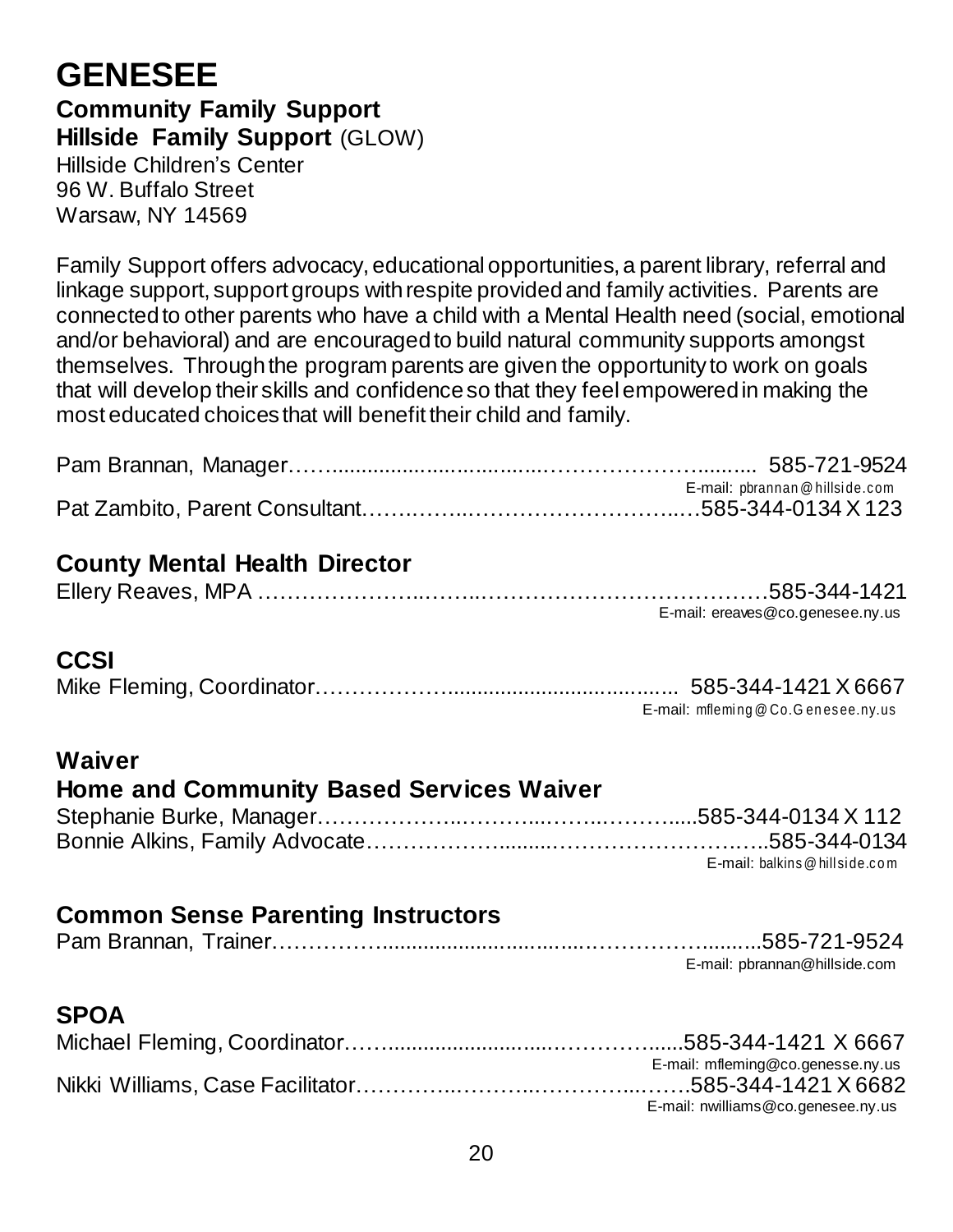## **GENESEE Continued:**

**County Department of Social Services**

| <b>County Department of Social Services</b> |  |  |
|---------------------------------------------|--|--|
|                                             |  |  |

#### **Probation PINS Diversion**

| I IITU PITUIJIUII                                                       |                                    |
|-------------------------------------------------------------------------|------------------------------------|
|                                                                         |                                    |
|                                                                         | E-mail: tmichalak@co.genesee.ny.us |
| Kathy Porter-Makin, Preventative Services Supervisor585-344-2580 X 6409 |                                    |
|                                                                         | E-mail: 18A201@dfa.state.ny.us     |

#### **Clinic**

|--|--|

#### **Child Partial Hospitalization**

| Strong Memorial Hospital (Age 12-17) |  |
|--------------------------------------|--|
|                                      |  |

#### **Acute Inpatient Hospitalization**

| Erie County Medical Center (ECMC) (Age 12-17)888-894-9444 |  |
|-----------------------------------------------------------|--|
|                                                           |  |
|                                                           |  |

| <b>Community Residence</b> (CR) (Access via SPOA)See Page 63-64          |  |
|--------------------------------------------------------------------------|--|
| <b>Residential Treatment Facility</b> (RTF) (Access via SPOA)See Page 63 |  |

**Specialized Treatment Providers** (working with children with sexually inappropriate behaviors) **Oatka Valley Associates** Brent Ewell, CSW…….................................585-344-1563

#### **Other Supports**

|                                   | E-mail: info@namirochester.org |
|-----------------------------------|--------------------------------|
| <b>Website: Namirochester.org</b> |                                |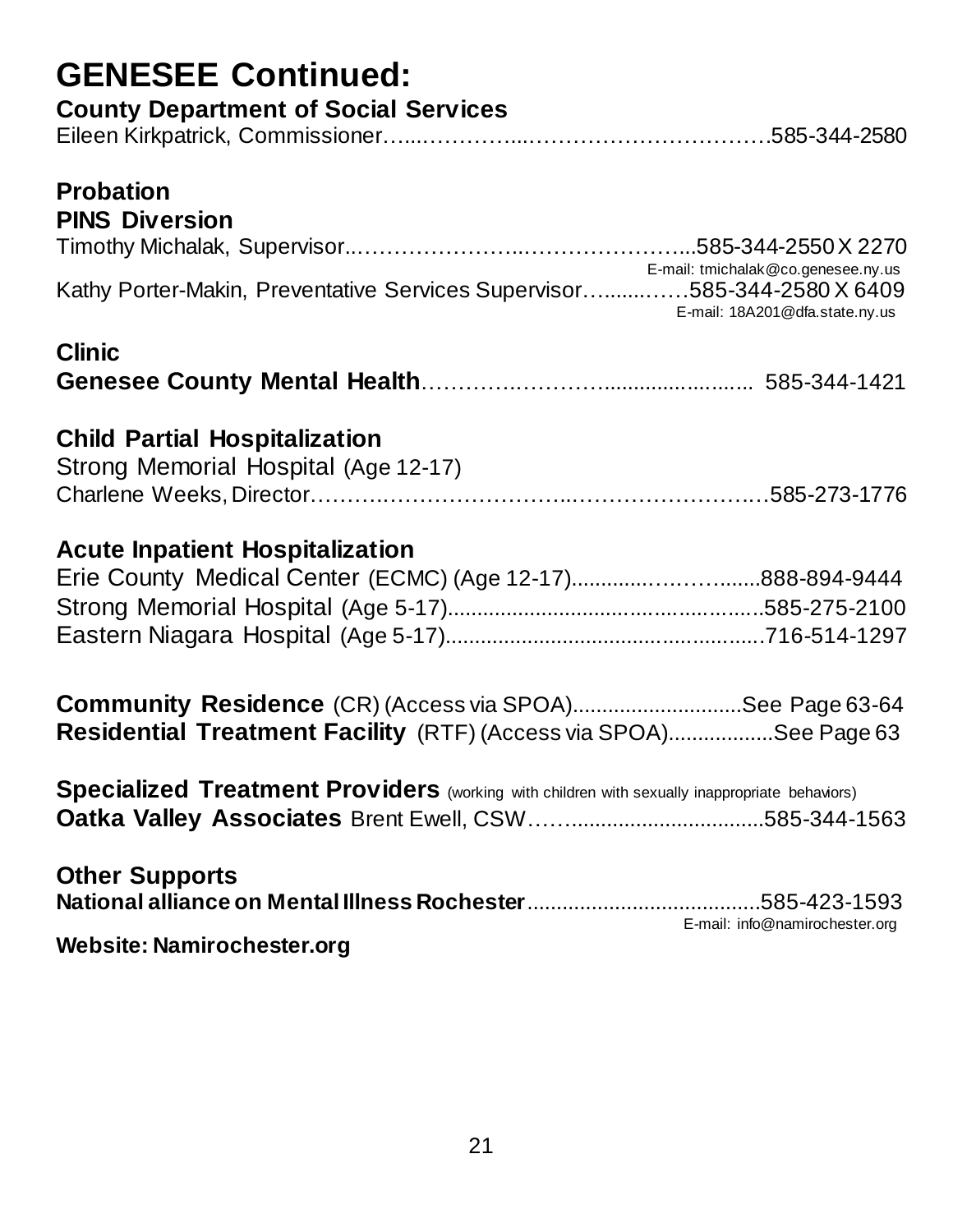# **LIVINGSTON**

**Community Family Support**

**Hillside Family Support** (GLOW)

Hillside Children's center 24 Main Street

Mount Morris, NY 14510

Family Support offers advocacy, educational opportunities, a parent library, referral and linkage support, support groups with respite provided and family activities. Parents are connected to other parents who have a child with Mental Health need (social, emotional and /or behavioral) and are encouraged to build natural community supports amongst themselves. Through the program parents are given the opportunity to work on goals that will develop skills and confidence so that they feel empowered in making the most educated choices that will benefit their child and family.

| E-mail: pbrannan@hillside.com |
|-------------------------------|
|                               |

#### **PEACE Family Support**

5039 West Lake Road Geneseo, NY 14454 PEACE is a parent run support group for families with children who have challenging behaviors. There is a children's program which works to build social skills and have fun while the parents meet in a separate area to talk over current problems, solutions and resources. We meet 3-4 Wednesdays per month from 6:00 to 8:00. A light dinner is provided for everyone. Linda Amish, Executive Director………………………..………………………585-245-8537 E-mail: [peace.inc@hotmail.org](mailto:peace.inc@hotmail.org)

#### **County Mental Health Director**

|  | E-mail: jrodriguez@co.livingston.ny.us |
|--|----------------------------------------|

#### **SPOA/CCSI**

|  | E-mail: Icanne@co.livingston.ny.us |
|--|------------------------------------|

#### **Waiver**

| Home and Community Based Services Waiver (HCBS) (Access via SPOA) |                             |  |
|-------------------------------------------------------------------|-----------------------------|--|
|                                                                   |                             |  |
|                                                                   | E-mailpbrannan@hillside.com |  |
|                                                                   |                             |  |

### **Common Sense Parenting Instructor**

|--|--|--|--|--|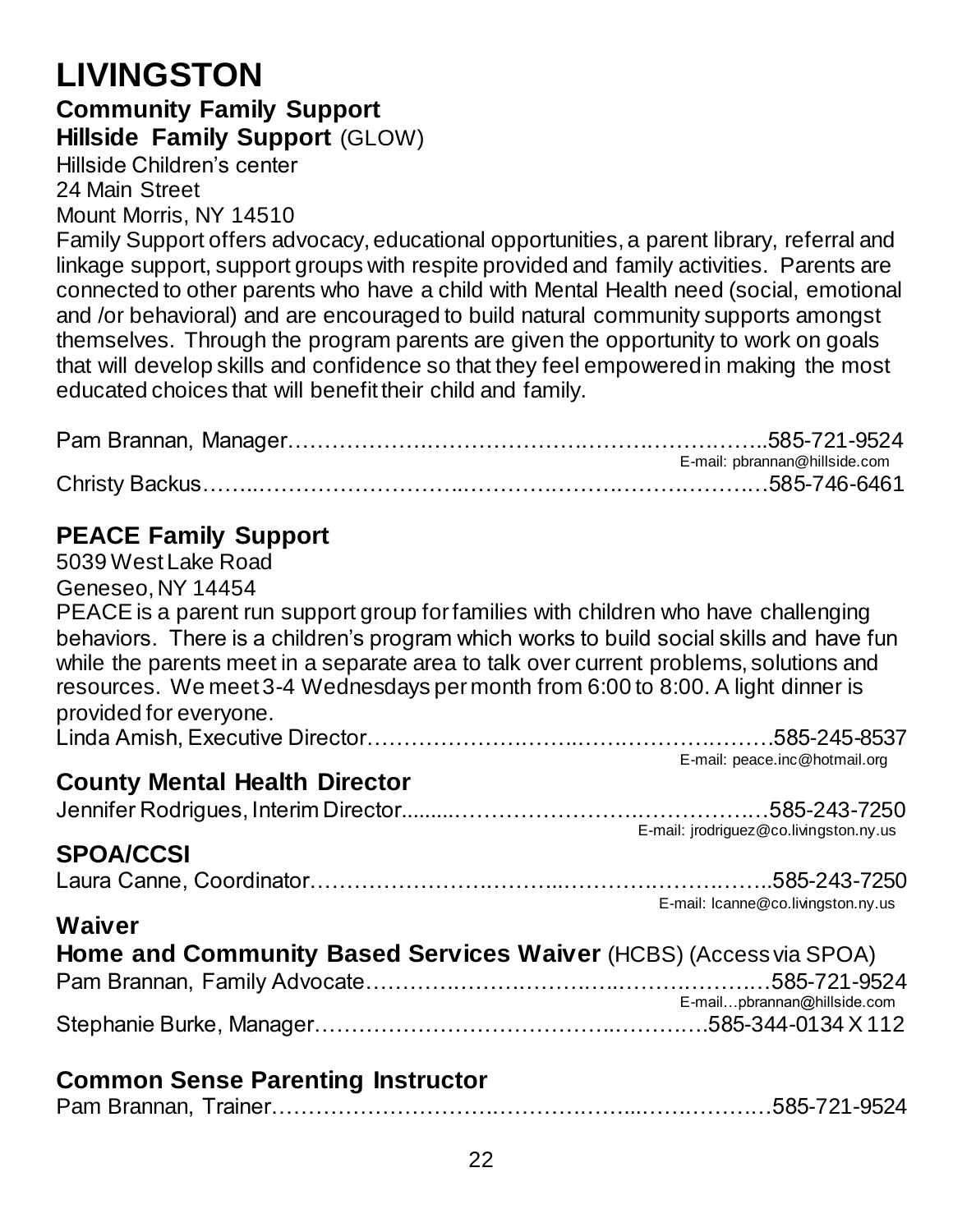| <b>LIVINGSTON Continued:</b>                                                                                                                     |
|--------------------------------------------------------------------------------------------------------------------------------------------------|
| <b>County Department of Social Services Commissioner</b>                                                                                         |
|                                                                                                                                                  |
| <b>Mentoring/Companion</b><br>E-mail: satkin@dor.org                                                                                             |
| <b>Clinic</b>                                                                                                                                    |
|                                                                                                                                                  |
| <b>Child Partial Hospitalization</b>                                                                                                             |
| Strong Memorial Hospital (Age 12-17)                                                                                                             |
|                                                                                                                                                  |
| <b>Acute Inpatient Hospitalization</b>                                                                                                           |
| Erie County Medical Center (ECMC) (Age 12-17)888-894-9444                                                                                        |
|                                                                                                                                                  |
|                                                                                                                                                  |
|                                                                                                                                                  |
| <b>Crisis</b>                                                                                                                                    |
|                                                                                                                                                  |
| <b>Care Coordination</b> (Case Management) (Access via SPOA)<br>Livingston County Mental Health, Intensive Case Management (ICM)<br>585-243-7250 |
| Livingston County Mental Health Supportive Case Management (SCM)                                                                                 |
| <b>Youth Program</b>                                                                                                                             |
| Livingston County Youth Advocacy Program, Stewart Atkin585-243-7944<br>E-mail: satkin@lasroc.org                                                 |
| <b>Community Residence</b> (CR) (Access via SPOA)See Page 63-64                                                                                  |
| <b>Residential Treatment Facility</b> (RTF) (Access via SPOA)See Page 63                                                                         |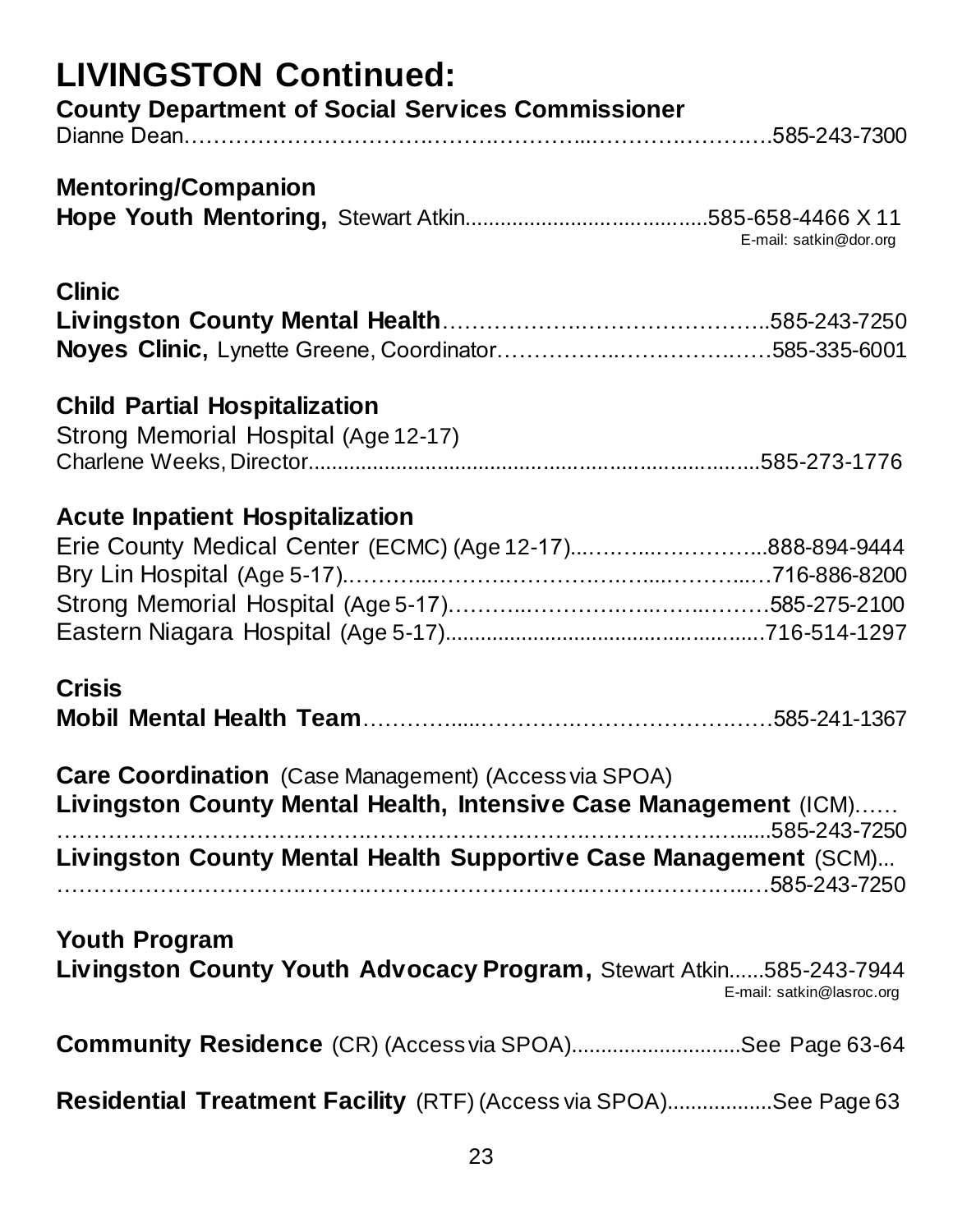### **MONROE Community Family Support Mental Health Association Family Support Program**

Mental Health Association 320 Goodman Street North Rochester,NY 14607

**The Mental Health Association Family Support Program** is a Parent Run Family Support Network that holds meetings in various locations in Monroe County. Respite and transportation is available for most meetings. The Family Support Program also offers advocacy and educational opportunities as well as a Spanish speaking support group. Our Family Development Team offers many parenting programs such as Systemic Training for Effective Parenting (STEP), Raising SAFE Kids and a variety of parent discussiongroups on parenting topics of all kinds.

As the family run service of the MHA, which is connected to the System of Care for Monroe County, the Family Support Program hosts 3 round tables for families to allow input into what is working and what isn't working for families and children. These are located in downtown Rochester and in Greece currently as well as a Spanish speaking round table at Ibero American Action league. For times, locations and to attend a round table please contact Ken Maher (see # below).

The Family Support Program also has a youth development group called Peers Encouraging a Caring Environment (PEACE). To participate or for more information contact Ken Maher (see # below).

| E-mail: rjacobs@mharochester.org  |
|-----------------------------------|
|                                   |
| E-mail: kmaher@mharochester.org   |
|                                   |
| E-mail: acoville@mharochester.org |

#### **Monroe County Office of Mental Health County Mental Health Director**

| <b>County Mental Redith Director</b> |                                          |
|--------------------------------------|------------------------------------------|
|                                      |                                          |
|                                      | E-mail: dputney@monroecounty.gov         |
|                                      |                                          |
|                                      |                                          |
|                                      | E-mail: amyscheel-jones@monroecounty.gov |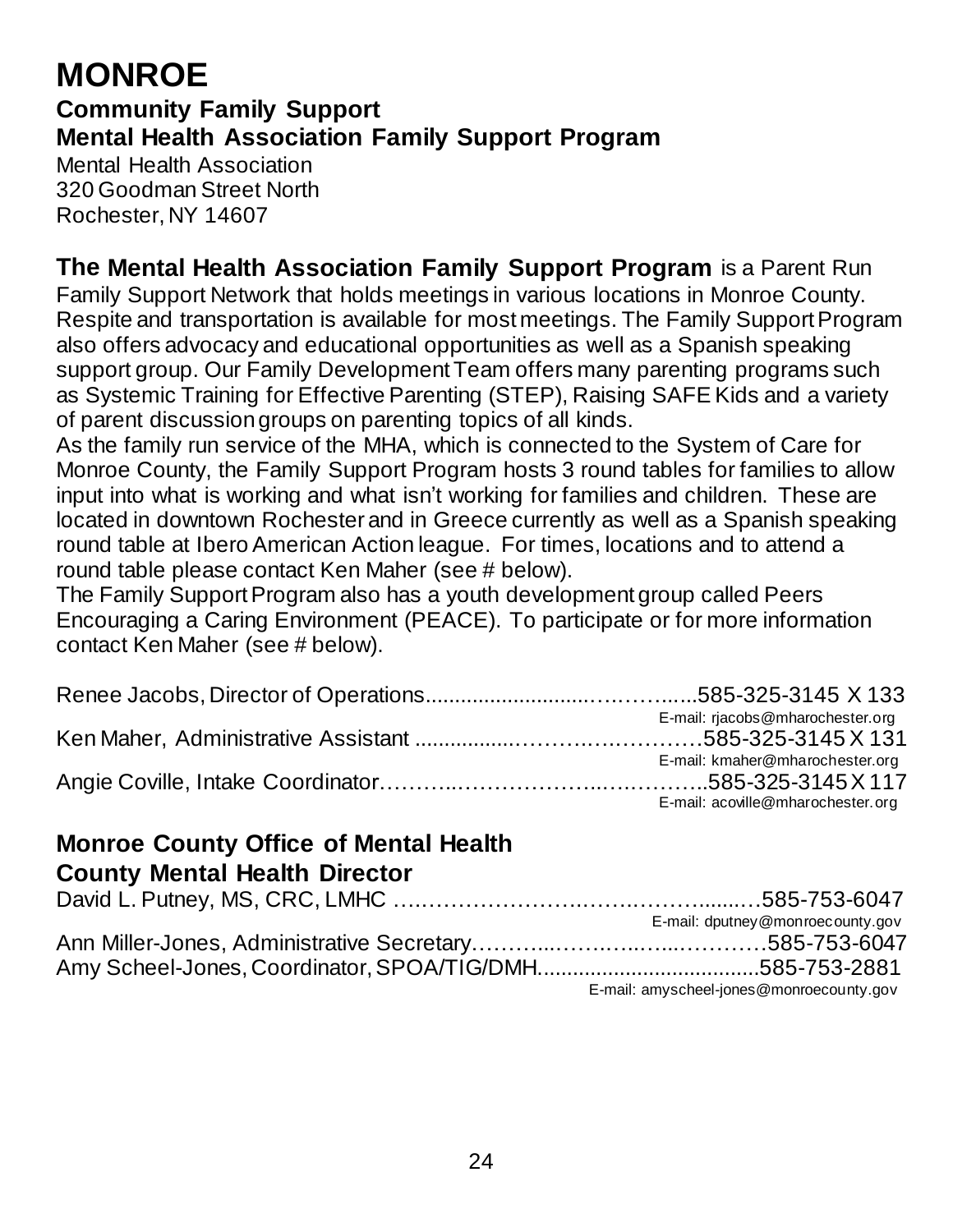#### **Mentoring/Family Support Compeer Rochester**

| 259 Monroe Avenue                                                 |                                  |
|-------------------------------------------------------------------|----------------------------------|
| Rochester, NY 14607                                               |                                  |
|                                                                   |                                  |
|                                                                   | E-mail: dframe@compeer.org       |
| Sara Passamonte, Program Manager Youth Services585-546-8280 X 106 |                                  |
|                                                                   | E-mail: spassamonte@compeer.org  |
| Laura Stom, Program Coordinator Youth Services585-546-8280 X 117  |                                  |
|                                                                   | E-mail: <b>Istom@compeer.org</b> |
|                                                                   |                                  |
|                                                                   | E-mail: mburgos@compeer.org      |

#### **Big Brother/Big Sister**

| 37 South Washington Street                                                     |                                |
|--------------------------------------------------------------------------------|--------------------------------|
| Rochester, NY 4608                                                             |                                |
|                                                                                |                                |
|                                                                                | E-mail: hmills@bbbsr.org       |
|                                                                                |                                |
|                                                                                | E-mail: mfranklin@bbbsr.org    |
| Andrea Brown, Program Coordinator focusing on volunteer enrollment585-442-2250 |                                |
|                                                                                | E-mail: abrown@bbbsr.org       |
| April McLean-McCoy, Match coordinator focusing on child enrollment585-442-2250 |                                |
|                                                                                | E-mail: amcleanmccoy@bbbsr.org |

#### **Waiver**

#### **Home and Community Based Services Waiver** (HCBS) (Access via SPOA) **Hillside Children's Center**

|                      | E-mail: kcathy@hillside.com          |
|----------------------|--------------------------------------|
|                      |                                      |
|                      | E-mail: jray@hillside.com            |
|                      |                                      |
|                      | E-mail: lhiggins@hillside.com        |
| <b>Villa of Hope</b> |                                      |
|                      |                                      |
|                      | E-mail: diana.edlich@villaofhope.org |
|                      |                                      |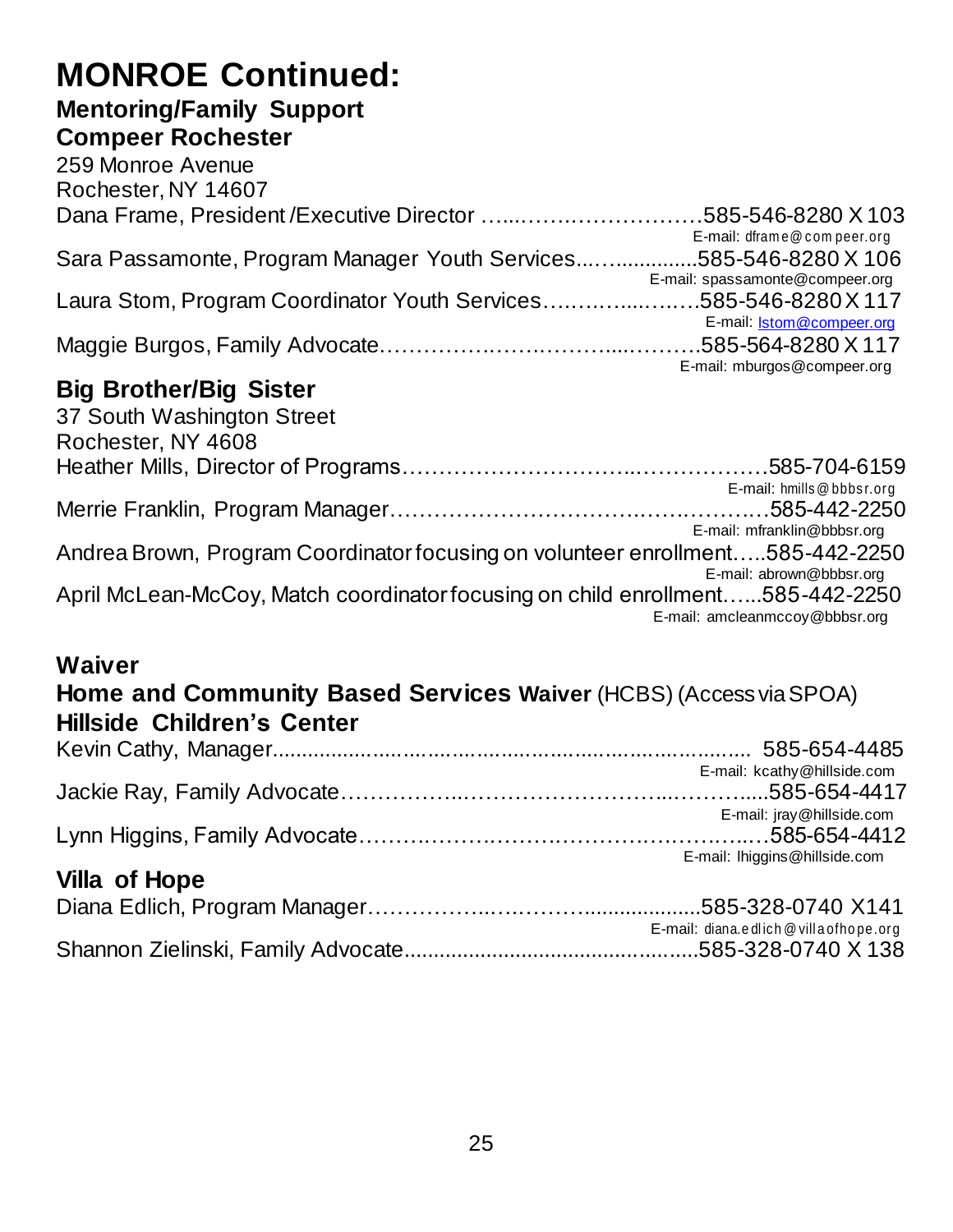| <b>Care Coordination</b> (Case Management) (Access via SPOA) |  |
|--------------------------------------------------------------|--|
| <b>Supportive Case Management (SCM)</b>                      |  |
|                                                              |  |
| <b>Intensive Case Management (ICM)</b>                       |  |
|                                                              |  |

#### **Crisis**

| Rochester Community Mobile Crisis Jacquie West, Team Coordinator      |  |
|-----------------------------------------------------------------------|--|
|                                                                       |  |
| Rochester Community Mobile Crisis Theresa Hart, Parent Advocate       |  |
|                                                                       |  |
| <b>Lifeline:</b> Crisis Counseling, Resource and Referral585-275-5151 |  |
|                                                                       |  |

#### **Home Based Crisis Intervention** (HBCI)

|  |  |  | Unity Health Services, Laurie Lewis, LMST, Program Manager585-368-6901 |  |
|--|--|--|------------------------------------------------------------------------|--|
|  |  |  |                                                                        |  |

#### **Monroe County System of Care**

| Spreading Wellness Around Town (SWAT) Youth Council |                                |
|-----------------------------------------------------|--------------------------------|
|                                                     |                                |
|                                                     | E-mail:blogan@monroecounty.gov |

#### **Common Sense Parenting Instructor**

|--|--|--|--|--|

#### **County DSS Commissioner**

|--|--|

#### **Clinic**

#### **Outpatient Mental Health Clinics**

#### **Crestwood Clinic**

| Referrals-Scottsville Road and East Main Street locations585-256-7500 |  |
|-----------------------------------------------------------------------|--|
| Crestwood Center Clinics Kelly Wilmont, Director585-429-2075          |  |
|                                                                       |  |
| Eve Gotham, LCSW, Program Coordinator, Info and Referral585-922-2528  |  |
|                                                                       |  |
| Kara Klein, LCSW, Program Coordinator, Info and Referral585-922-7267  |  |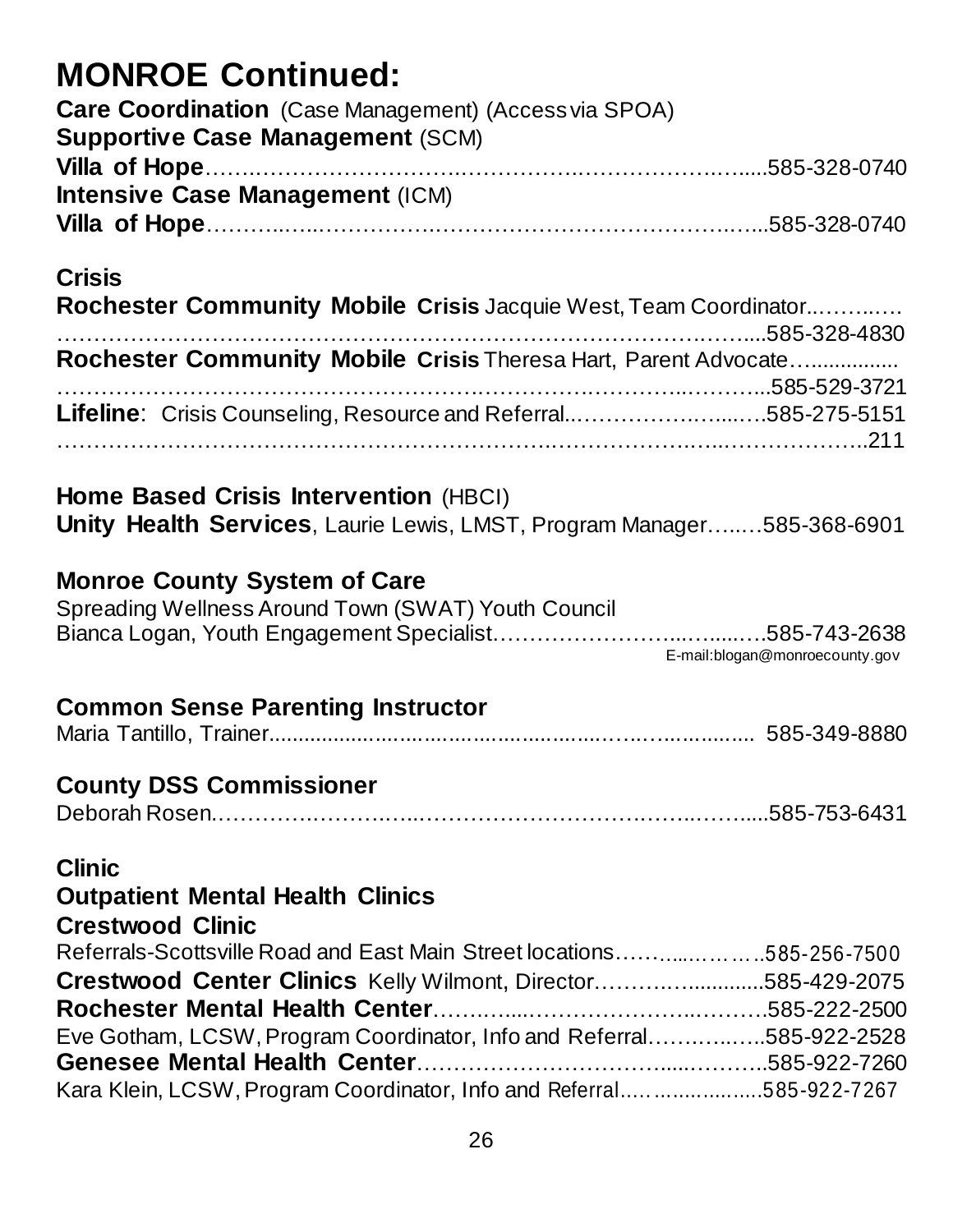| <b>Clinic Continued:</b><br>Strong Pediatric Behavioral Health Services585-279-7800                                                     |                                    |
|-----------------------------------------------------------------------------------------------------------------------------------------|------------------------------------|
| <b>Cayuga Centers</b>                                                                                                                   |                                    |
| Day Treatment                                                                                                                           |                                    |
| <b>Crestwood Day Treatment</b><br>Andrea Klein, Clinical Director of Day Treatment Programs585-429-2803<br><b>Halpern Day Treatment</b> |                                    |
|                                                                                                                                         |                                    |
| Rochester City School District Day Treatment 585-256-7500                                                                               |                                    |
|                                                                                                                                         |                                    |
| <b>Day School</b><br><b>Avalon School, William Carter, Director585-865-1550 X 701</b>                                                   |                                    |
| <b>Juvenile Fire Setter Intervention Program</b>                                                                                        |                                    |
|                                                                                                                                         | E-mail: mburnside@monroecounty.gov |
| <b>Child Partial Hospitalization</b><br>Strong Memorial Hospital (Age 12-17)                                                            |                                    |
| <b>CPEP</b><br>Strong Memorial Hospital, Kristi Stockwell LCSW Senior Social Worker                                                     |                                    |
| Aquto Innotiont Hoopitalization                                                                                                         |                                    |

#### **Acute Inpatient Hospitalization,**

|--|--|--|--|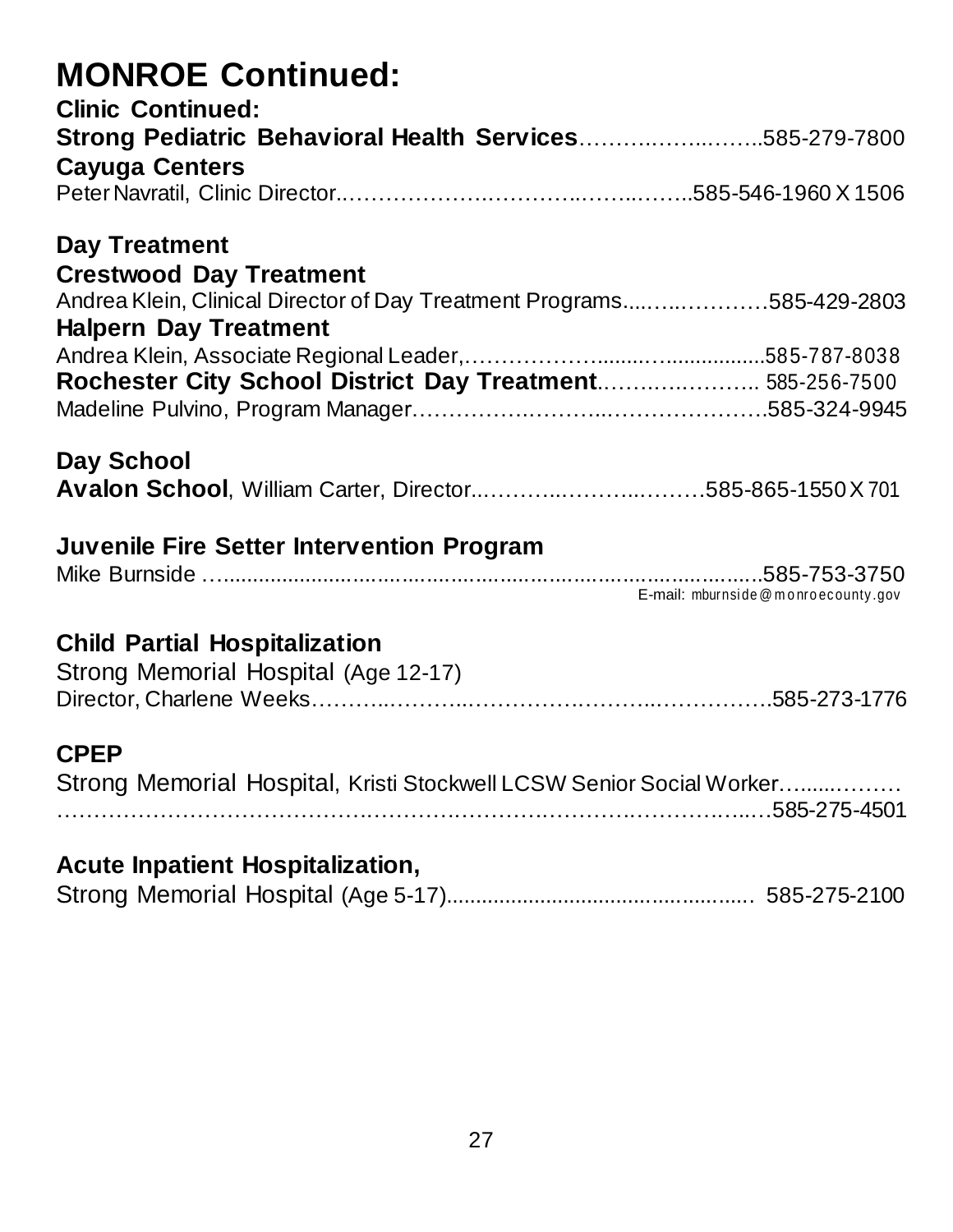| <b>Other Supports Cont.:</b><br>National alliance on Mental Illness Rochester585-423-1593                                                   |                                |
|---------------------------------------------------------------------------------------------------------------------------------------------|--------------------------------|
| Website: Namirochester.org                                                                                                                  | E-mail: info@namirochester.org |
| <b>Monroe County Youth Advocacy Program</b> (ask for Youth Advocacy)                                                                        |                                |
| Specialized Treatment Providers (working with children with sexually inappropriate behaviors)<br><b>Unity Health System</b>                 |                                |
| <b>Sexual Behavior and Domestic Violence Clinic585-368-6900 X 8990</b><br><b>Linden Oaks Specialized Assessment and Treatment Services</b>  |                                |
|                                                                                                                                             |                                |
| <b>Community Residence</b> (CR) (Access via SPOA)See Page 63-64<br><b>Residential Treatment Facility</b> (RTF) (Access via SPOA)See Page 63 |                                |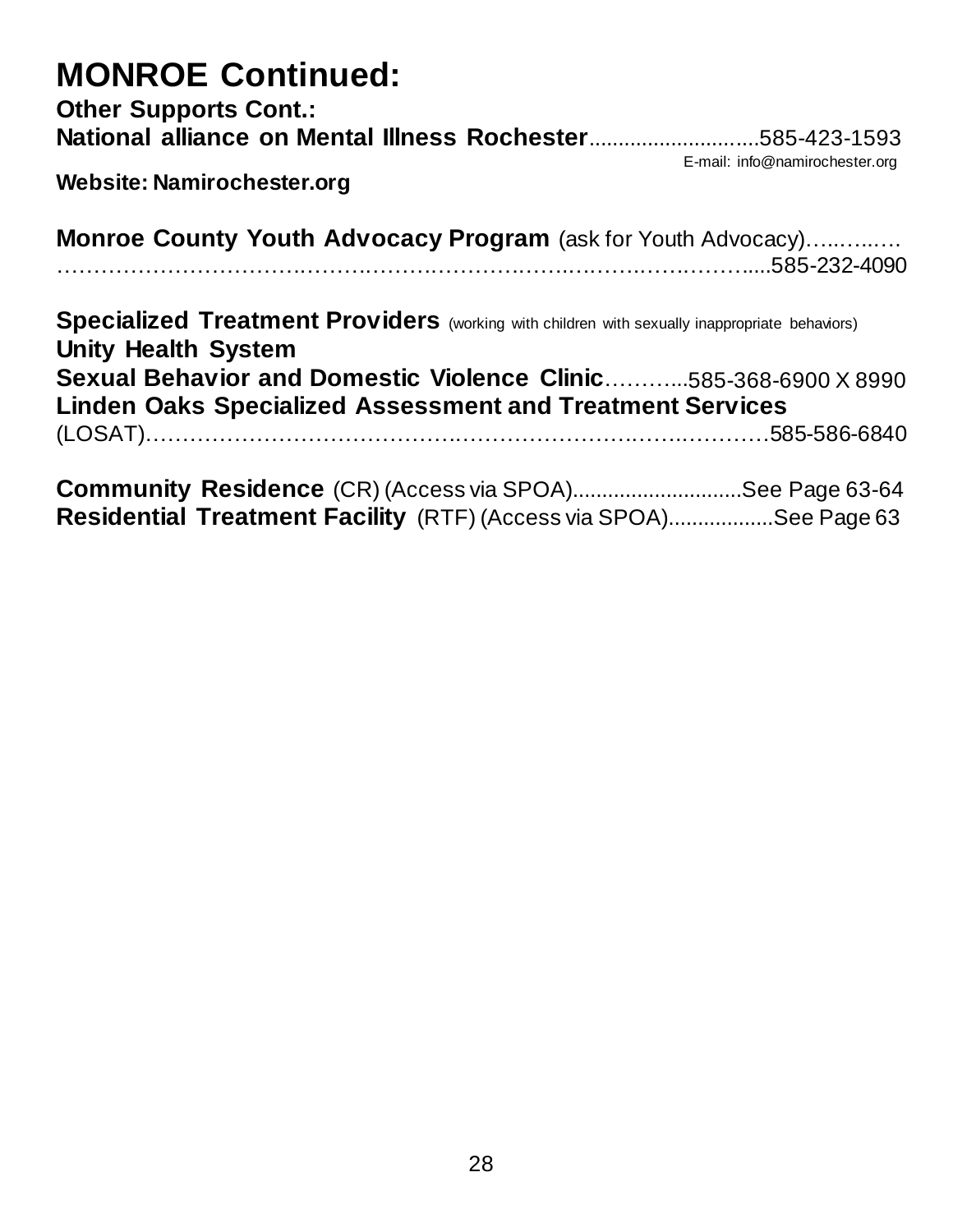# **NIAGARA**

#### **Community Family Support Niagara Frontier Family Network New Directions Youth and Family Services**

6395 Old Niagara Road

Lockport,NY 14094

A collaboration of services between The Mental Health Associationin Niagara County, and New Directions Youth and Family Services, Inc. Programs provide Family Meetings in Niagara Falls, Lockport, and Wheatfield. Child care is provided free at groups. Provides family outreach services, individual and systems advocacy for families/children, referral to Compeer Niagara for "kids", and Casey House shelter. Crisis respite is also available to families through Casey House Shelter for children 12 and older.

|                                                                           | E-mail:Iszafranski@ndyfs.org   |
|---------------------------------------------------------------------------|--------------------------------|
|                                                                           | E-mail:familysupport@ndyfs.org |
| Julia Fierle, Children's Mental Health Program Director716-439-1179 X 429 |                                |

#### **Mentoring/Companion**

#### **Compeer for "Kids"/ Family Support Mental Health Association in Niagara County, Inc.**

36 Pine Street Lockport,NY 14094 Website: [www.mhanc.com](http://www.mhanc.com/)

Volunteers matched one on one with a child. Provides for families referred for respite and families in support groups. Recreational activities, educational workshops, individual and system advocacy referral to other community services and resources, videos, books, pamphlet, monthly newsletter, and Niagara County In-Home Respite Program.

In-Home Respite is provided in Niagara County to those who have a child or children challenged with seriously emotionally disturbed diagnosis (SED)

| E-mail: Istevens@mhanc.com  |
|-----------------------------|
|                             |
| E-mail: heatherj@mhanc.com  |
|                             |
| E-mail: delphined@mhanc.com |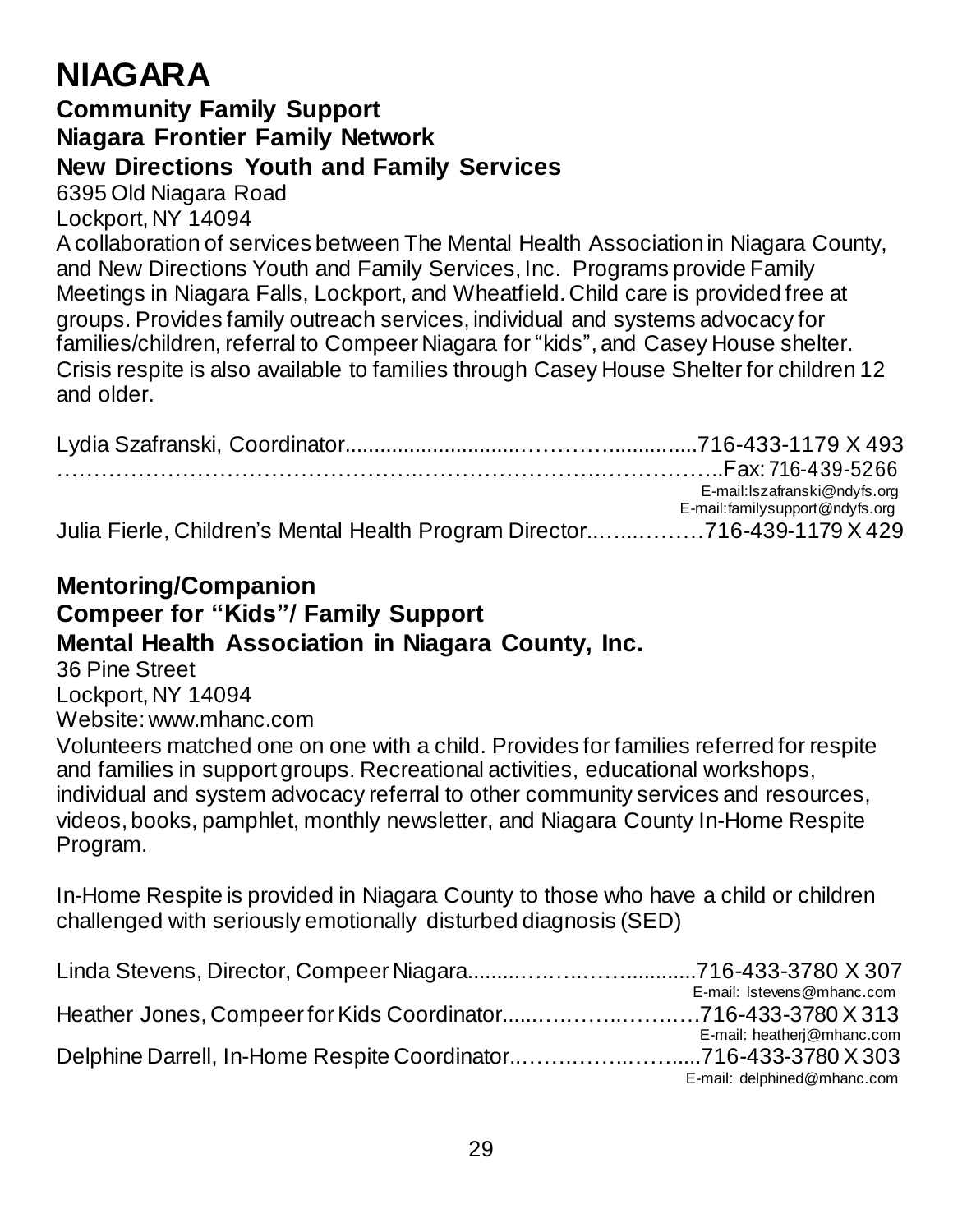# **NIAGARA Continued:**

#### **Waiver**

| Home and Community Based Services Waiver (HBCS) (Access via SPOA) |  |
|-------------------------------------------------------------------|--|
| <b>Hillside Children's Center</b>                                 |  |
|                                                                   |  |
|                                                                   |  |

#### **Common Sense Parenting Instructors New Directions Youth & Family Services**

Lydia Szafranski, Instructor (& Family Support Coordinator)….……716-439-1179 X 493 **Hillside Children's Center** Pam Brannan, Instructor (& Family Advocate) HCBS Waiver Program…………………………………......585-721-9524 or 585-344-0134 X 108 **Hillside Children's Center** Michael Powers, Instructor (& family Advocate) HBCS Waiver Program……………………………….....………….716-438-5421 or 716-989-9478

### **Crisis**

| Crisis Services, Niagara County Department of Mental Health                                 |  |
|---------------------------------------------------------------------------------------------|--|
|                                                                                             |  |
| <b>Family &amp; Children's Services Casey House Emergency Shelter</b>                       |  |
| (For children ages 12-17 who are runaway, homeless, at-risk or throwaway youth)716-285-7125 |  |

### **Acting County Mental Health Director**

Michael A. White..........................................………….……........................716-439-7410 E-mail:Michael.white@niagaracounty.com

#### **Home Based Crisis Intervention** (HBCI)

| <b>New Directions Youth &amp; Family Services</b> (Access via SPOA or Niagara |  |
|-------------------------------------------------------------------------------|--|
| County Crisis Services) Julia Fierle, Director of Community Based Services    |  |
|                                                                               |  |

#### **Acute Inpatient Hospitalization**

| Erie County Medical Center (ECMC) (Age 12-17)1-888-894-9444 |  |
|-------------------------------------------------------------|--|
|                                                             |  |

### **Catholic Charities Multisystemic Therapy** (MST)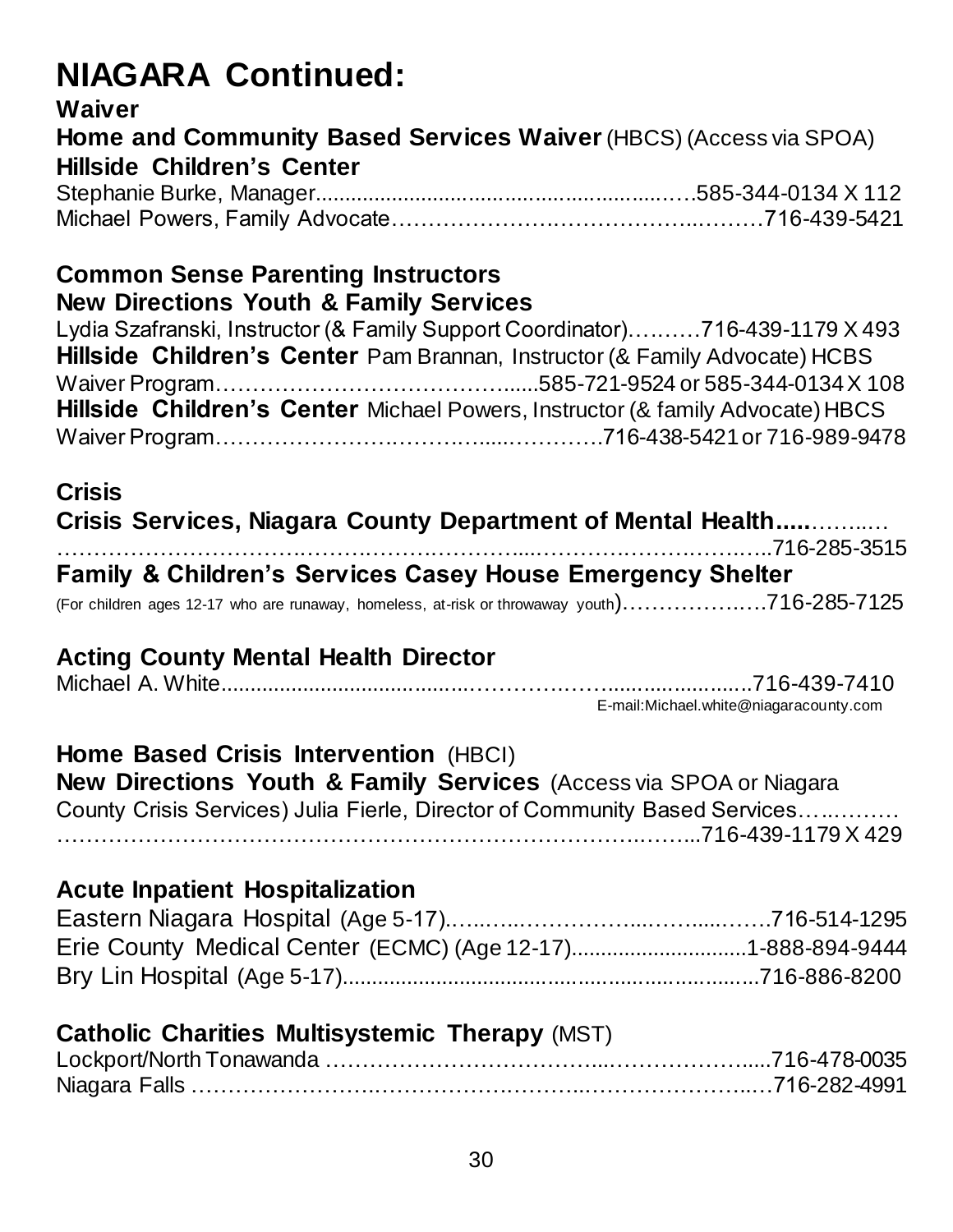### **NIAGARA Continued: Clinic Sites**

| <b>Catholic Charities, Monsignor Carr</b> |  |
|-------------------------------------------|--|
|                                           |  |
|                                           |  |
|                                           |  |

### **County Department of Social Services**

#### **SPOA Adults and Children:**

| <b>Adults and Children:</b>                                                           |                                          |
|---------------------------------------------------------------------------------------|------------------------------------------|
|                                                                                       |                                          |
|                                                                                       |                                          |
|                                                                                       | E-mail: erin.marinello@niagaracounty.com |
| <b>Care Coordination</b> (Case management) (Access via SPOA)                          |                                          |
| <b>Supportive Case Management (SCM)</b>                                               |                                          |
| <b>Family and Children's Services</b> Renee DeCarolis, Supervisor716-285-6984         |                                          |
| <b>Intensive Case Management (ICM)</b>                                                |                                          |
| <b>New Directions Youth &amp; Family Services</b> Julia Fierle, Director of Community |                                          |
|                                                                                       |                                          |
|                                                                                       |                                          |
| <b>Community Residence</b> (CR) (Access via SPOA)See Page 71                          |                                          |
|                                                                                       |                                          |
| <b>Residential Treatment Facility</b> (RTF) (Access via SPOA)See Page 70-71           |                                          |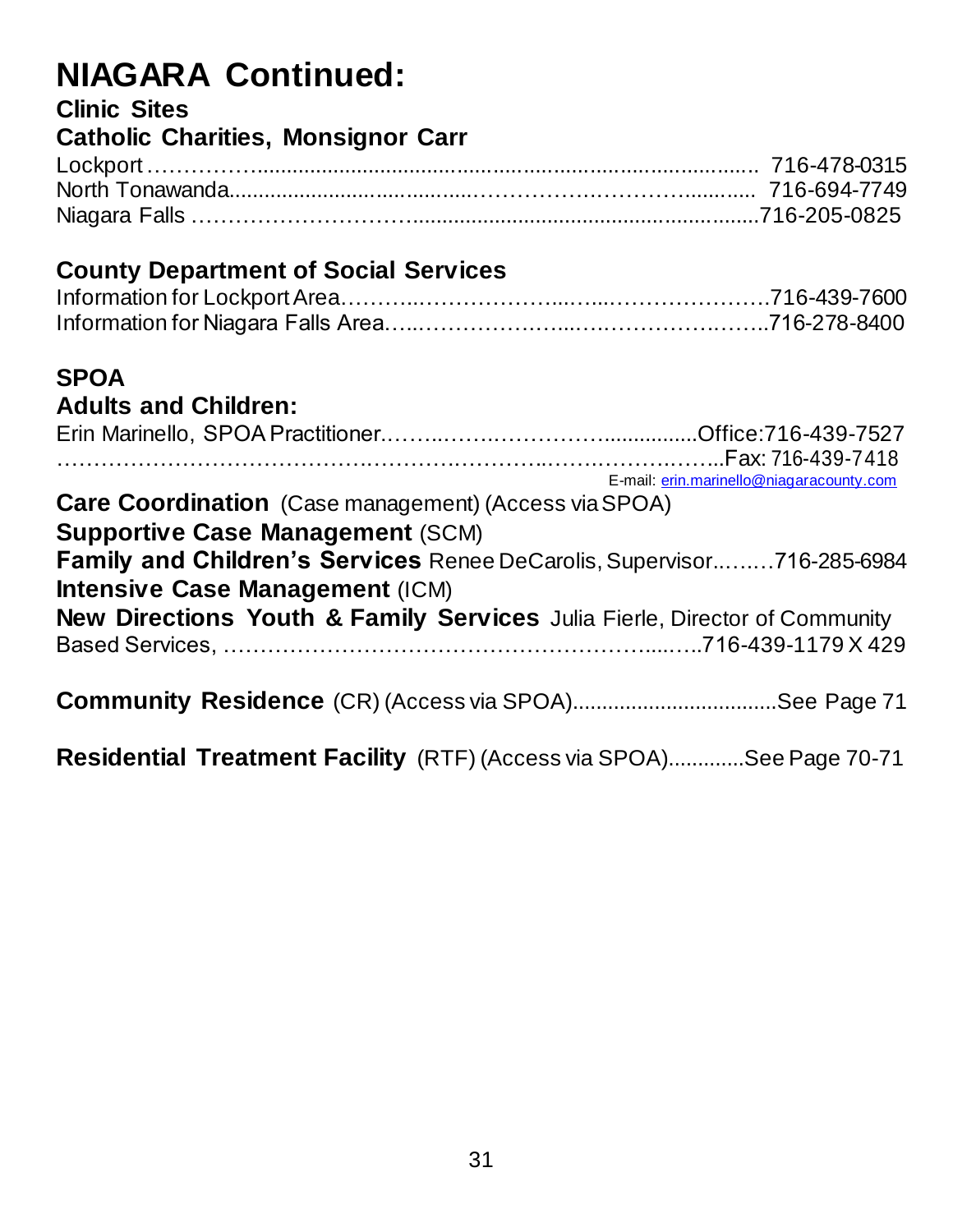# **ONTARIO**

### **Community Family Support Finger Lakes Parent Network** (FLPN)

25 WestSteuben Street Bath, NY 14810 Office: 607-776-2164 Fax: 607-776-4327 Website[:www.flpn.org](http://www.flpn.org/) E-mail: [flpninc25@flpn.org](mailto:flpninc25@flpn.org)

**Finger Lakes Parent Network, Inc.** is a parent-governed, not for profit organization focused on the needs of families who have children with emotional, behavioral, mental and/or developmental disabilities. Our mission is to support and empower families so they can improve the quality of their lives and help their children to achieve their full potential within the community. All services are offered at no cost to the families.

The services for families include bi-weekly parent/caregiver groups with trained peer facilitators providing self-help support and education as well as free, on-site childcare. FLPN also sponsors caregiver attendance at a variety of regional conferences and educational workshops. Peer advocates work across a variety of systems to provide peer support, education, advocacy, information, and referral. Teen-driven support groups participate in education, recreation activities and community service projects. Hourly in-home respite care is also provided for families by trained staff with background clearances.

FLPN provides wavier contract services through the Office of Mental Health, Office of Children and Family Services -Bridges to Health program and the Office for People with Developmental Disabilities.

The Finger Lakes Parent Network, Inc has a teen group. FLPN empowers the teens to make good choices, have fun, participate in community service activities, self advocate and interact with peers while being responsible, respectful and following rules made by the youth. Both the identified teens and their siblings are encouraged to participate in teen group. FLPN allow pre-teens from the age of 12 to move from childcare to the teen group with the expectation that they are held to the same standard of behavior as the older teens.

| E-mail: pdinardo@flpn.org |
|---------------------------|
|                           |
| E-mail: jstruble@flpn.org |
|                           |
| E-mail: cmorse@flpn.org   |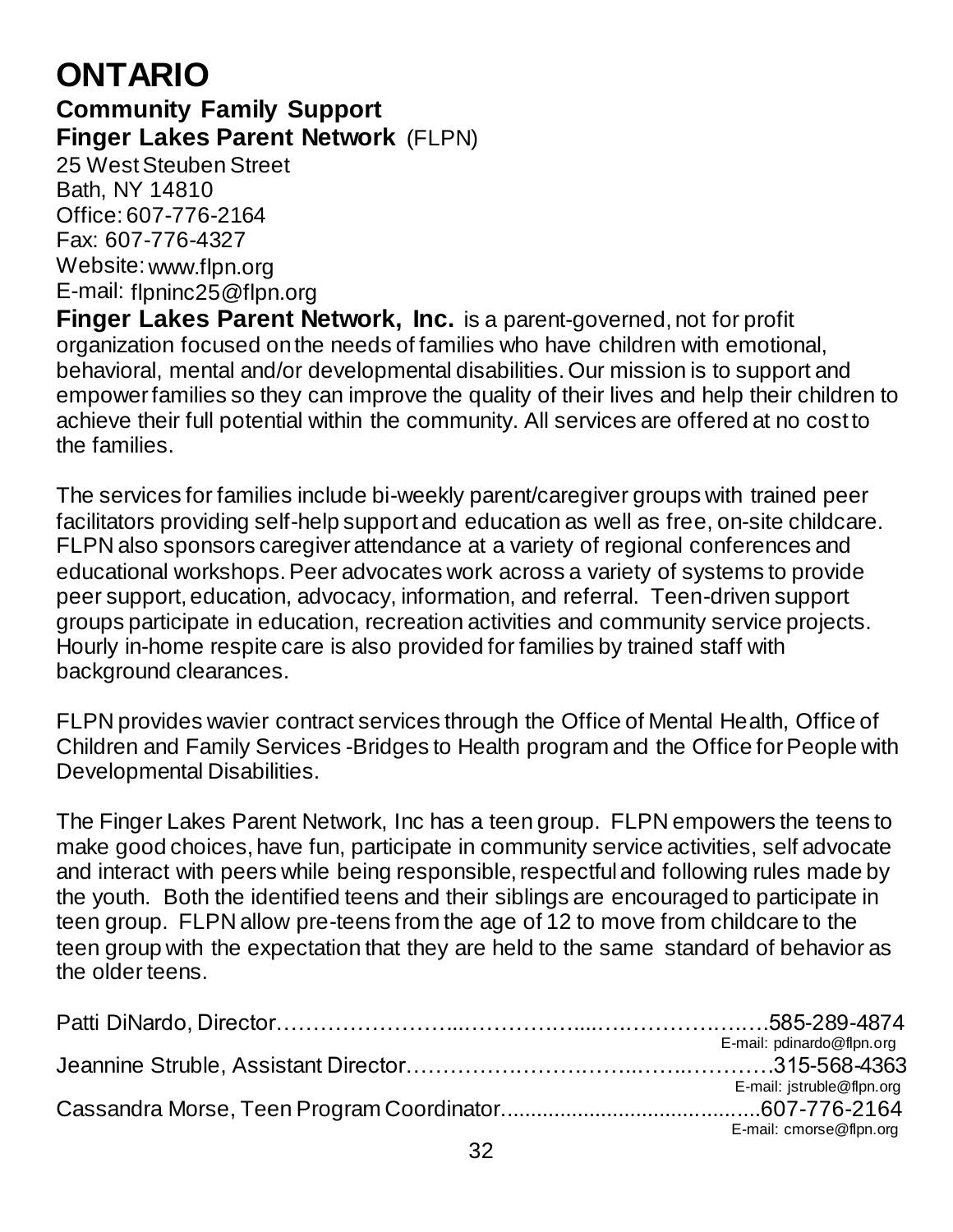# **ONTARIO Continued:**

**County Mental Health Director**

| <b>COUTTLY METHAL REART DIFFICIOL</b>                                                                        |                                                                             |
|--------------------------------------------------------------------------------------------------------------|-----------------------------------------------------------------------------|
| <b>SPOA</b>                                                                                                  | E-mail: diane.johnston@co.ontario.ny.us                                     |
|                                                                                                              |                                                                             |
| Waiver                                                                                                       | E-mail: krisanne.sweeney@co.ontario.ny.us                                   |
| <b>Home and Community Based Services Waiver (HCBS) (Access via SPOA)</b><br><b>Pathways</b>                  |                                                                             |
|                                                                                                              |                                                                             |
|                                                                                                              | E-mail: dsmithf@pathwaysforyou.org                                          |
|                                                                                                              | E-mail: dmilliman@pathwaysforyou.org<br>E-mail: delliott@pathwaysforyou.org |
| <b>Common Sense Parenting Instructor</b>                                                                     |                                                                             |
|                                                                                                              | E-mail: jstruble1@rochester.rr.com                                          |
| <b>OCMHC Supervising Social Worker</b>                                                                       |                                                                             |
| Kristine Consiglio, LCSW-R Supervising Social Worker585-396-4363                                             | E-mail: Kristine.consiglio@co.ontario.ny.us                                 |
| <b>County Department of Social Services</b>                                                                  |                                                                             |
|                                                                                                              | E-mail: eileen.tiberio@co.ontario.ny.us                                     |
| Mentoring/Companionship<br><b>Big Brother/Big Sister</b><br>37 South Washington Street<br>Rochester, NY 4608 |                                                                             |
|                                                                                                              |                                                                             |
|                                                                                                              | E-mail: hmills@bbbsr.org                                                    |
| Andrea Brown, Program Coordinator focusing on volunteer enrollment585-442-2250                               | E-mail: mfranklin@bbbsr.org<br>E-mail: abrown@bbbsr.org                     |
| April McLean-McCoy, Match coordinator focusing on child enrollment585-442-2250                               | E-mail: amcleanmccoy@bbbsr.org                                              |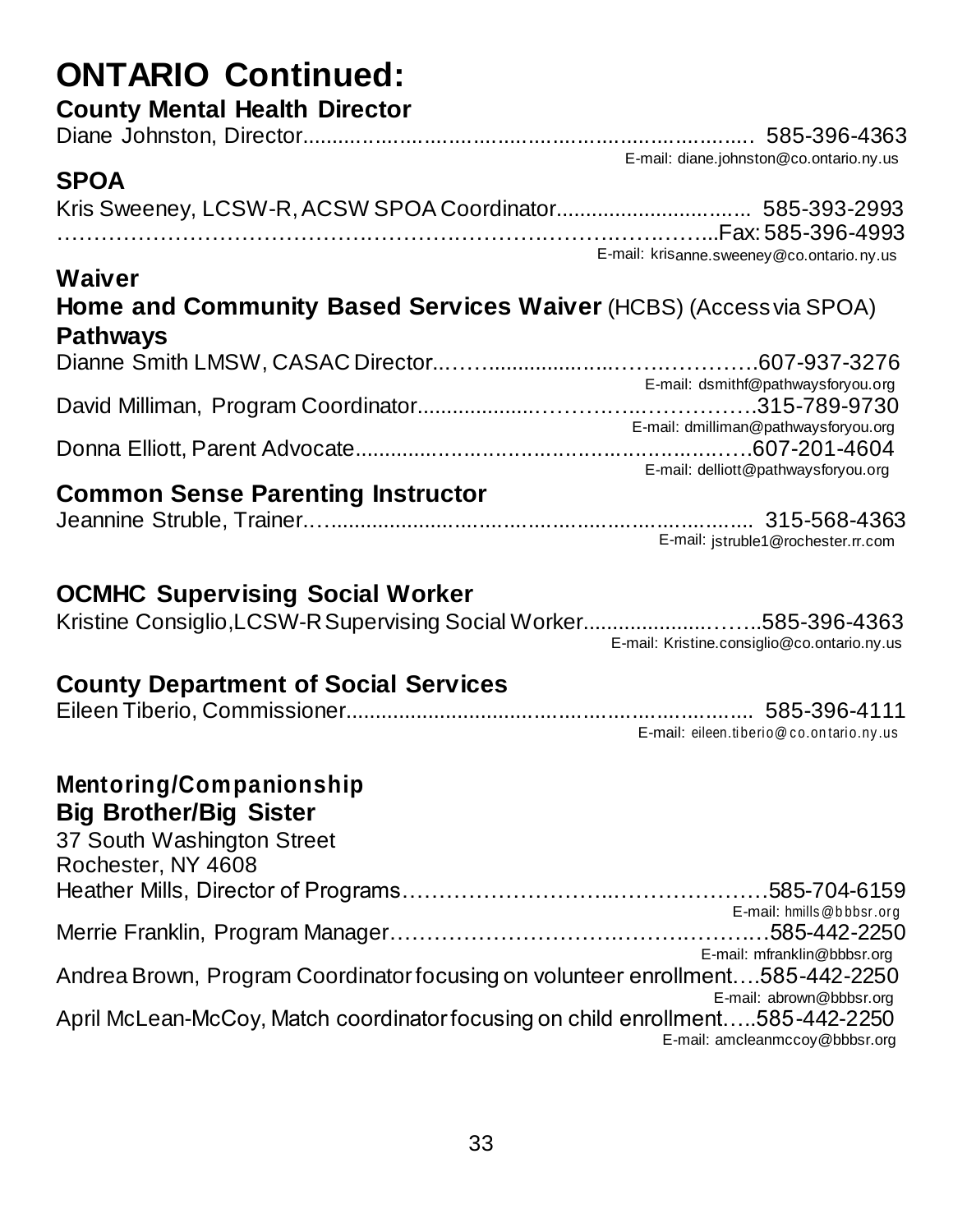# **Ontario Continued:**

| <b>Clinic</b><br><b>Adults and Children</b>                                                                               |  |
|---------------------------------------------------------------------------------------------------------------------------|--|
| <b>Adolescents</b>                                                                                                        |  |
| Adolescent Substance Abuse (Clifton Springs)585-394-0530<br>Adolescent Substance Abuse (Turnings Canandaigua)585-396-4190 |  |
|                                                                                                                           |  |
| <b>Day Treatment</b><br><b>Wayne-Finger Lakes BOCES</b>                                                                   |  |
| <b>Partial Hospitalization</b><br>Strong Memorial Hospitalization (Age 12-17)                                             |  |
| <b>Acute Inpatient Hospitalization</b>                                                                                    |  |
| <b>Care Coordination</b> (Case Management) (Access via SPOA)<br><b>Supportive Case Management (SCM)</b>                   |  |
| <b>Intensive Case Management (ICM)</b>                                                                                    |  |
| Community Residence (CR) (Access via SPOA)See Page 63-64                                                                  |  |
| <b>Residential Treatment Facility)</b> (RTF) (Access via SPOA)See Page 63                                                 |  |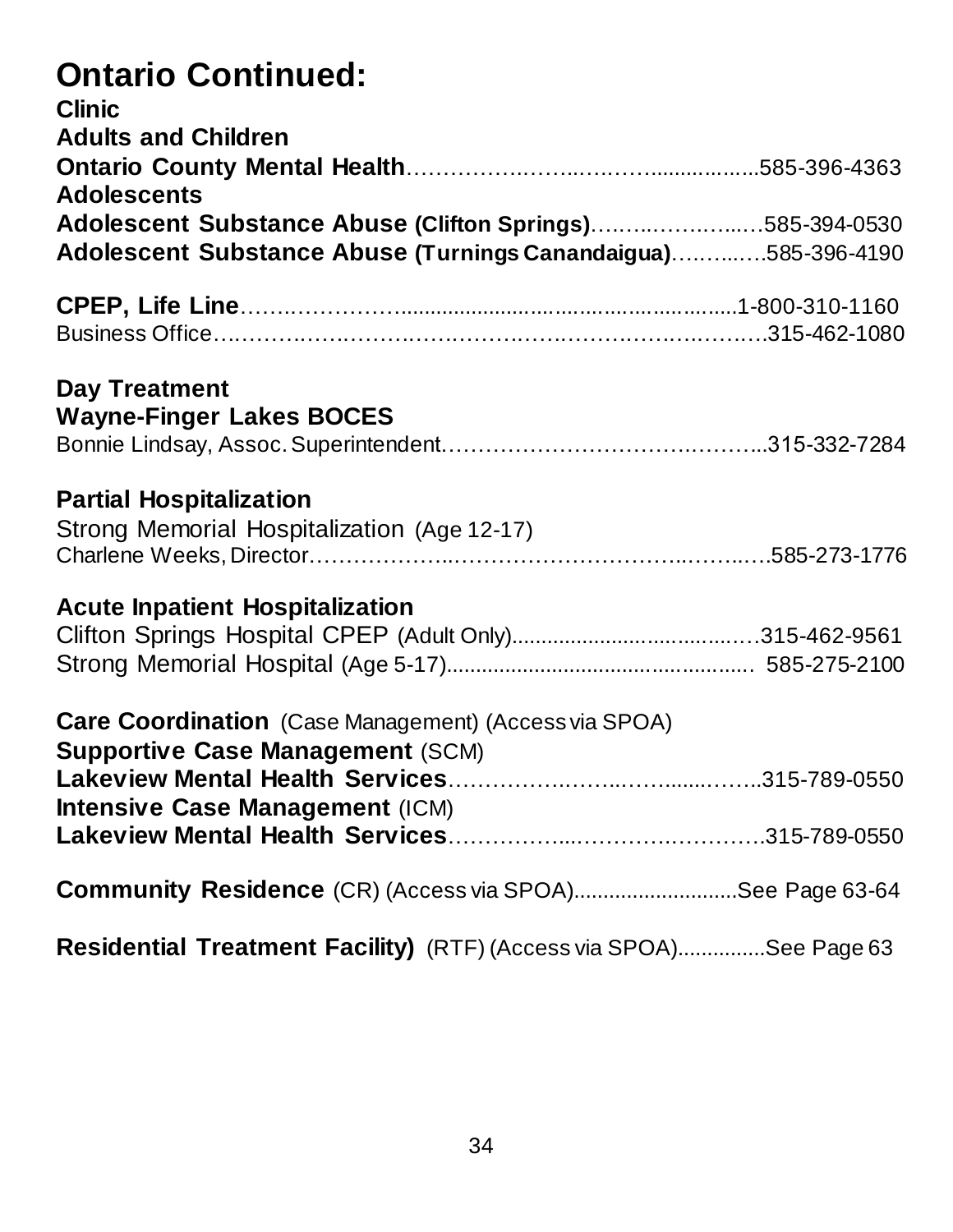#### **Orleans Community Family Support Hillside Family Support** (GLOW) Hillside Children's Center 96 W. Buffalo Street Warsaw, NY 14569

Family Support offers advocacy, educational opportunities, a parent library, referral and linkage support, support groups with respite provided and family activities. Parents are connected to other parents who have a child with a Mental Health need (social, emotional and/or behavioral) and are encouraged to build natural community supports amongst themselves. Through the program parents are given the opportunity to work on goals that will develop their skills and confidence so that they feel empowered in making the most educated choices that will benefit their child and family.

|                                                                                    | E-mail: pbrannan@hillside.com      |
|------------------------------------------------------------------------------------|------------------------------------|
| <b>County Mental Health Director</b>                                               | E-mail: balkins@hillside.com       |
| Waiver<br><b>Home and Community Based Services Waiver</b> (HCBS) (Access via SPOA) | E-mail: mark.o'brien@orleansny.com |
|                                                                                    | Email: sburke@hillside.com         |
| <b>Common Sense Parenting Instructors</b>                                          | E-mail: balkins@hillside.com       |
| <b>SPOA</b>                                                                        | E-mail: nora.sheehan@orleansny.com |
| <b>County DSS Contact</b>                                                          |                                    |
| <b>Clinic</b>                                                                      |                                    |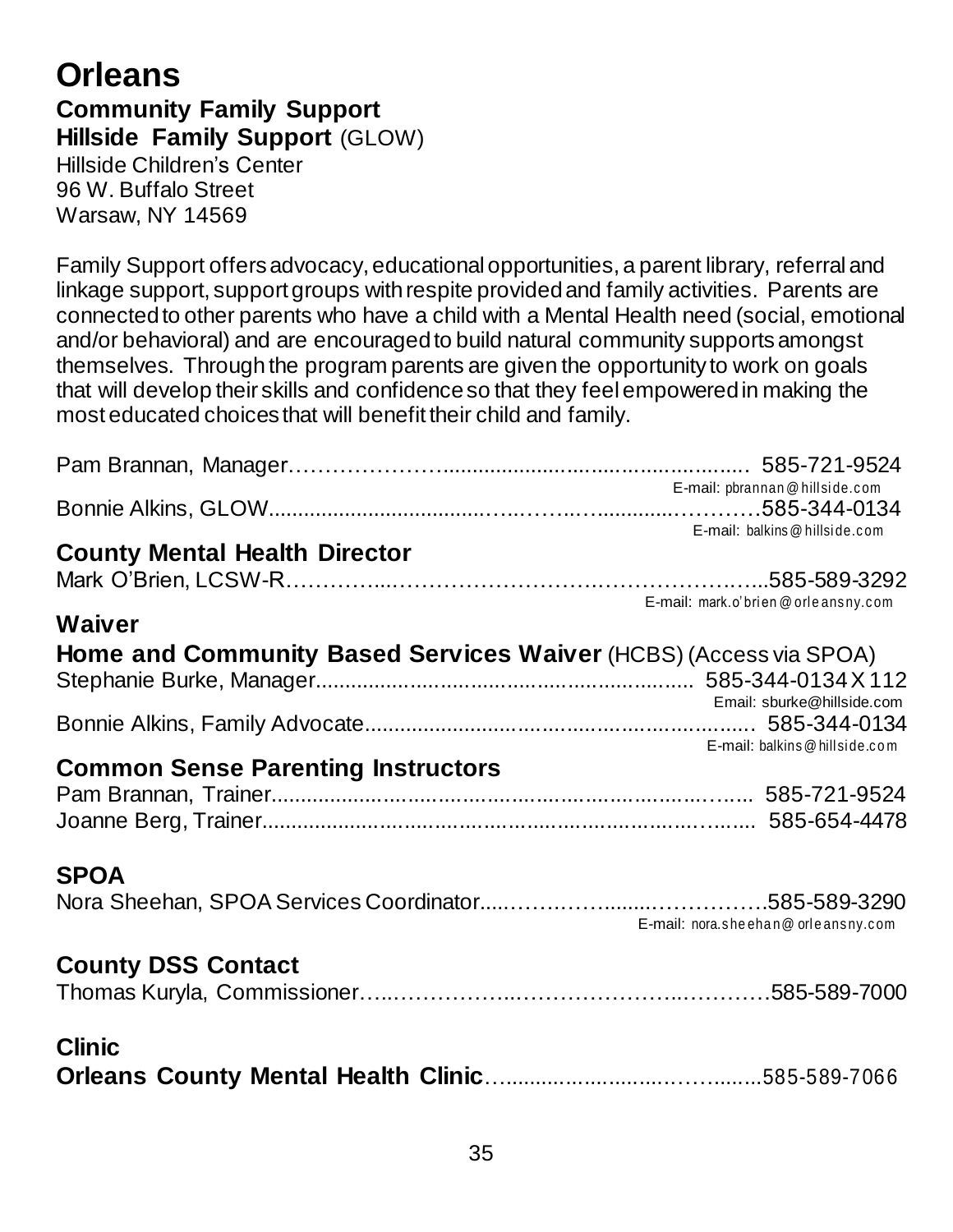### **Orleans Continued:**

| <b>Family Resiliency</b> |                            |
|--------------------------|----------------------------|
|                          |                            |
|                          | E-mail: chunt@hillside.com |

### **Partial Hospitalization**

| Strong Memorial Hospital (Age 12-17) |  |
|--------------------------------------|--|
|                                      |  |

#### **Acute Inpatient Hospitalization**

| Erie County Medical Center (ECMC) (Age 12-17)888-894-9444 |  |
|-----------------------------------------------------------|--|
|                                                           |  |
|                                                           |  |
|                                                           |  |

| <b>Care Coordination</b> (Case Management) (Access via SPOA) |  |
|--------------------------------------------------------------|--|
|                                                              |  |
|                                                              |  |

|  | Genesee-Orleans Youth Advocacy Program585-344-2580 X 5716 |
|--|-----------------------------------------------------------|
|  |                                                           |

| <b>Community Residence</b> (CR) (Access via SPOA)See Page 63-64 |  |  |  |
|-----------------------------------------------------------------|--|--|--|
|-----------------------------------------------------------------|--|--|--|

**Residential Treatment Facility** (RTF) (Access via SPOA)..................See Page 63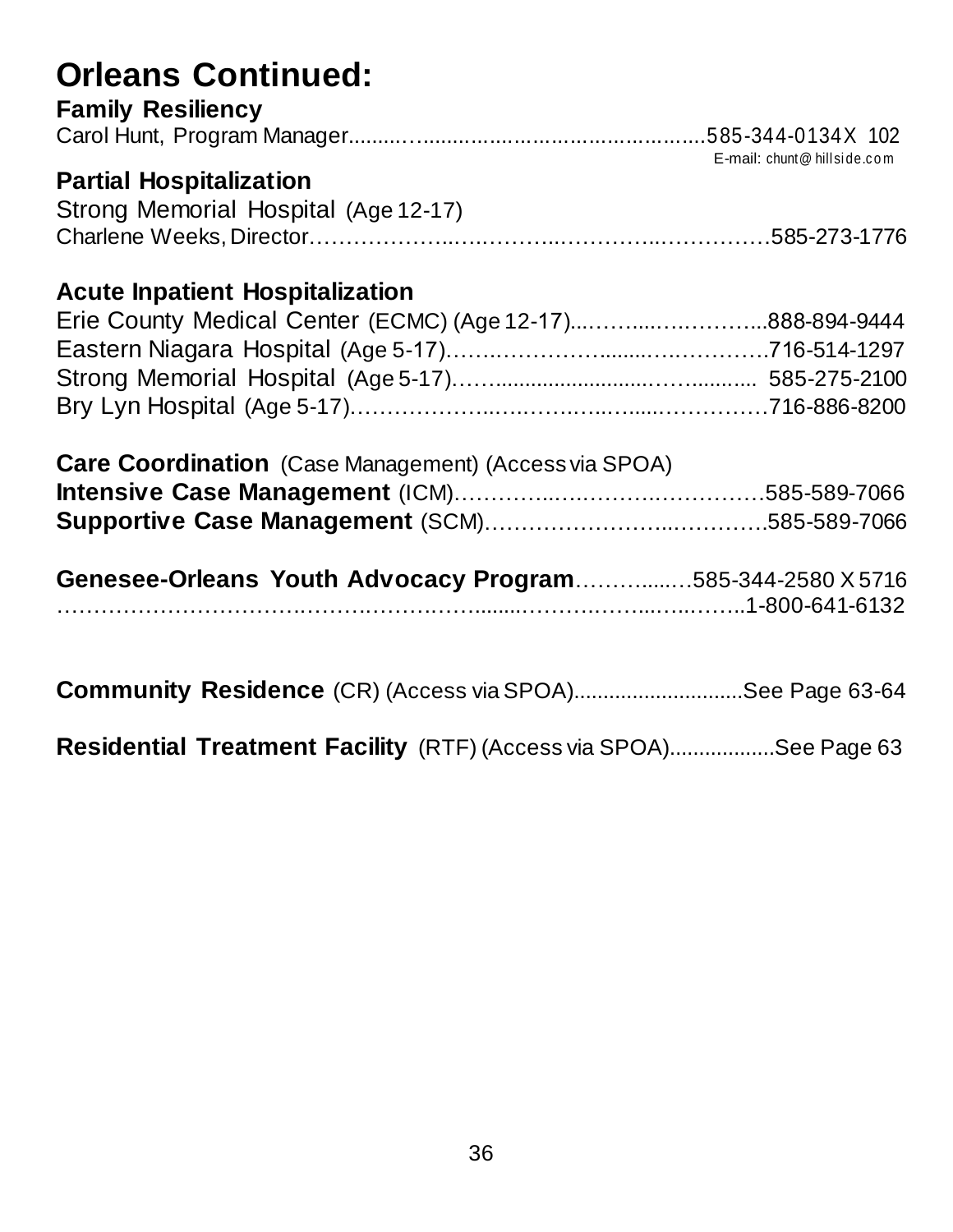# **SCHUYLER**

**Community Family Support Finger Lakes Parent Network** (FLPN) 25 WestSteuben Street

Bath, NY 14810 Office: 607-776-2164 Fax: 607-776-4327 Website[:www.flpn.org](http://www.flpn.org/) E-mail: [flpninc25@flpn.org](mailto:flpninc25@flpn.org)

**Finger Lakes Parent Network, Inc.** is a parent-governed, not for profit organization focused on the needs of families who have children with emotional, behavioral, mental and/or developmental disabilities. Our mission is to support and empower families so they can improve the quality of their lives and help their children to achieve their full potential within the community. All services are offered at no cost to the families.

The services for families include bi-weekly parent/caregiver groups with trained peer facilitators providing self-help support and education as well as free, on-site childcare. FLPN also sponsors caregiver attendance at a variety of regional conferences and educational workshops. Peer advocates work across a variety of systems to provide peer support, education, advocacy, information, and referral. Teen-driven support groups participate in education, recreation activities and community service projects. Hourly in-home respite care is also provided for families by trained staff with background clearances.

FLPN provides wavier contract services through the Office of Mental Health, Office of Children and Family Services -Bridges to Health program and the Office for People with Developmental Disabilities.

The Finger Lakes Parent Network, Inc has a teen group. FLPN empowers the teens to make good choices, have fun, participate in community service activities, self advocate and interact with peers while being responsible, respectful and following rules made by the youth. Both the identified teens and their siblings are encouraged to participate in teen group. FLPN allow pre-teens from the age of 12 to move from childcare to the teen group with the expectation that they are held to the same standard of behavior as the older teens.

| E-mail: pdinardo@flpn.org |
|---------------------------|
|                           |
| E-mail: jstruble@flpn.org |
|                           |
| E-mail: cmorse@flpn.org   |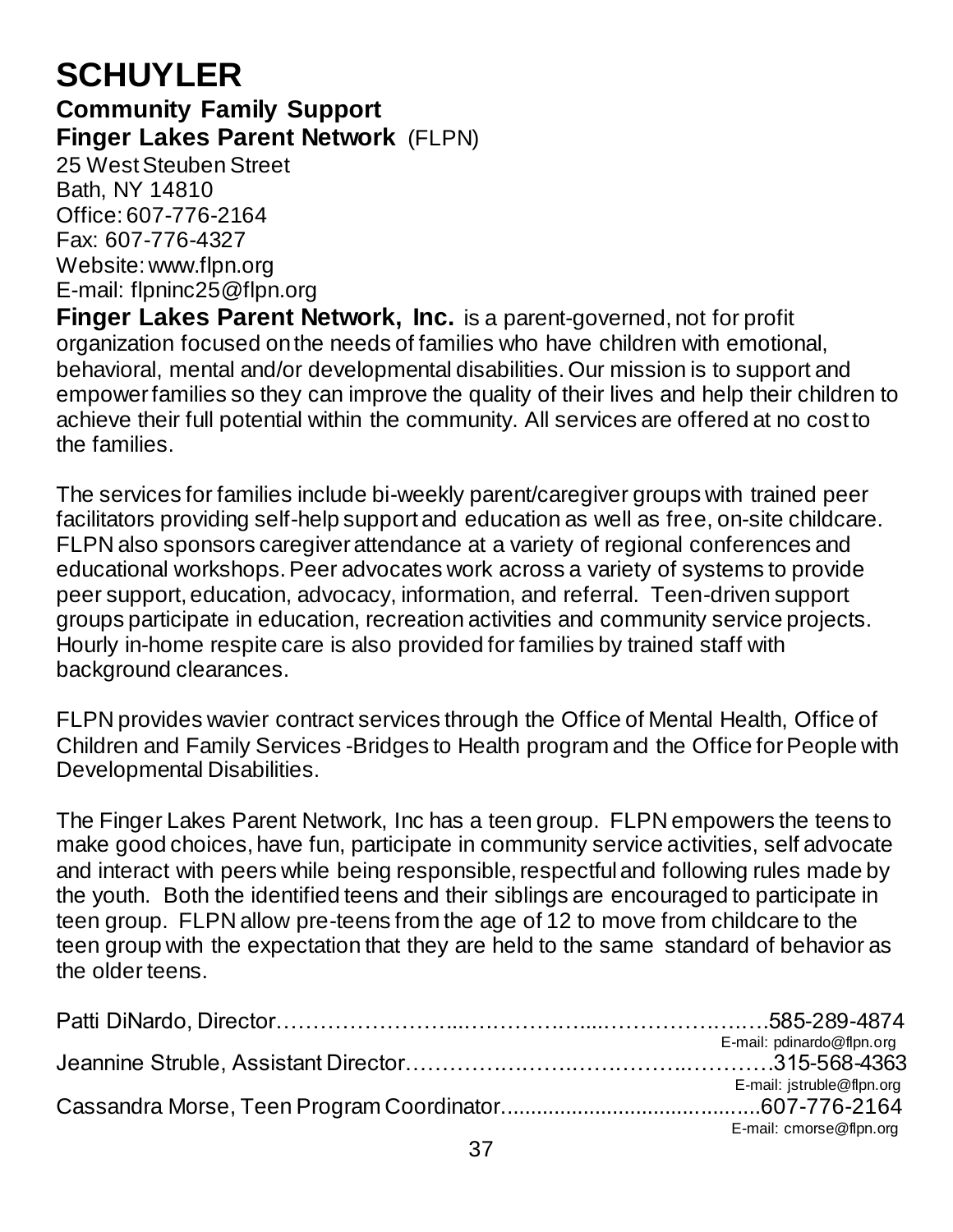# **SCHUYLER Continued:**

**County Mental Health Director**

E-mail[: srosno@co.schuyler.ny.us](mailto:srosno@co.schuyler.ny.us)

| <b>Waiver</b><br>Home and Community Based Services Waiver (HCBS) (Access via SPOA)<br><b>Pathways</b> |                                                                           |
|-------------------------------------------------------------------------------------------------------|---------------------------------------------------------------------------|
|                                                                                                       |                                                                           |
|                                                                                                       | E-mail: dsmith@pathwaysforyou.org<br>E-mail: dmilliman@pathwaysforyou.org |
|                                                                                                       | E-mail: cmeyers@pathwaysforyou.org                                        |
|                                                                                                       | E-mail: cbennett@pathwaysforyou.org                                       |
| <b>SPOA</b>                                                                                           | E-mail: btaft@co.schuyler.ny.us                                           |
|                                                                                                       | E-mail: jfratarcangelo@co.schuyler.ny.us                                  |
| <b>County Department of Social Services</b>                                                           |                                                                           |
| <b>Clinic</b>                                                                                         |                                                                           |
| <b>Acute Inpatient Hospitalization</b><br>Women's Christian Association (WCA) (Age 5-17)716-487-0141  |                                                                           |
| Care Coordination (Case Management) (Access via SPOA)<br><b>Supportive Case Management (SCM)</b>      |                                                                           |
| <b>Intensive Case Management (ICM)</b>                                                                |                                                                           |
|                                                                                                       |                                                                           |
| <b>Community Residence</b> (CR) (Access via SPOA)See Page 63-64                                       |                                                                           |
| <b>Residential Treatment Facility</b> (RTF) (Access via SPOA)See Page 63                              |                                                                           |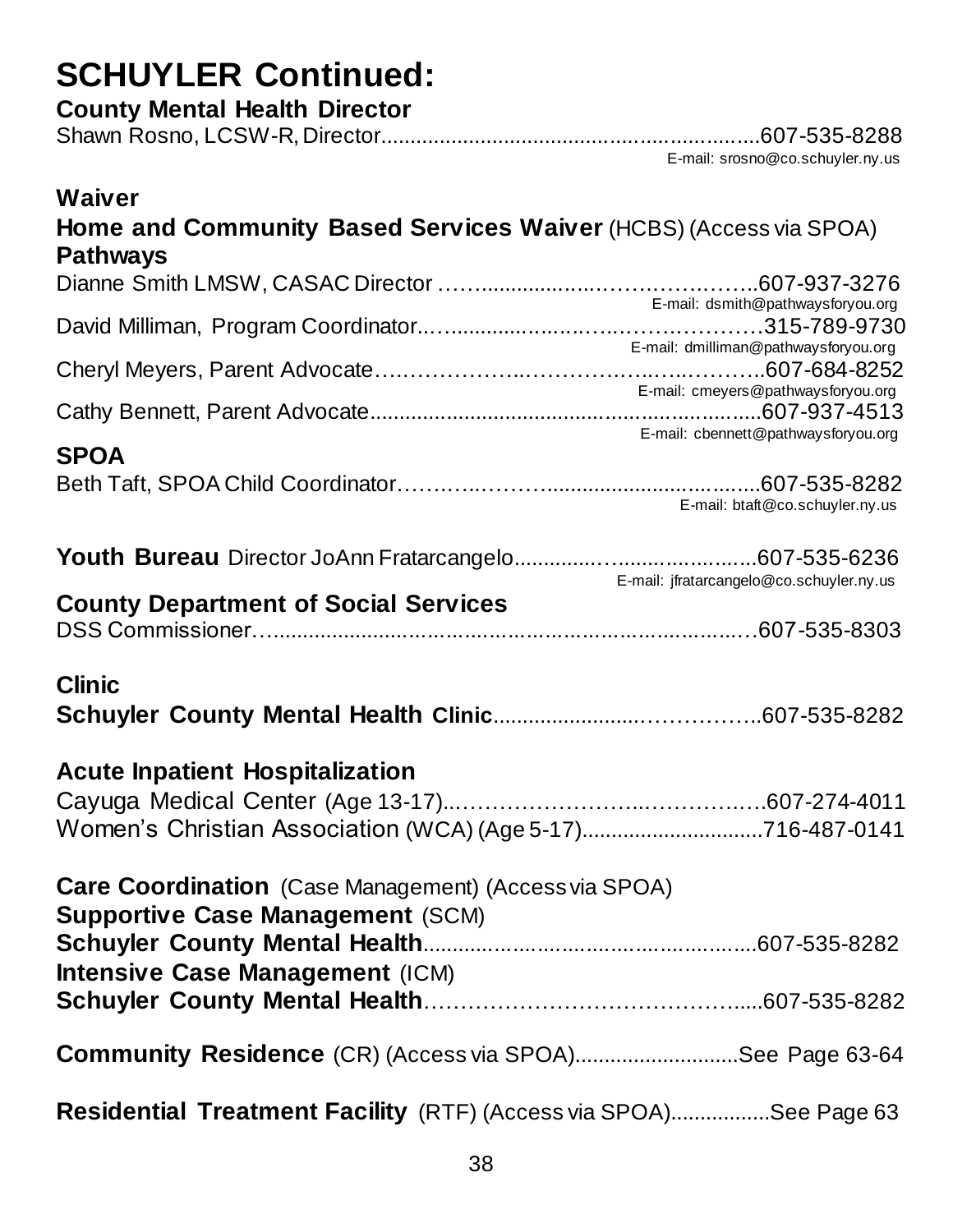# **SENECA**

**Community Family Support Finger Lakes Parent Network** (FLPN) 25 WestSteuben Street

Bath, NY 14810 Office: 607-776-2164 Fax: 607-776-4327 Website[:www.flpn.org](http://www.flpn.org/) E-mail: [flpninc25@flpn.org](mailto:flpninc25@flpn.org)

**Finger Lakes Parent Network, Inc.** is a parent-governed, not for profit organization focused on the needs of families who have children with emotional, behavioral, mental and/or developmental disabilities. Our mission is to support and empower families so they can improve the quality of their lives and help their children to achieve their full potential within the community. All services are offered at no cost to the families.

The services for families include bi-weekly parent/caregiver groups with trained peer facilitators providing self-help support and education as well as free, on-site childcare. FLPN also sponsors caregiver attendance at a variety of regional conferences and educational workshops. Peer advocates work across a variety of systems to provide peer support, education, advocacy, information, and referral. Teen-driven support groups participate in education, recreation activities and community service projects. Hourly in-home respite care is also provided for families by trained staff with background clearances.

FLPN provides wavier contract services through the Office of Mental Health, Office of Children and Family Services -Bridges to Health program and the Office for People with Developmental Disabilities.

The Finger Lakes Parent Network, Inc has a teen group. FLPN empowers the teens to make good choices, have fun, participate in community service activities, self advocate and interact with peers while being responsible, respectful and following rules made by the youth. Both the identified teens and their siblings are encouraged to participate in teen group. FLPN allow pre-teens from the age of 12 to move from childcare to the teen group with the expectation that they are held to the same standard of behavior as the older teens.

| E-mail: pdinardo@flpn.org |
|---------------------------|
|                           |
| E-mail: jstruble@flpn.org |
|                           |
| E-mail: cmorse@flpn.org   |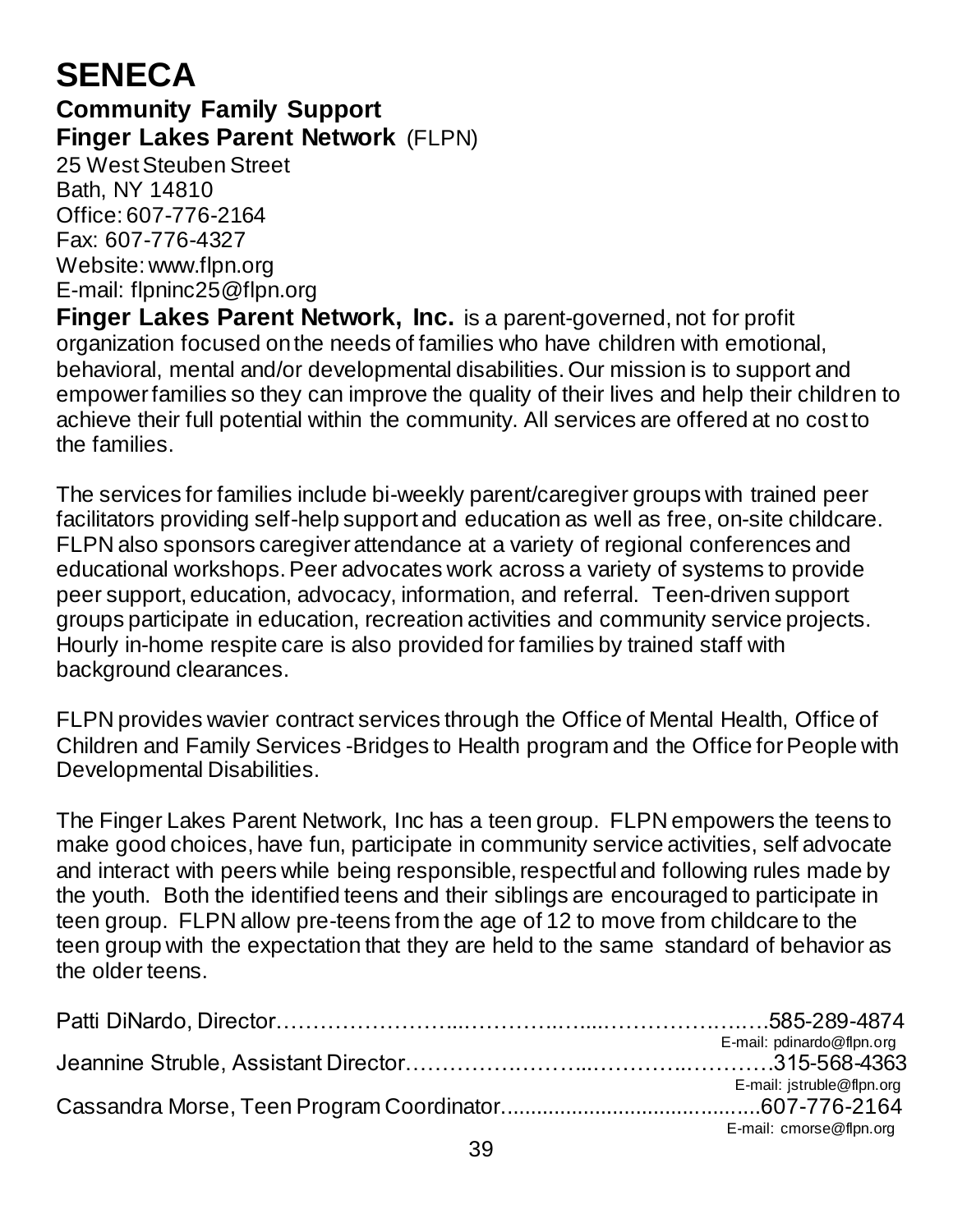# **SENECA Continued:**

### **County Mental Health Director**

|                               | E-mail: slavigne@co,seneca.ny.us |
|-------------------------------|----------------------------------|
| <b>CCSI</b> (Access via SPOA) |                                  |

Seneca County Community Counseling.......................................................315-539-1980

#### **Waiver**

# **Home and Community Based Services Waiver** (Access through SPOA) **Pathways**

| E-mail: dsmith@pathwaysforyou.org    |
|--------------------------------------|
|                                      |
| E-mail: dmilliman@pathwaysforyou.org |
|                                      |

# **SPOA**

| E-mail: ielliott@co.seneca.ny.us |
|----------------------------------|

### **County Department of Social Services Contact**

| Charles Schillaci, Commissioner of Human Services315-539-1830 |
|---------------------------------------------------------------|
| E-mail: cschillaci@co.seneca.ny.us                            |

| <b>Clinic</b>                                                       |  |
|---------------------------------------------------------------------|--|
|                                                                     |  |
| <b>Ovid Clinic Seneca Community Counseling Services607-869-5575</b> |  |

| Crisis Respite & Planned Respite (Access via SCCC or SPOA)             |  |
|------------------------------------------------------------------------|--|
|                                                                        |  |
| Home Based Intensive Family Intervention (HIFI) (Access HIFI via SPOA) |  |
|                                                                        |  |

### **Acute Inpatient Hospitalization**

| Women's Christian Association (WCA) (Age 5-17)716-487-0141 |  |
|------------------------------------------------------------|--|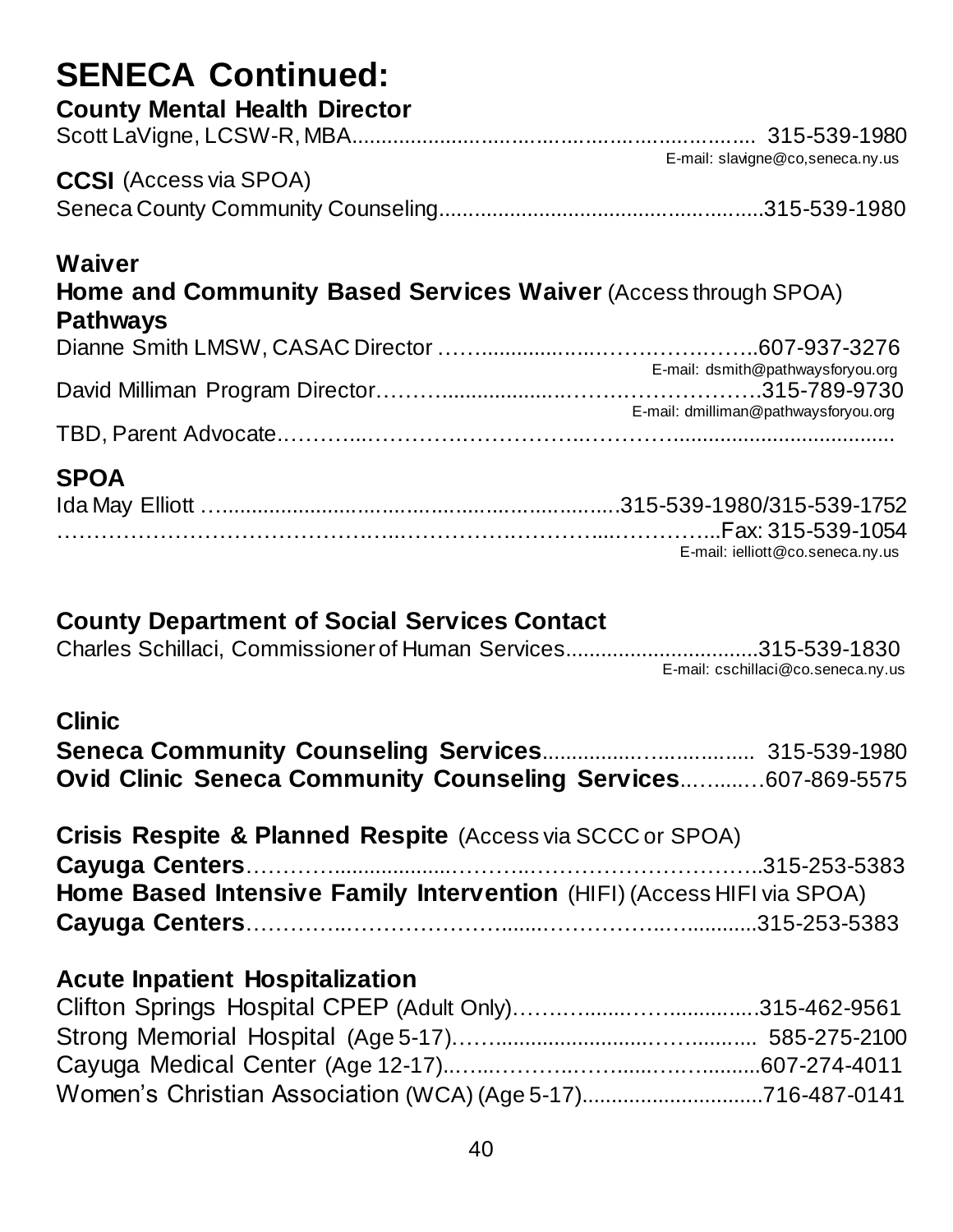# **SENECA Continued:**

**Care Coordination** (Case Management) (Access via SPOA) **Intensive Case Management** (ICM) **Seneca County Community Services**, Lisa Galle.....……….……...315-729-2241 **Supportive Case Management** (SCM) **Cayuga Centers**…………..……..…………………………..……….……..315-253-5383 **Lakeview Mental Health Services** (LMHS)……………………..…….315-568-9346 **Community Residence** (CR) (Access via SPOA).............................See Page 63-64

**Residential Treatment Facility** (RTF) (Access via SPOA)..................See Page 63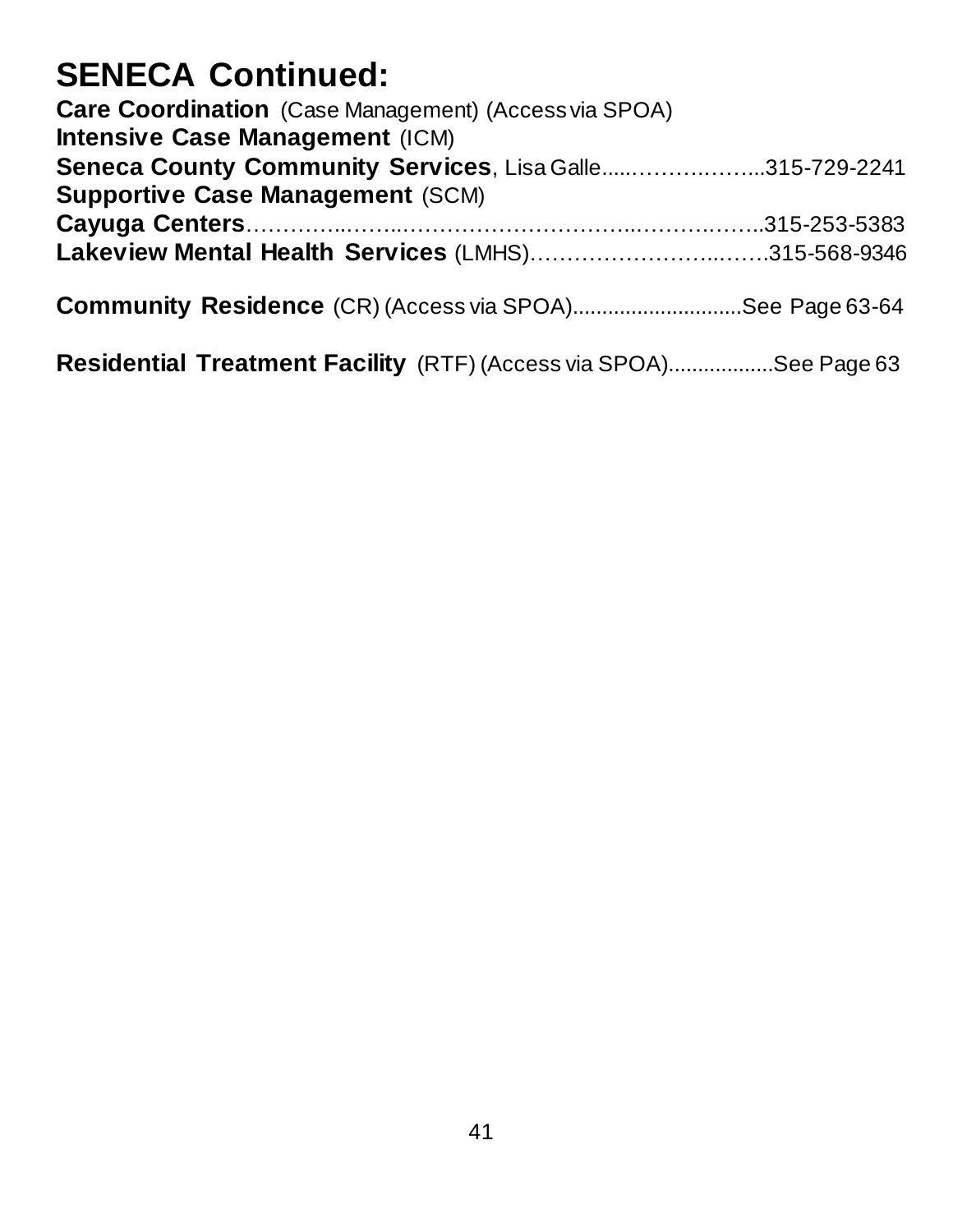# **Steuben**

# **Community Family support Finger Lakes Parent Network** (FLPN)

25 west Steuben Street Bath, NY 14810 Office: 607-776-2164 Fax: 607-776-4327 Website: www.flpn.org E-mail: [flpninc25@flpn.org](mailto:flpninc25@flpn.org)

**Finger Lakes Parent Network, Inc.** is a parent-governed, not for profit organization focused on the needs of families who have children with emotional, behavioral, mental and/or developmental disabilities. Our mission is to support and empower families so they can improve the quality of their lives and help their children to achieve their full potential within the community. All services are offered at no cost to the families.

The services for families include bi-weekly parent/caregiver groups with trained peer facilitators providing self-help support and education as well as free, on-site childcare. FLPN also sponsors caregiver attendance at a variety of regional conferences and educational workshops. Peer advocates work across a variety of systems to provide peer support, education, advocacy, information, and referral. Teen-driven support groups participate in education, recreation activities and community service projects. Hourly in-home respite care is also provided for families by trained staff with background clearances.

FLPN provides wavier contract services through the Office of Mental Health, Office of Children and Family Services -Bridges to Health program and the Office for People with Developmental Disabilities.

The Finger Lakes Parent Network, Inc has a teen group. FLPN empowers the teens to make good choices, have fun, participate in community service activities, self advocate and interact with peers while being responsible, respectful and following rules made by the youth. Both the identified teens and their siblings are encouraged to participate in teen group. FLPN allow pre-teens from the age of 12 to move from childcare to the teen group with the expectation that they are held to the same standard of behavior as the older teens.

| E-mail: pdinardo@flpn.org |
|---------------------------|
|                           |
| E-mail: jstruble@flpn.org |
|                           |
| E-mail: cmorse@flpn.org   |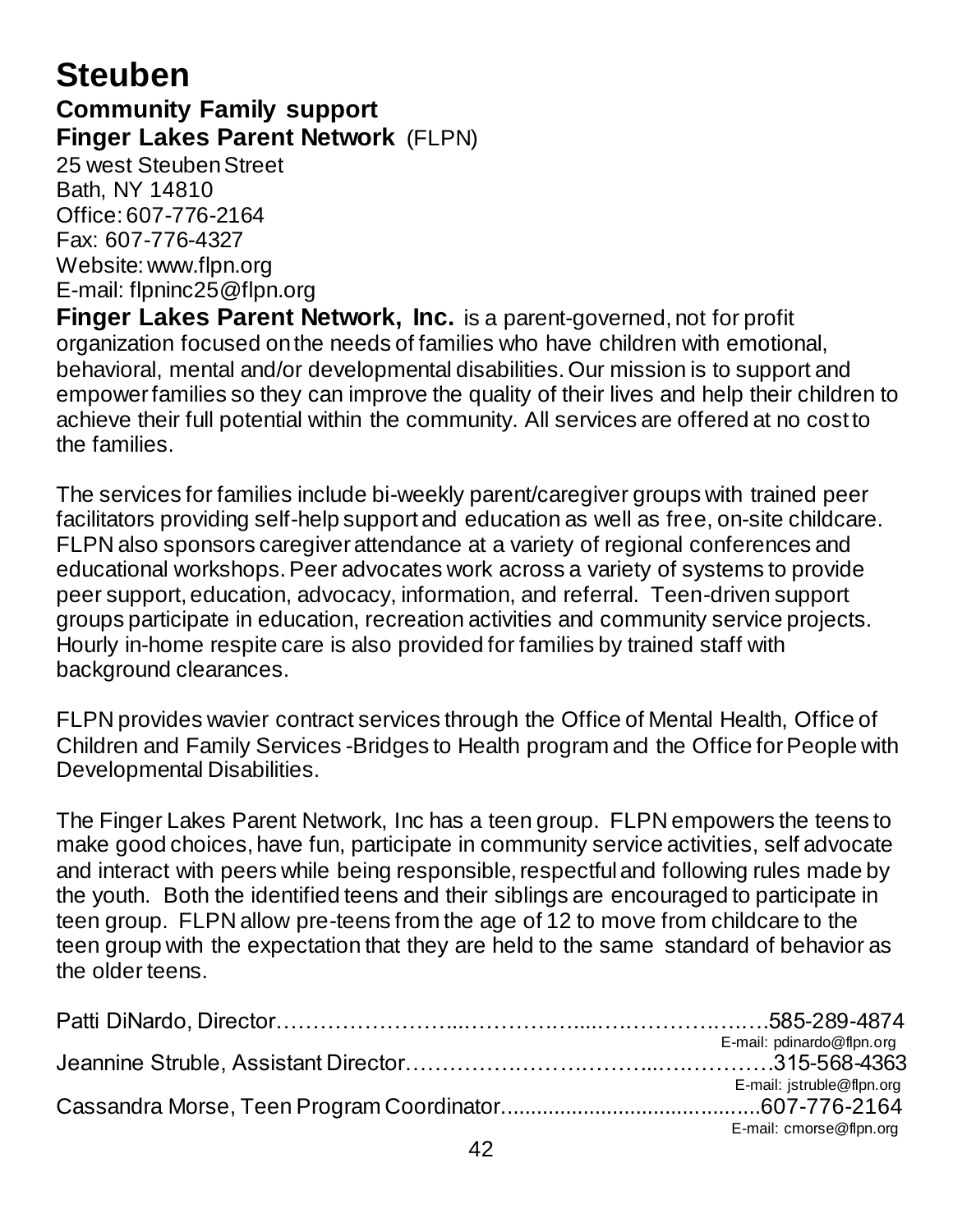# **Steuben Continued:**

**County Mental Health Director**

| E-mail: hankc@co.steuben.ny.us                                                                                         |
|------------------------------------------------------------------------------------------------------------------------|
| <b>Waiver</b><br>Home and Community Based Services Waiver (HCBS) (Access via SPOA)<br><b>Pathways</b>                  |
| E-mail: dsmith@pathwaysforyou.org                                                                                      |
| E-mail: nwhatman@pathwaysforyou.org<br>E-mail: cmyers@pathwaysforyou.org                                               |
| <b>Clinic</b><br>Steuben County Community Mental Health Clinic607-664-2255                                             |
| <b>SPOA</b><br>Bonnie Hicks-Tolly, LCSW, Child and Youth Coordinator607-664-2548<br>E-mail: bonnieh@co.steuben.ny.us   |
|                                                                                                                        |
| <b>County Department of Social Services Contact</b>                                                                    |
| E-mail: teresa.deninger@dfa.state.ny.us<br><b>Day Treatment</b><br><b>Pathways</b><br><b>Elmira Psychiatric Center</b> |
| <b>Acute Inpatient Hospitalization</b>                                                                                 |

**Care Coordination** (Case Management) (Access via SPOA) **Child/Youth Intensive/Supportive** Bonnie Hicks-Tolly, LCSW, Coordinator………………………..….…....…....607-664-2548

E-mail: [bonnieh@co.steuben.ny.us](mailto:bonnieh@co.steuben.ny.us)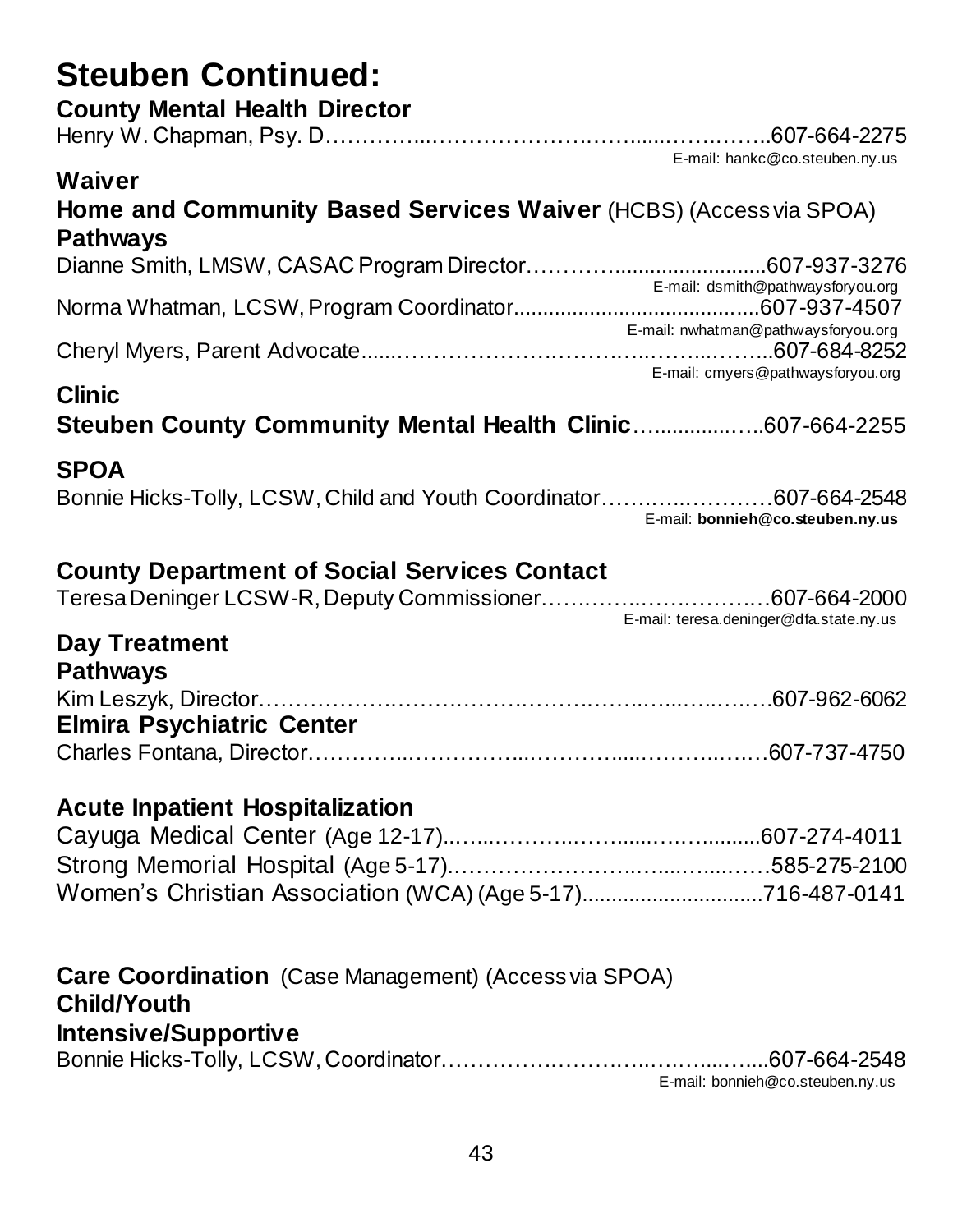# **Steuben Continued:**

|  | <b>Community Residence</b> (CR) (Access via SPOA)See Page 63-64   |
|--|-------------------------------------------------------------------|
|  | Residential Treatment Facility (RTF) (Access via SPOA)See Page 63 |

Specialized Treatment Providers (working with children with sexually inappropriate behaviors) **Family Service Society/The Choice Program**…...……….……..…607-962-3148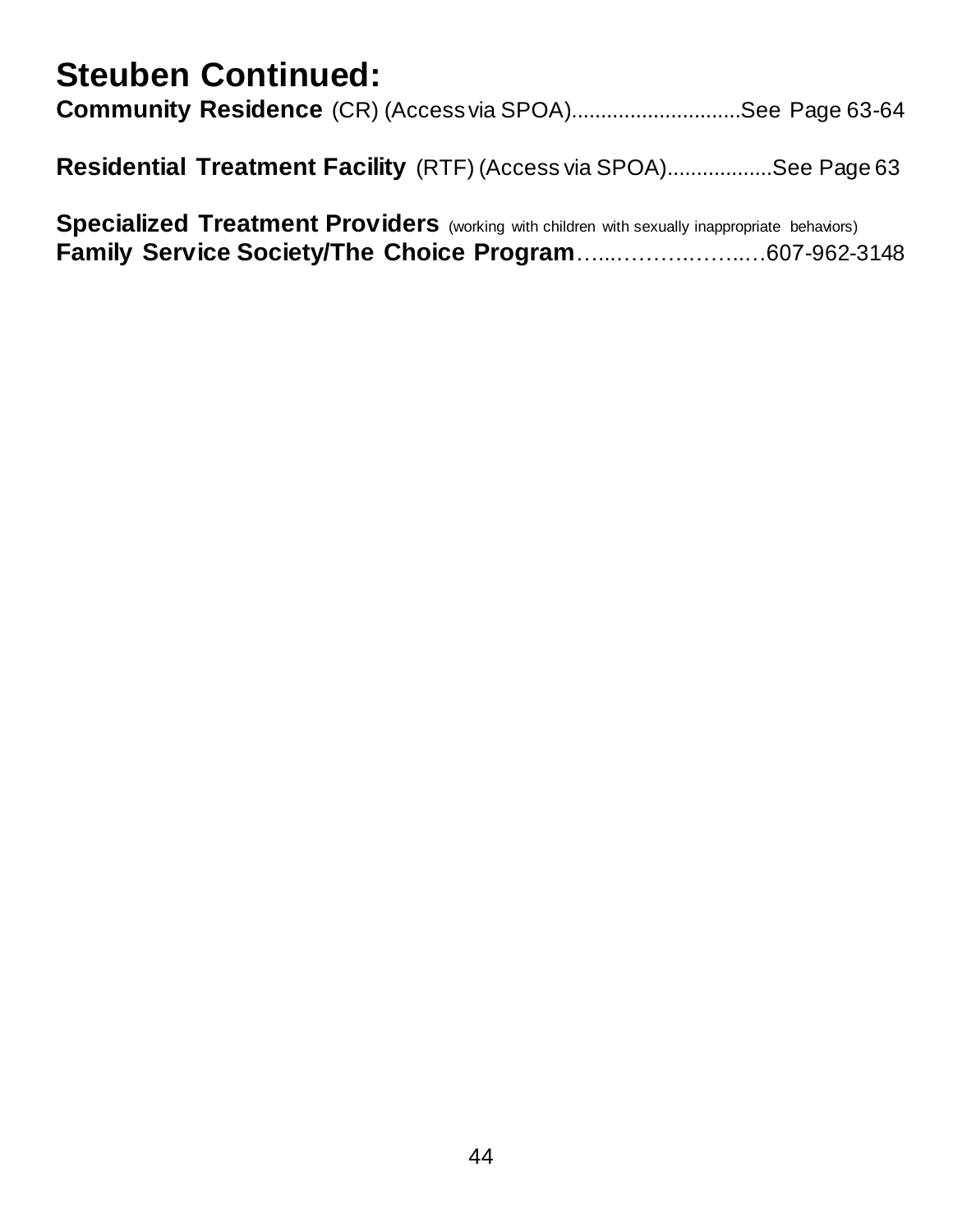# **TIOGA**

**Community Family Support Finger Lakes Parent Network** (FLPN) 25 West Steuben Street Bath, NY 14810

Office: 607-776-2164 Fax: 607-776-4327 Website: [www.flpn.org](http://www.flpn.org/) E-mail: [flpninc25@flpn.org](mailto:flpninc25@flpn.org)

**Finger Lakes Parent Network, Inc.** is a parent-governed, not for profit organization focused on the needs of families who have children with emotional, behavioral, mental and/or developmental disabilities. Our mission is to support and empower families so they can improve the quality of their lives and help their children to achieve their full potential within the community. All services are offered at no cost to the families.

The services for families include bi-weekly parent/caregiver groups with trained peer facilitators providing self-help support and education as well as free, on-site childcare. FLPN also sponsors caregiver attendance at a variety of regional conferences and educational workshops. Peer advocates work across a variety of systems to provide peer support, education, advocacy, information, and referral. Teen-driven support groups participate in education, recreation activities and community service projects. Hourly in-home respite care is also provided for families by trained staff with background clearances.

FLPN provides wavier contract services through the Office of Mental Health, Office of Children and Family Services -Bridges to Health program and the Office for People with Developmental Disabilities.

The Finger Lakes Parent Network, Inc has a teen group. FLPN empowers the teens to make good choices, have fun, participate in community service activities, self advocate and interact with peers while being responsible, respectful and following rules made by the youth. Both the identified teens and their siblings are encouraged to participate in teen group. FLPN allow pre-teens from the age of 12 to move from childcare to the teen group with the expectation that they are held to the same standard of behavior as the older teens.

| E-mail: pdinardo@flpn.org |
|---------------------------|
|                           |
| E-mail: jstruble@flpn.org |
|                           |
| E-mail: cmorse@flpn.org   |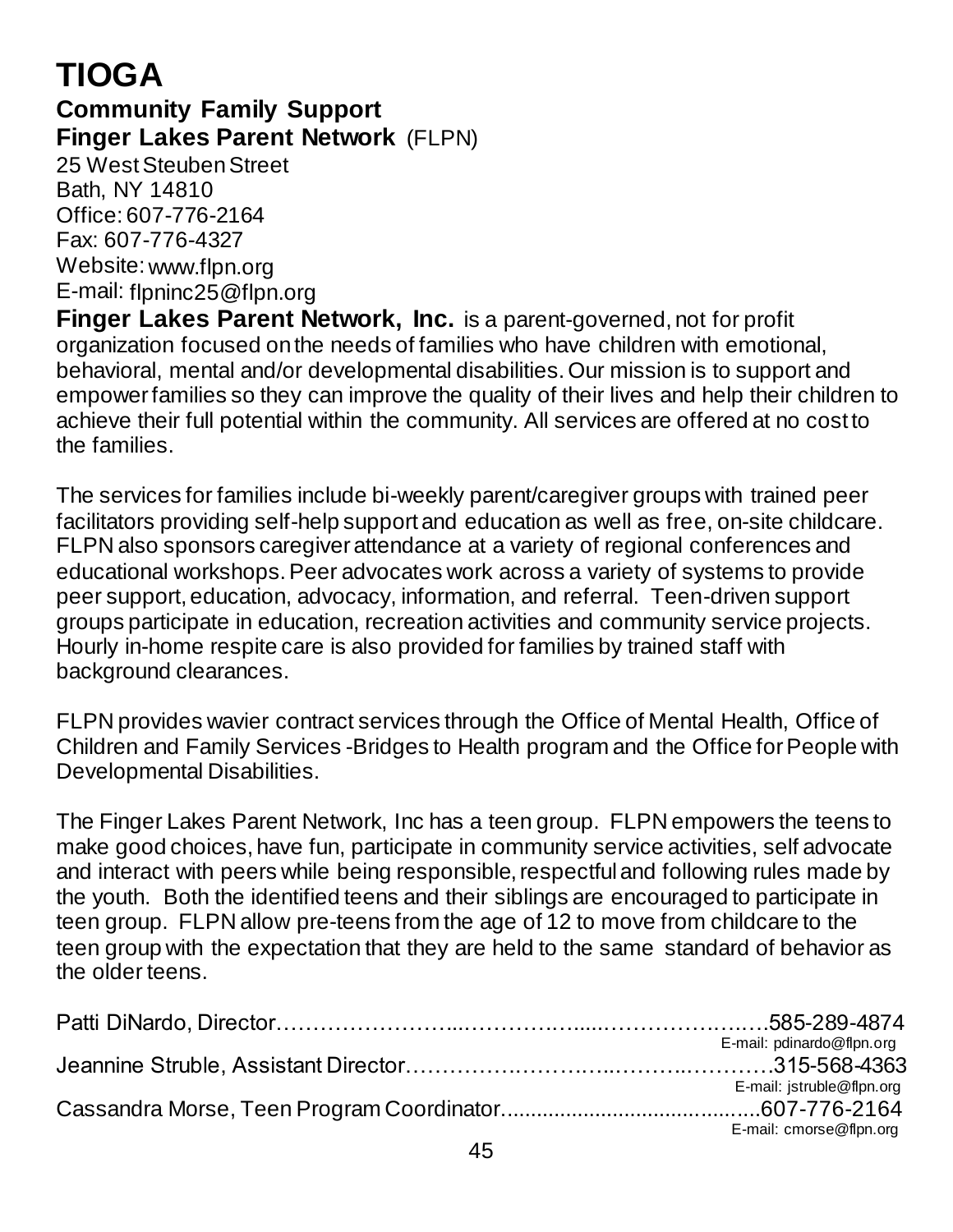# **TIOGA Continued:**

### **Acting Director of Community Services**

|  | $E$ moil: $\epsilon$ and $\epsilon$ and $\epsilon$ is $\epsilon$ and $\epsilon$ |
|--|---------------------------------------------------------------------------------|

E-mail: [monkl@co.tioga.ny.us](mailto:monkl@co.tioga.ny.us)

#### **Waiver**

### **Home and Community Based Services Waiver**(HBCS) (Access via SPOA) **Pathways**

| E-mail: dsmith@pathwaysforyou.org    |
|--------------------------------------|
|                                      |
| E-mail: nwhatman@pathwaysforyou.org  |
|                                      |
| E-mail: sbartlett@pathwaysforyou.org |

# **School Support Project**

# **Spencer Van Etton Central School District**

# **SPOA**

|  | E-mail: arnoldw@co.tioga.ny.us |
|--|--------------------------------|

### **County DSS Contact**

### **Tioga County Mental Hygiene Clinic/Crisis**

### **Acute Inpatient Hospitalization**

**Cayuga Medical Center** (Age 12-17)……………………….….……......607-274-4011

| <b>Care Coordination</b> (Case Management) (Access via SPOA)                |  |  |
|-----------------------------------------------------------------------------|--|--|
| <b>EPC /Tioga County Dept of Mental Hygiene</b> (Intensive Case Management) |  |  |
| <b>Community Residence</b> (CR) (Access via SPOA)See Page 63-64             |  |  |
| Residential Treatment Facility (RTF) (Access via SPOA)See Page 63           |  |  |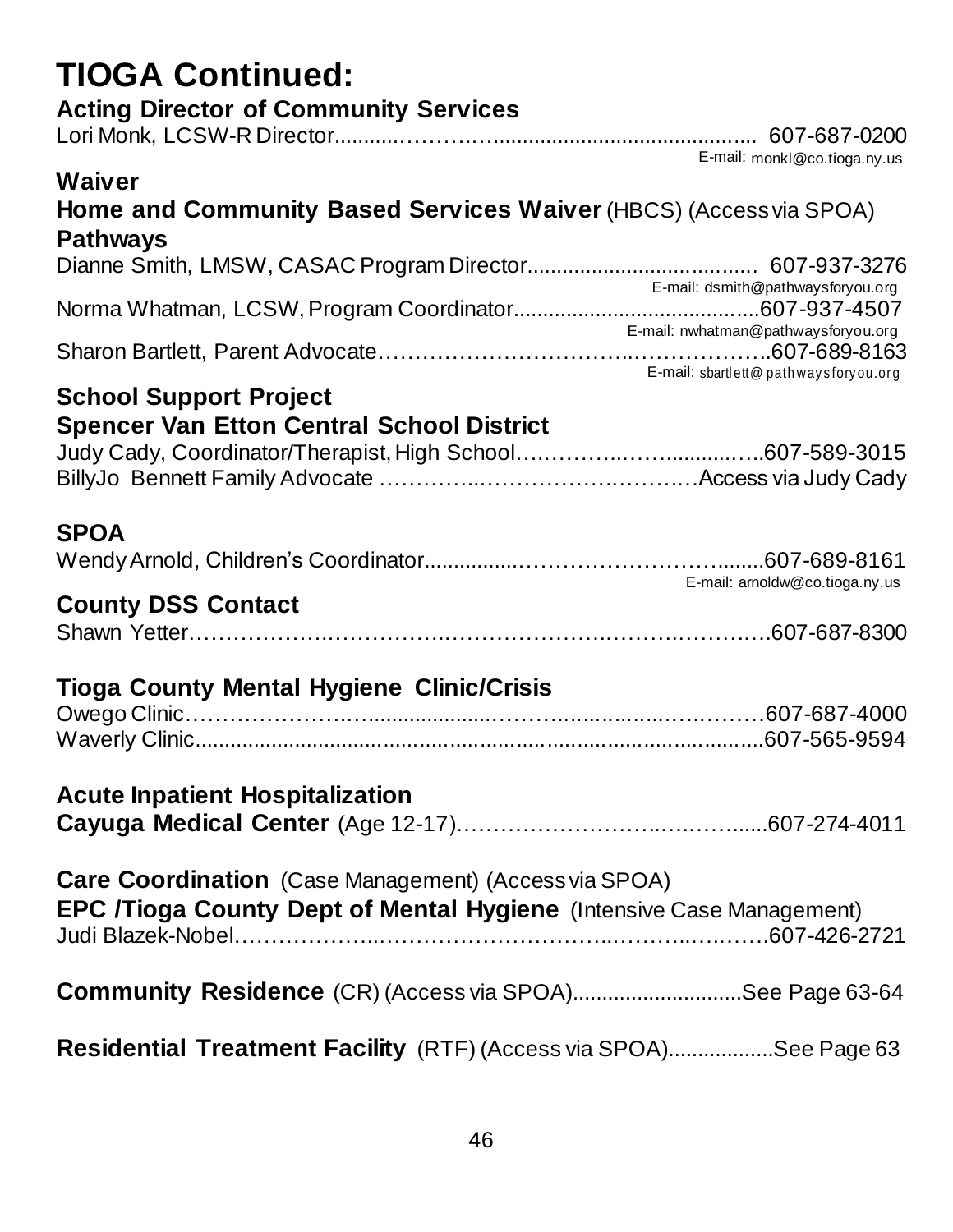# **TOMPKINS**

#### **Community Family Support Family Support Services Mental Health Association in Tompkins County**

301 South Geneva Street Suite 109

Ithaca, NY 14850

The Family Support Services Program is focused on the needs of families who have a child or children with a social, emotional, behavioral, developmental or a mental health disability. FSS provides services to support and empower families so they can improve the quality of their lives and help their children achieve their full potential within the family network and community. Family Support Services provide a wide range of services to help support the entire family including Advocacy, Parent Support Groups, Parent Empowerment Trainings, Respite and Group Therapeutic and Skill Building Programs. Tomas Nazario, Director of Family Support Services................................. 607-273-9250 …………………………………………………………....….……………..Fax: 607-272-5343 E-mail: [tnazari o@](mailto:tnazario@mhaedu.org) <sup>m</sup> haed u.org

Pat Vincent, Family Peer Specialist.............................................................607-273-9250 E-mail: pvincent@mahedu.org

CCSI/Expeditors………………………………………………………………….607-274-5310

### **County Mental Health Director**

Susan Romanczuk Smelcer, Ph.D. LCSW-R Commissioner.……...….…...607-274-6300 E-mail: [sromanczuk@tompkins-co.org](mailto:sromanczuk@tompkins-co.org)

#### **Waiver**

### **Home and Community Services Based Waiver** (HBCS) (Access via SPOA) **Pathways**

| E-mail: dsmith@pathwaysforyou.org   |
|-------------------------------------|
|                                     |
| E-mail: nwhatman@pathwaysforyou.org |
|                                     |

# **Solutions for Youth and Families** (SPOA)

| E-mail: jaydnmcss@rackercenters.org |
|-------------------------------------|
|                                     |

### **Catholic Charities of Tompkins/Tioga**

|  |  | Tommy Miller, Director of Community Partnership and Connections |
|--|--|-----------------------------------------------------------------|
|  |  |                                                                 |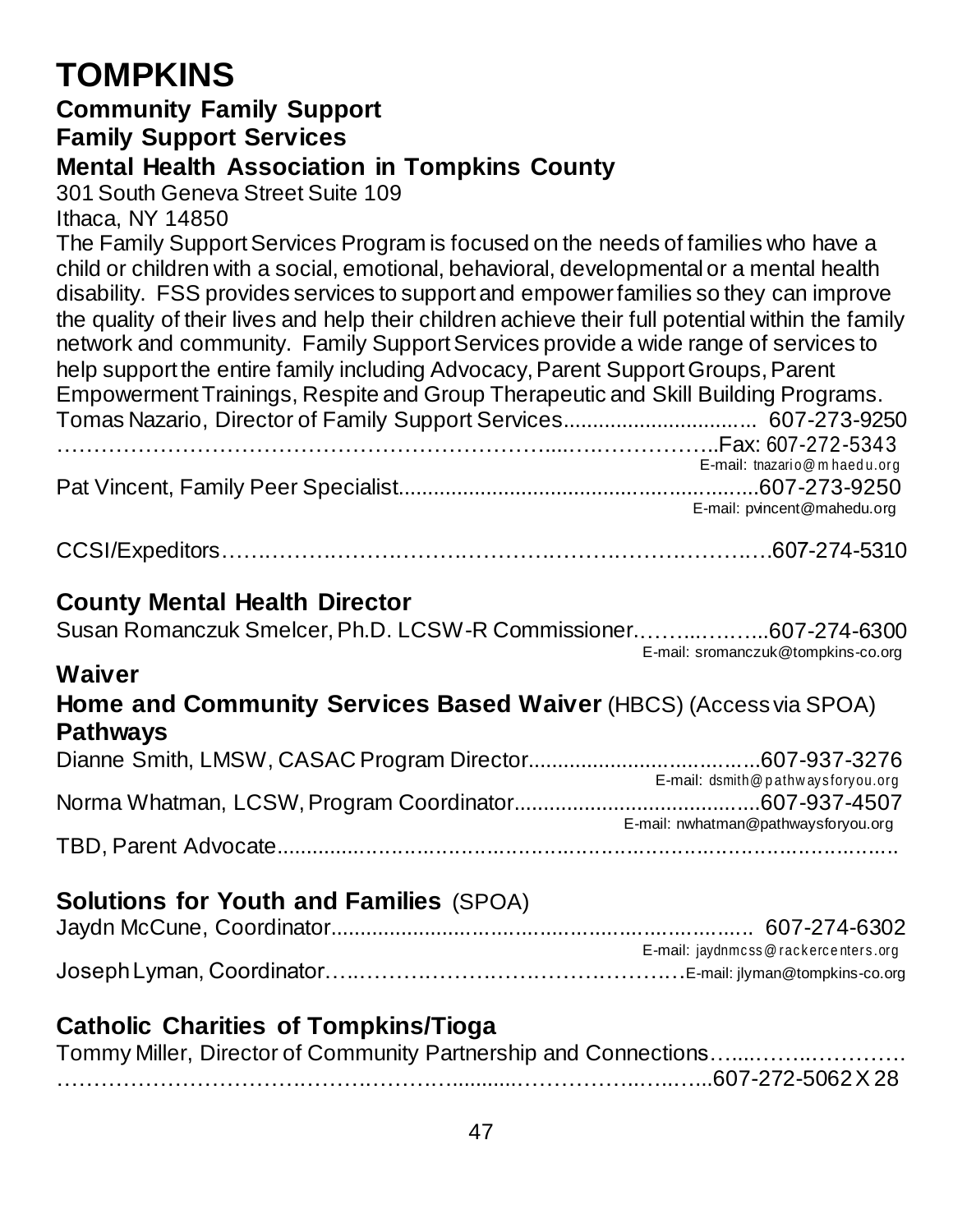# **Tompkins Continued:**

| <b>County DSS</b>                                                                                                                    |  |
|--------------------------------------------------------------------------------------------------------------------------------------|--|
| <b>Clinic</b>                                                                                                                        |  |
| <b>Day Treatment</b><br>Francziska Racker DayTreatment, Mary Hutchens607-257-1551                                                    |  |
| Warmline<br>Solutions for Youth and Families Warmline607-274-6302                                                                    |  |
| <b>Acute Inpatient Hospitalization</b><br>Women's Christian Association (WCA) (Age 5-17)716-487-0141                                 |  |
| <b>Care Coordination</b> (Case Management) (Access via SPOA)<br><b>Intensive Case Management (ICM)</b>                               |  |
|                                                                                                                                      |  |
| <b>Community Residence</b> (CR) (Access via SPOA)See Page 63-64<br>Residential Treatment Facility (RTF) (Access via SPOA)See Page 63 |  |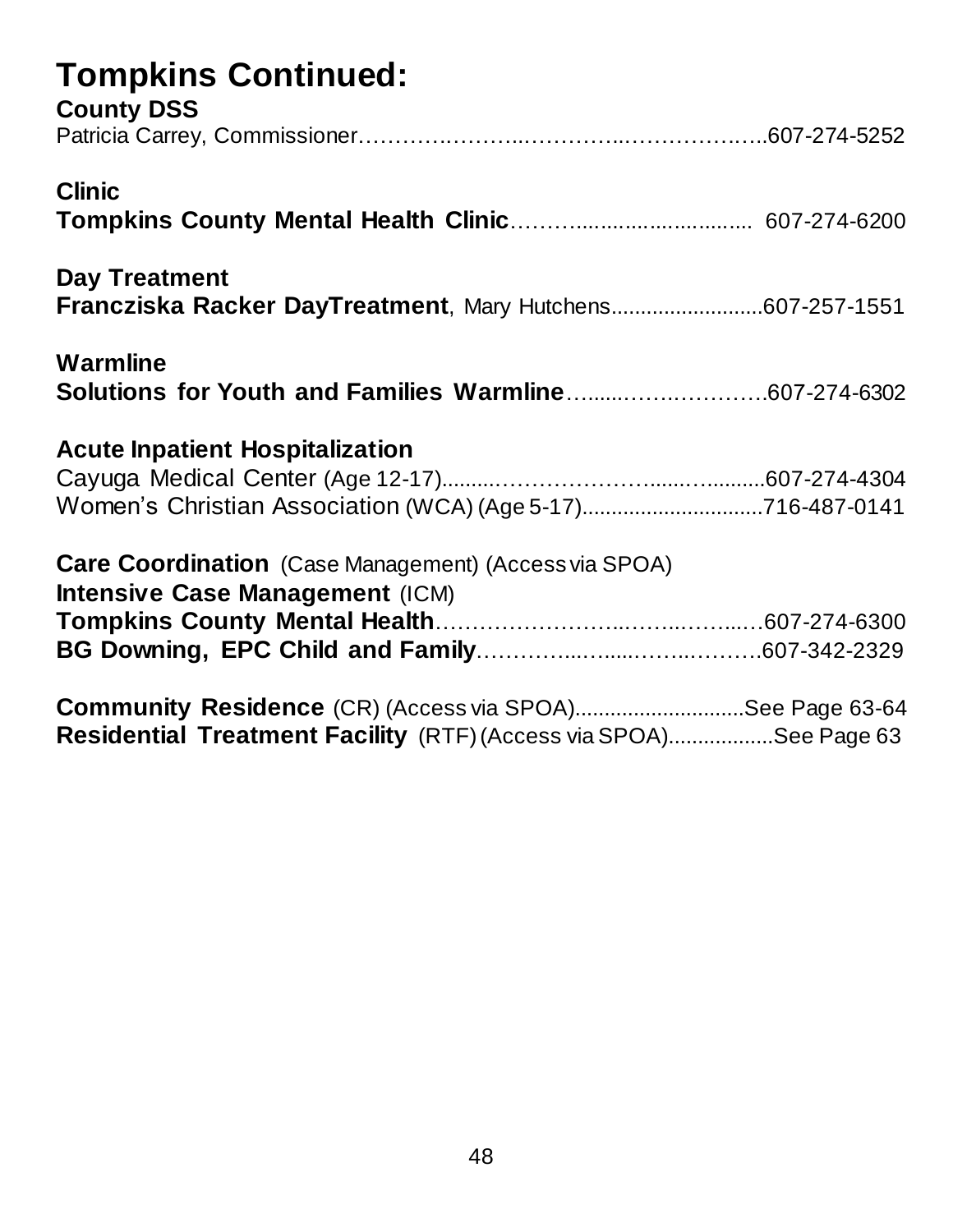# **Wayne**

# **Community Family Support Finger Lakes Parent Network** (FLPN)

25 West Steuben Street Bath, NY 14810 Office: 607-776-2164 Fax: 607-776-4327 Website: [www.flpn.org](http://www.flpn.org/) E-mail: [flpninc25@flpn.org](mailto:lpninc25@flpn.org)

**Finger Lakes Parent Network, Inc.** is a parent-governed, not for profit organization focused on the needs of families who have children with emotional, behavioral, mental and/or developmental disabilities. Our mission is to support and empower families so they can improve the quality of their lives and help their children to achieve their full potential within the community. All services are offered at no cost to the families.

The services for families include bi-weekly parent/caregiver groups with trained peer facilitators providing self-help support and education as well as free, on-site childcare. FLPN also sponsors caregiver attendance at a variety of regional conferences and educational workshops. Peer advocates work across a variety of systems to provide peer support, education, advocacy, information, and referral. Teen-driven support groups participate in education, recreation activities and community service projects. Hourly in-home respite care is also provided for families by trained staff with background clearances.

FLPN provides wavier contract services through the Office of Mental Health, Office of Children and Family Services -Bridges to Health program and the Office for People with Developmental Disabilities.

The Finger Lakes Parent Network, Inc has a teen group. FLPN empowers the teens to make good choices, have fun, participate in community service activities, self advocate and interact with peers while being responsible, respectful and following rules made by the youth. Both the identified teens and their siblings are encouraged to participate in teen group. FLPN allow pre-teens from the age of 12 to move from childcare to the teen group with the expectation that they are held to the same standard of behavior as the older teens.

| E-mail: pdinardo@flpn.org |
|---------------------------|
|                           |
| E-mail: jstruble@flpn.org |
|                           |
| E-mail: cmorse@flpn.org   |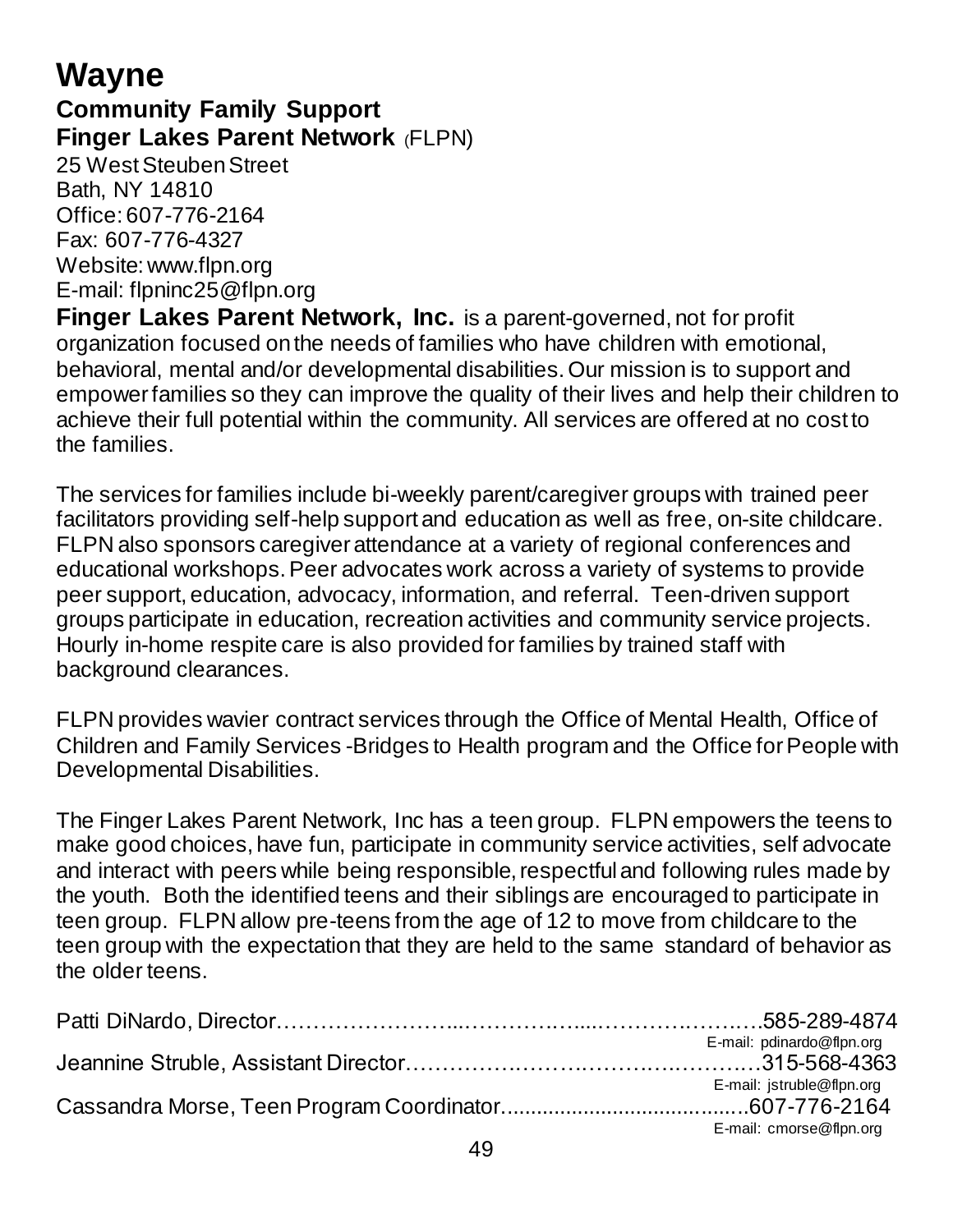# **Wayne Continued:**

| <b>County Mental Health Director</b>                                                                                                                          |
|---------------------------------------------------------------------------------------------------------------------------------------------------------------|
| E-mail: jhaitz@co.wayne.ny.us<br><b>CCSI/FACT</b><br>Department of Aging and Youth                                                                            |
| E-mail: klmcgonigal@co.wayne.ny.us<br><b>SPOA</b><br>Mark Reynolds, PhD., Supervisor, Wayne Behavioral Health315-946-5722<br>E-mail: mreynolds@co.wayne.ny.us |
| E-mail: ktehune@co.wayne.ny.us<br><b>Care Coordination</b> (Case Management) (Access via SPOA)                                                                |
| Wayne Behavioral Health Intensive Case Management (ICM)                                                                                                       |
| Waiver<br><b>Home and Community Based Services Waiver</b> (HBCS) (Access via SPOA)<br><b>Hillside Children's Center</b>                                       |
| E-mail: kcathy@hillside.com<br>E-mail: jray@hillside.com<br>E-mail: psilcox@hillside.com                                                                      |
| <b>Clinic</b><br>Wayne Behavioral Health Network (Children, Adults, Adolescents)                                                                              |
| <b>Substance Abuse Services</b><br><b>Wayne Behavioral Health Network</b> (Adults and Youth)315-946-5722                                                      |
| <b>Day Treatment</b><br><b>Wayne Finger Lakes BOCES</b><br><b>Halpern Day Treatment</b>                                                                       |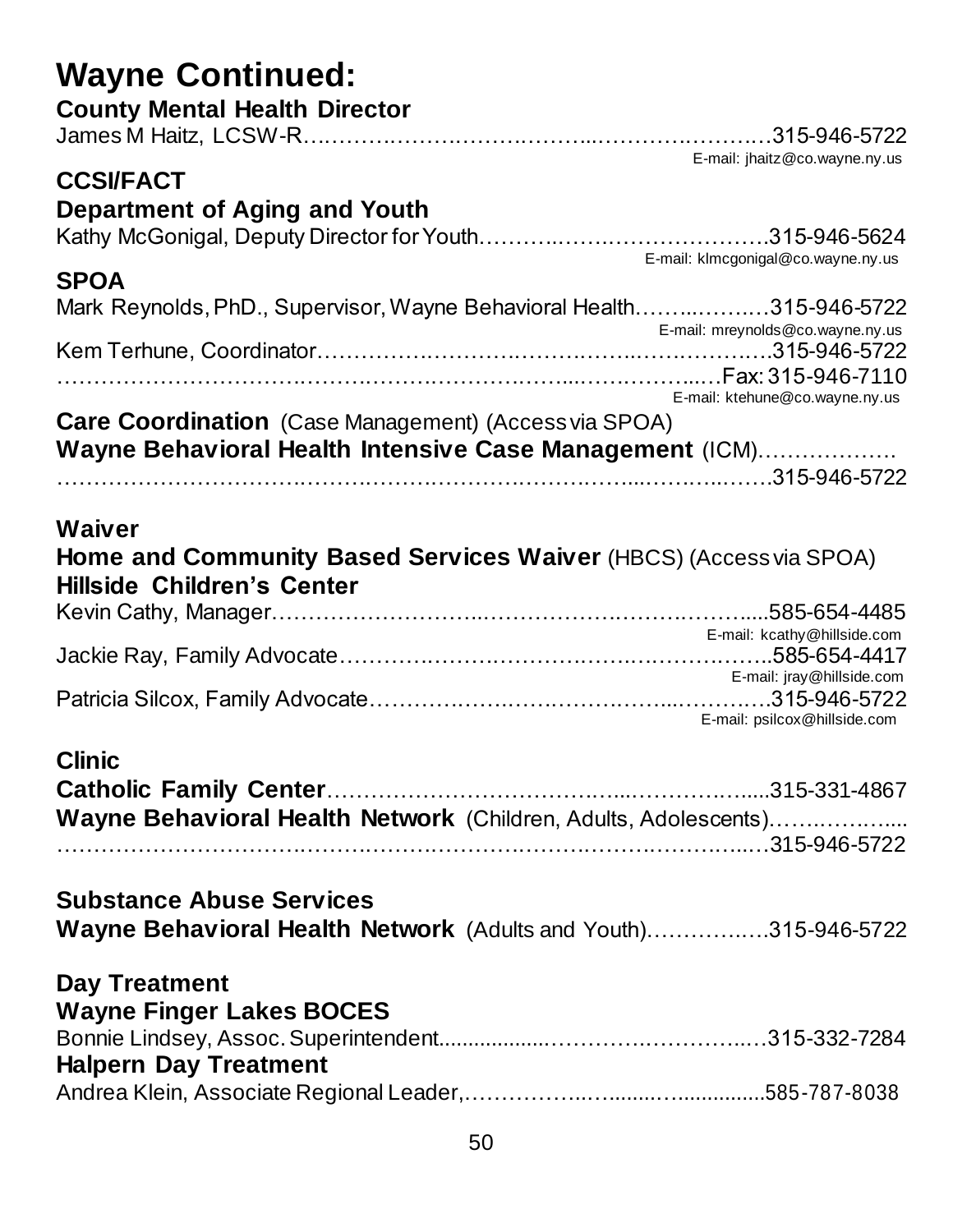#### **Wayne Continued: Partial Hospitalization**

| <b>Partial Hospitalization</b>                                       |  |
|----------------------------------------------------------------------|--|
| <b>Strong Memorial Hospital (Age 12-17)</b>                          |  |
|                                                                      |  |
| <b>Respite Services (Planned Community and Overnight Respite)</b>    |  |
| <b>Extended Respite Services Available upon Approval</b>             |  |
| Wayne Intensive Respite Program/Planned Skill Building Opportunities |  |
| <b>WayneCap Education Building</b>                                   |  |
| 7190 Ridge Road                                                      |  |

| Sodus, NY 14551 |                                      |
|-----------------|--------------------------------------|
|                 |                                      |
|                 |                                      |
|                 |                                      |
|                 | E-mail; sharon.clovis@waynecap.org   |
|                 | E-mail: emmalea.burnell@waynecap.org |

#### **Acute Inpatient Hospitalization**

| Newark Wayne Community Hospital (ER Only)315-332-2022 |  |
|-------------------------------------------------------|--|
|                                                       |  |

#### **Probation**

#### **Youth and Adolescent Prevention Program**

|--|--|

#### **County Department of Social Services**

| E-mail: shelley.bentley@dfa.state.ny.us |
|-----------------------------------------|

#### **Mentoring/Companion Big Brother/Big Sister**

| $-19$ $-10$ $-10$ $-19$ $-10$ $-10$<br>37 South Washington Street<br>Rochester, NY 4608 |                                |
|-----------------------------------------------------------------------------------------|--------------------------------|
|                                                                                         |                                |
|                                                                                         | E-mail: hmills@bbbsr.org       |
|                                                                                         |                                |
|                                                                                         | E-mail: mfranklin@bbbsr.org    |
| Andrea Brown, Program Coordinator focusing on volunteer enrollment585-442-2250          |                                |
|                                                                                         | E-mail: abrown@bbbsr.org       |
| April McLean-McCoy, Match coordinator focusing on child enrollment585-442-2250          |                                |
|                                                                                         | E-mail: amcleanmccoy@bbbsr.org |
| <b>Other Supports</b>                                                                   |                                |
|                                                                                         |                                |
|                                                                                         | E-mail: info@namirochester.org |

#### **Website: Namirochester.org**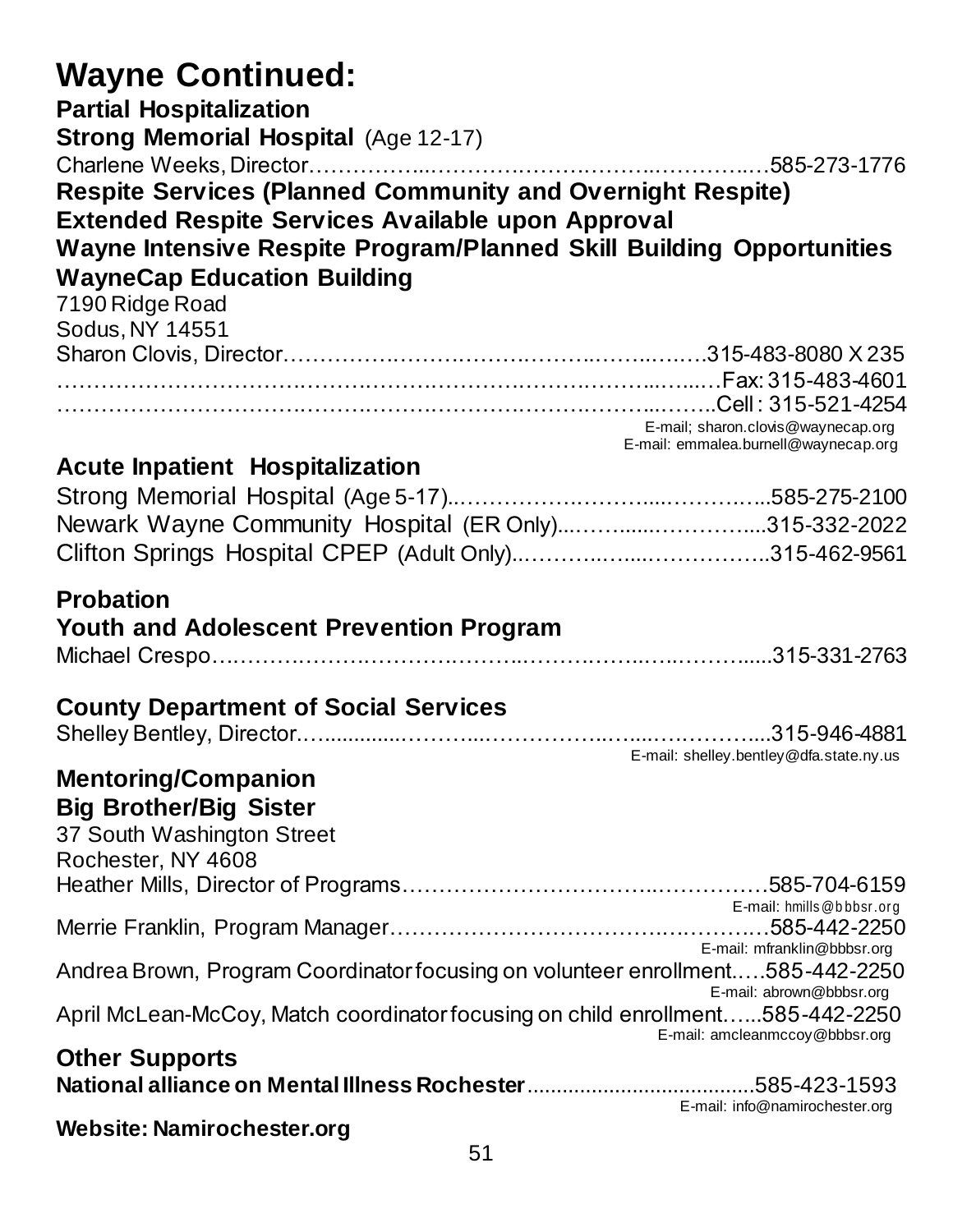# **Wayne Continued:**

#### **Youth and Family Intervention Program Wayne County Action Program, INC**

WayneCap Education Building 7190 Ridge Road Sodus, NY 14551

Sharon Clovis, Director……………………………………..…………….….….315-483-8080 ………………………………………………………………….....…………Fax: 315-483-4601 ……………………………………………………………………..………...Cell: 315-521-4254 E-mail[: sharon.clovis@waynecap.org](mailto:sharon.clovis@waynecap.org) E-mail: [emmalea.burnell@waynecap.org](mailto:emmalea.burnell@waynecap.org)

#### **Parent Awareness Educational Programs**

Group classes offer parenting enhancement skills strategies to help in all stages of parenting. Mediation services, advocacy, stress and anger management educational opportunities are available. Free childcare is provided upon request and certificates are issued upon completion.

#### **Assisting Children through Transition (A.C.T.)**

This class is for parents separating or divorcing, with the focus on children's needs. Also understanding legal issues and how to talk to your ex-partner.

#### **Encouraging Great Growth (EGG)**

Pre and post natal education to expectant young mothers, their partners and their families. Topics include stages of pregnancy, nutritional care, dad's role, stress management, hospital procedures, breastfeeding and more. Guest speakers to connect you with community resources.

#### **Parents Interested in Nurturing Effectively (P.I.N.E.)**

Positive strategies to enhance parenting skill s to help discipline and to help strengthen the family bond. Topics include role modeling, family rules, child development, discipline vs. punishment and alternatives to physical punishment.

#### **Guiding Good Choices**

This is a prevention based program to increase bonding between parents and their children ages 9-14 years old to reduce to risky behaviors.

#### **Staying Connected with Your Teen**

Bonding skills designed for parents and their 12-18 year old teens to increase communication and decrease and/or avoid the risky behaviors for drug, alcohol abuse, violence and teen pregnancy.

#### **Incredible Years-Infant Series (ages birth-12 months)**

Shows you how to promote and understand your baby's' physical, social, emotional and language development. It includes safety alerts, developmental principals and a journal section where you can capture and preserve your baby's memories.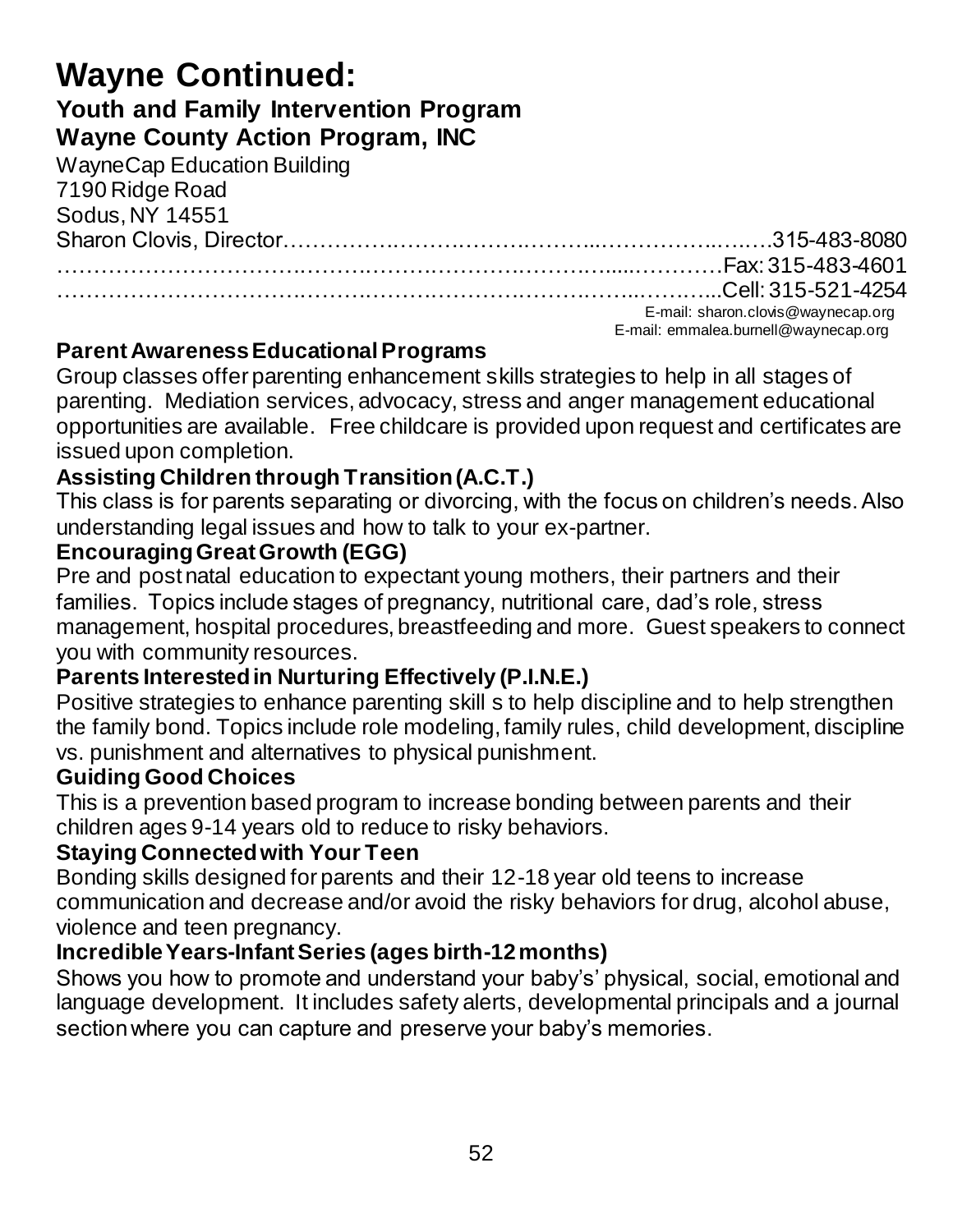# **Wayne Continued:**

# **Youth and Family Intervention Program**

### **Wayne County Action Program, INC**

# **Parent Awareness Educational Programs Continued**

#### **Incredible Years-Toddler Series (ages 12 months -3 years old)**

Promotes your understanding of your toddler's physical, social, emotional and language development. The class focuses around helping toddlers accomplish 3 developmental milestones: (1) secure attachment or bonding with parents (2) development of language, social and emotional expression and (3) developing a sense of self and unique individuality.

#### **Incredible Years-Basic Series (ages 3-8 years old)**

Focuses on promoting your child's social and emotional competence and ways to help your child be successful in home, school, and community.

#### **Other Services Youth and Family Intervention Program offers:**

Crisis Intervention; Case Management; Short-Term Clinical Assessments with Treatment Planning; Case management with Individualized Service Plans and Intensive In-home Clinical Intervention Services; Short-term Life Skill Training; Life Enrichment **Opportunities** 

#### **Community Based Support Programs**

Youth and Family Intervention Program works with several community programs to provide in home and on site family education, family development/empowerment support, advocacy services for families and their children.

#### **In-Home Parenting Enhancement Skills**

Youth Family and Intervention Programs' staff work in conjunction with other agencies throughout Wayne County to help parents of children who are having difficulty in their home, school or community. Home based classes provide a tailored approach with the opportunity to present a more specialized plan of action in order to help families with specific needs and problems. It also allows opportunities for advocacy and parental empowerment.

**Community Residence** (CR) (Access via SPOA)............................See Page 63-64 **Residential Treatment Facility** (RTF) (Access via SPOA)..................See Page 63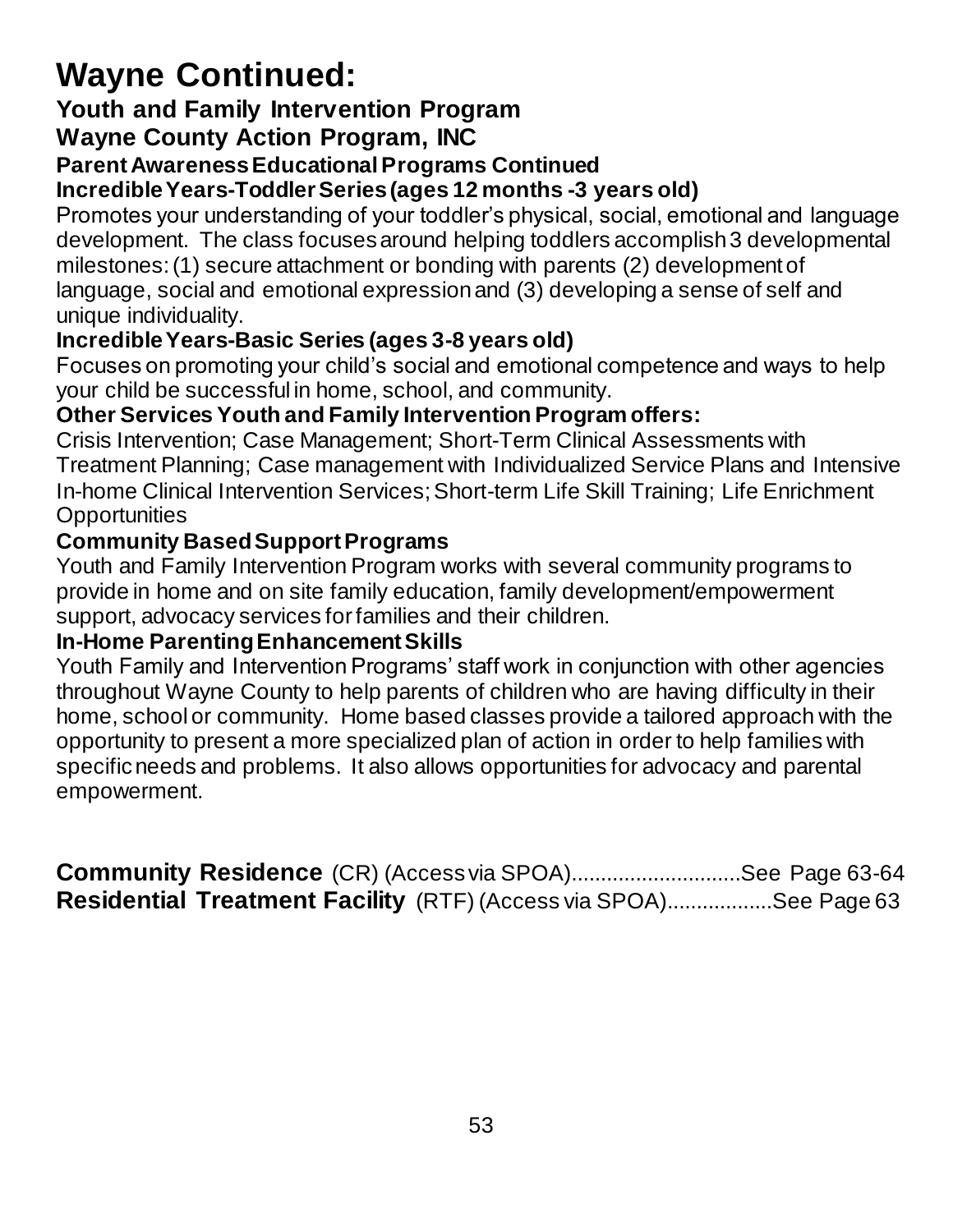# **WYOMING**

### **Community Family Support Hillside Family Support** (GLOW) **Hillside Children's Center**

96 W. Buffalo Street Warsaw, NY 14569

Family Support offers advocacy, educational opportunities, a parent library, referral and linkage support, support groups with respite provided and family activities. Parents are connected to other parents who have a child with a Mental Health need (social, emotional and/or behavioral) and are encouraged to build natural community supports amongst themselves. Through our program parents are given the opportunity to work on goals that will develop their skills and confidence so that they feel empowered in making the most educated choices that will benefit their child and family.

|                                                                            | E-mail: pbrannan@hillside.com   |
|----------------------------------------------------------------------------|---------------------------------|
| <b>County Mental Health Director</b>                                       | E-mail: nabalbick@wyomingco.net |
| <b>SPOA</b>                                                                |                                 |
| <b>Child and Family Services</b>                                           |                                 |
|                                                                            | E-mail: kdryja@wyomingco.net    |
| Waiver                                                                     |                                 |
| <b>Home and Community Based Services Waiver (HBCS) (Accessed via SPOA)</b> |                                 |
|                                                                            |                                 |
|                                                                            |                                 |
|                                                                            | E-mail: pbrannan@hillside.com   |
| <b>Common Sense Parenting Instructors</b>                                  |                                 |
| Dom Rronnon, Troinor                                                       | 685.701.0501                    |

# **Department of Social Services**

| E-mail: 56A373@dfa.state.ny.us |
|--------------------------------|
|                                |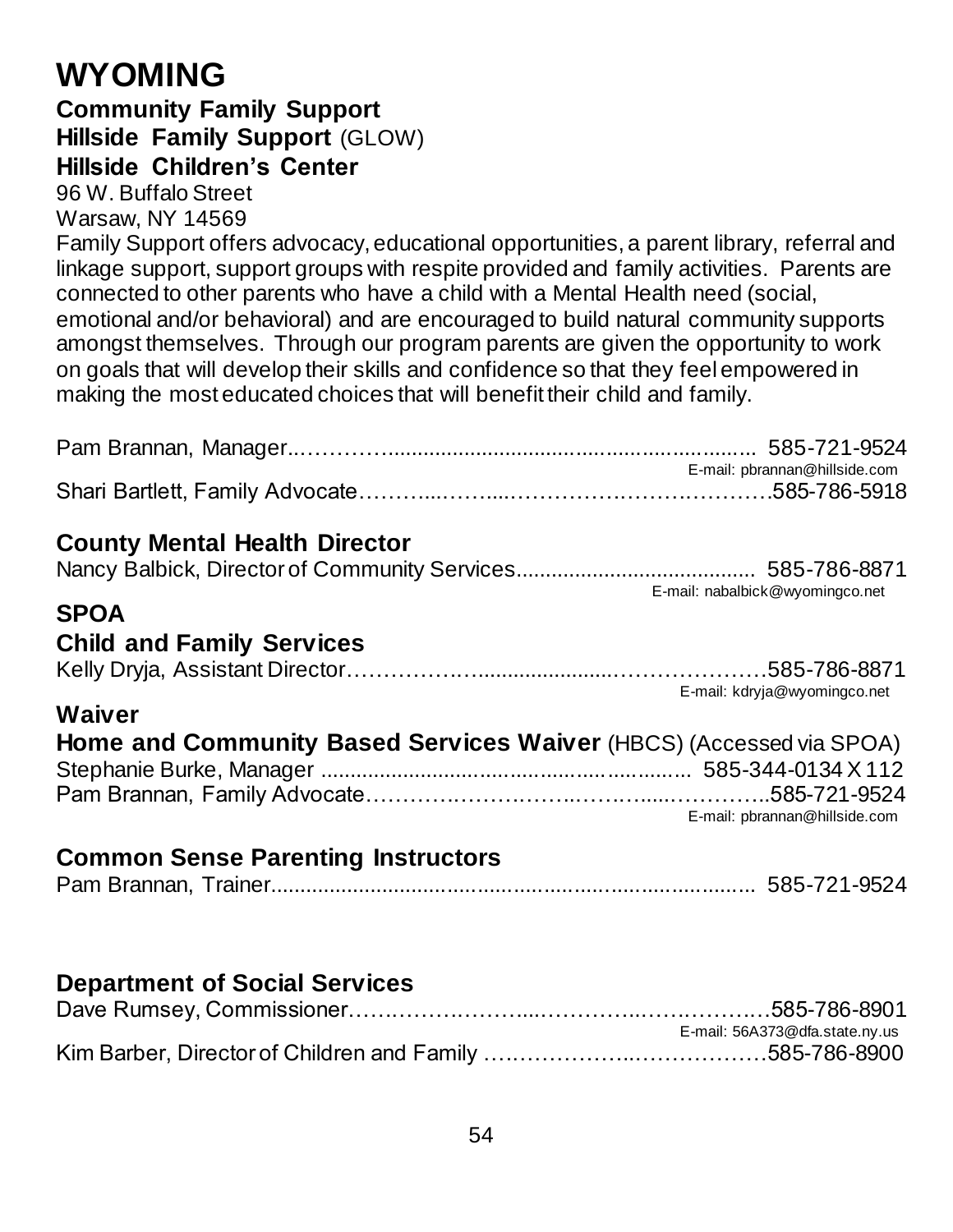# **WYOMING Continued:**

| <b>Department of Probation:</b> |  |
|---------------------------------|--|
|                                 |  |

#### **Clinic**

| Spectrum Wyoming County Mental Health Counseling     |  |
|------------------------------------------------------|--|
|                                                      |  |
|                                                      |  |
| Wyoming County Community Hospital595-786-2233 X 4692 |  |

# **School Based Prevention**

|--|--|

### **Crisis**

### **Hillside Family of Agencies**

| <b>Wyoming County Crisis Outreach, Laura Gayhart, Crisis Outreach Counselor</b> |  |
|---------------------------------------------------------------------------------|--|

### **Acute Inpatient Hospitalization**

**Community Residence** (CR) (Access via SPOA).............................See Page 63-64

**Residential Treatment Facility** (RTF) (Access via SPOA)...................See Page 63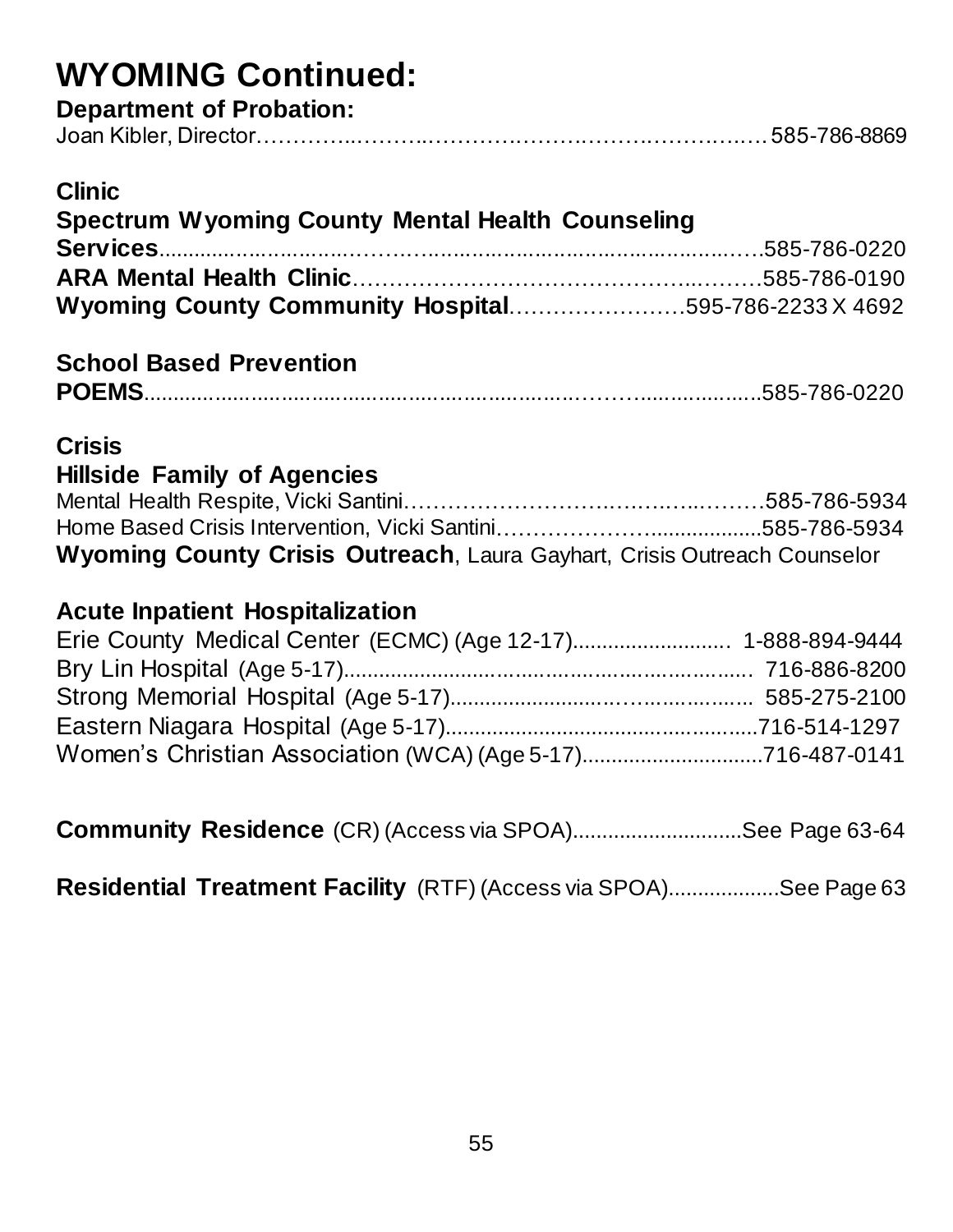# **YATES**

**Community Family Support Finger Lakes Parent Network** (FLPN) 25 West Steuben Street

Bath, NY 14810 Office: 607-776-2164 Fax: 607-776-4327 Website: [www.flpn.org](http://www.flpn.org/) E-mail: [flpninc25@flpn.org](mailto:flpninc25@flpn.org)

**Finger Lakes Parent Network, Inc.** is a parent-governed, not for profit organization focused on the needs of families who have children with emotional, behavioral, mental and/or developmental disabilities. Our mission is to support and empower families so they can improve the quality of their lives and help their children to achieve their full potential within the community. All services are offered at no cost to the families.

The services for families include bi-weekly parent/caregiver groups with trained peer facilitators providing self-help support and education as well as free, on-site childcare. FLPN also sponsors caregiver attendance at a variety of regional conferences and educational workshops. Peer advocates work across a variety of systems to provide peer support, education, advocacy, information, and referral. Teen-driven support groups participate in education, recreation activities and community service projects. Hourly in-home respite care is also provided for families by trained staff with background clearances.

FLPN provides wavier contract services through the Office of Mental Health, Office of Children and Family Services -Bridges to Health program and the Office for People with Developmental Disabilities.

The Finger Lakes Parent Network, Inc has a teen group. FLPN empowers the teens to make good choices, have fun, participate in community service activities, self advocate and interact with peers while being responsible, respectful and following rules made by the youth. Both the identified teens and their siblings are encouraged to participate in teen group. FLPN allow pre-teens from the age of 12 to move from childcare to the teen group with the expectation that they are held to the same standard of behavior as the older teens.

| E-mail: pdinardo@flpn.org |
|---------------------------|
|                           |
| E-mail: jstruble@flpn.org |
|                           |
| E-mail: cmorse@flpn.org   |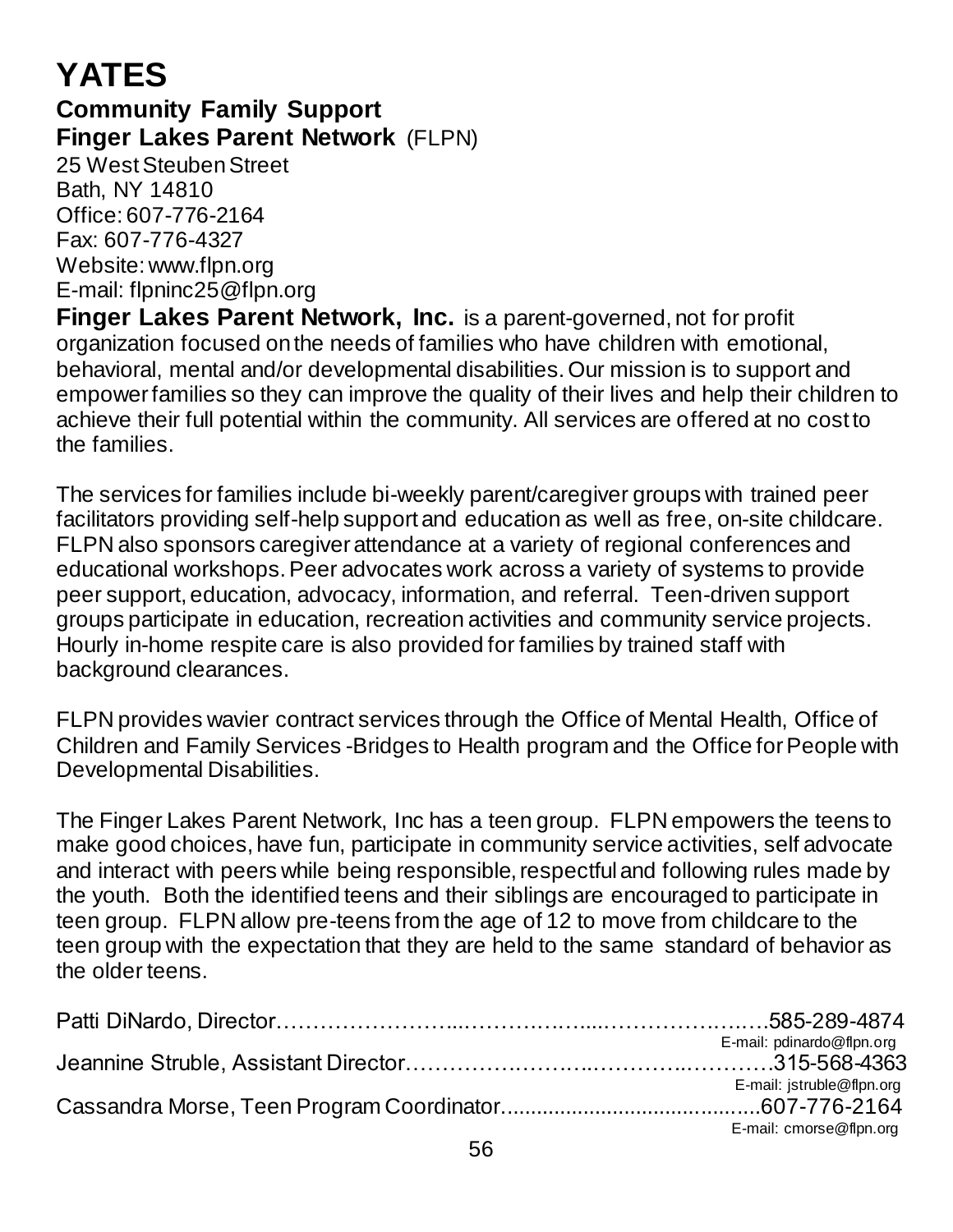# **YATES Continued:**

#### **County Mental Health Director**

|             | E-mail: groets@yatescounty.org   |
|-------------|----------------------------------|
| <b>CCSI</b> |                                  |
|             |                                  |
|             | E-mail: plarnard@yatescounty.org |
|             |                                  |
|             | E-mail: conniec49@yahoo.com      |

# **SPOA**

| E-mail: carolschreiner@gmail.com |
|----------------------------------|
|                                  |
|                                  |

### **Waiver**

#### **Home and Community Based Services Waiver**(HCBS) (Access via SPOA) **Pathways** Dianne Smith LMSW, CASAC Program Director…......................…………607-937-3276 E-mail: dsmith@pathwaysforyou.org David Milliman, Program Coordinator..……………....................……………315-789-9730 E-mail: [dmilli man](mailto:dmilliman@pathwaysforyou.org) @ path way s fory ou.org Donna Elliott, Parent Advocate....................……… ……… ……… …………..607-201-4604 E-mail: delliott@ [pa thway](mailto:delliott@pathwaysforyou.org) s fory ou.org

### **Common Sense Parenting Instructors**

### **County Department of Social Services Contact**

| E-mail: alicia.dailey@dfa.state.ny.us |
|---------------------------------------|

| <b>Clinics</b>                            |              |
|-------------------------------------------|--------------|
|                                           |              |
| $C$ rootused Children's Conter (Denn Van) | OAE EOC COAO |

# **Day Treatment**

### **Elmira Psychiatric Center**

|--|--|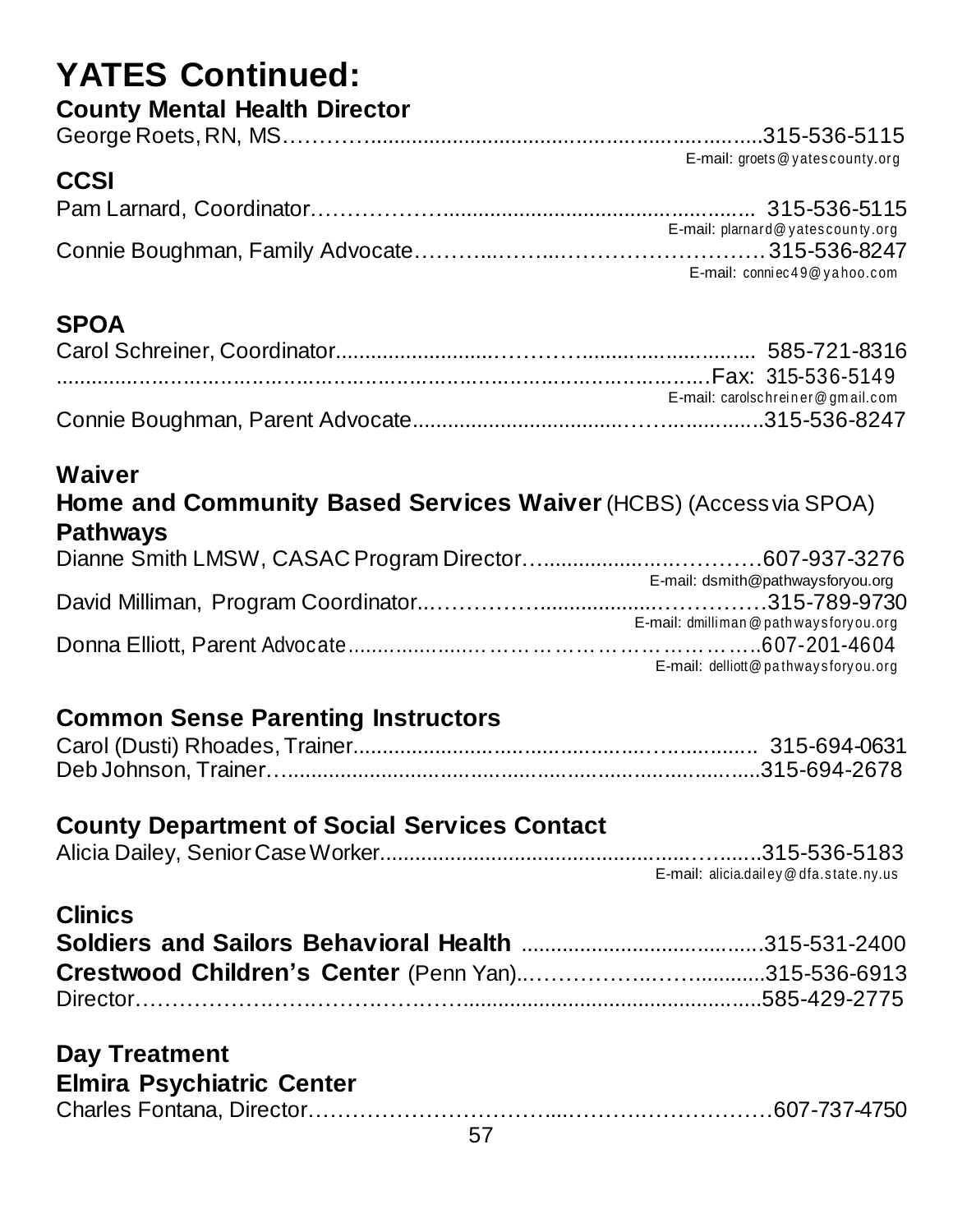# **YATES Continued:**

### **Acute Inpatient Hospitalization**

| Women's Christian Association (WCA) (Age 5-17)716-487-0141 |  |
|------------------------------------------------------------|--|
|                                                            |  |

#### **Mentoring/Companion Big Brother/Big Sister**

| 37 South Washington Street                                                     |                                |
|--------------------------------------------------------------------------------|--------------------------------|
| Rochester, NY 4608                                                             |                                |
|                                                                                |                                |
|                                                                                | E-mail: hmills@bbbsr.org       |
|                                                                                |                                |
|                                                                                | E-mail: mfranklin@bbbsr.org    |
| Andrea Brown, Program Coordinator focusing on volunteer enrollment585-442-2250 |                                |
|                                                                                | E-mail: abrown@bbbsr.org       |
| April McLean-McCoy, Match coordinator focusing on child enrollment585-442-2250 |                                |
|                                                                                | E-mail: amcleanmccoy@bbbsr.org |

#### **Care Coordination** (Case Management) (Access via SPOA) **Intensive Case Management** (ICM) **Elmira Psychiatric Center** Jamie Bond….…….….………………………..…………..........….….Office: 315-536-6536

……………………………………………………………..……Cell: 315-730-4965

**Community Residence** (CR) (Access via SPOA)............................See Page 63-64

**Residential Treatment Facility** (RTF) (Access via SPOA).................See Page 63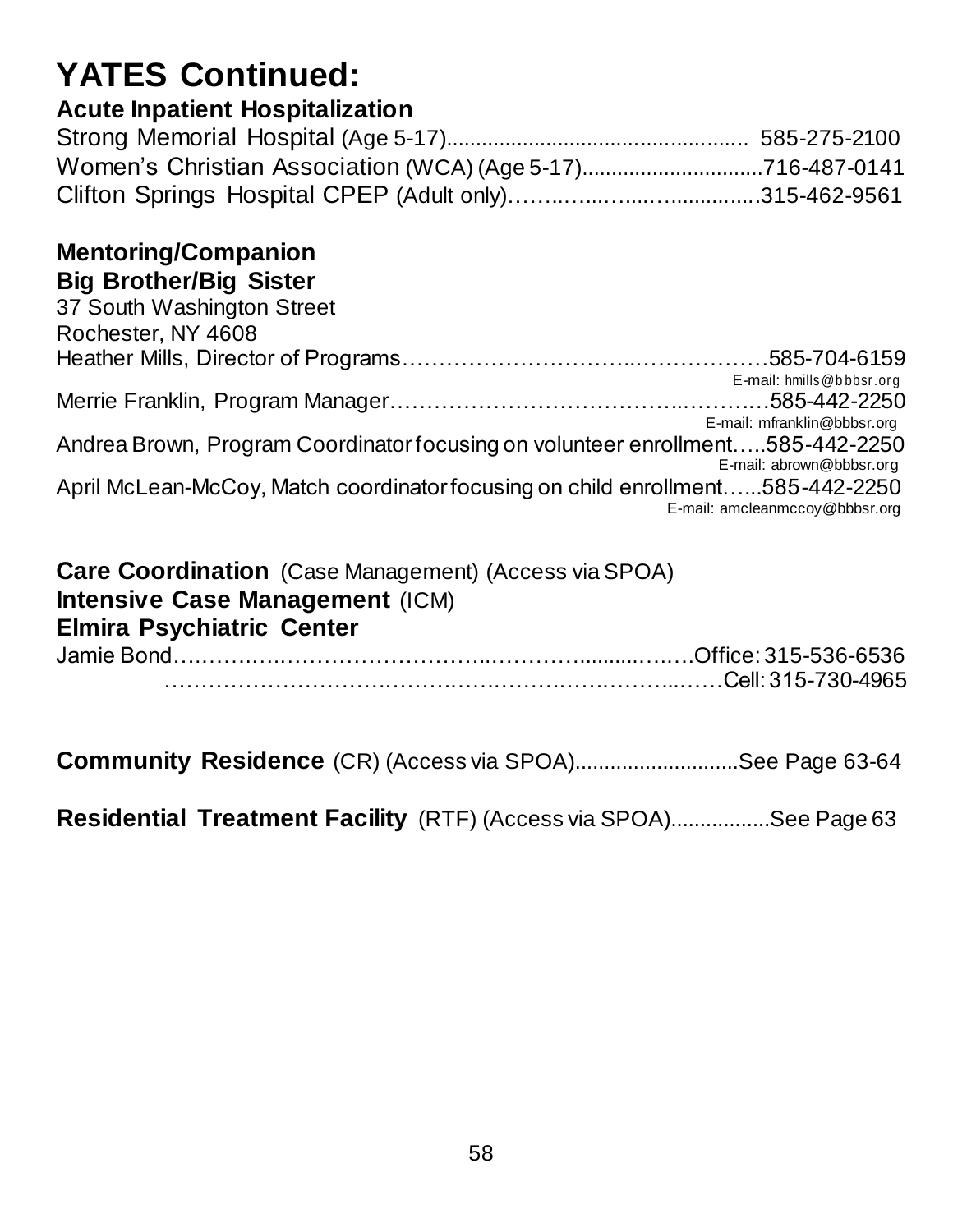# **WESTERN REGION RESOURCES**

**Children's Mental Health Coalition of Western New York, Inc. (the Coalition)** Chapter of Families Together in New York State, Inc 105 Hyledge Drive Amherst, NY 14226 Mary Skorupa, Executive director........................................................716-871-8997 X 11

 E-mail[: mtskorupa@aol.com](mailto:mtskorupa@aol.com) The Coalition is comprised of Family Peer Advocates and allies that support the work of Family Peer Advocates who meet on the fourth Tuesday of every month for state and regional information sharing, networking and support. It produces an annual conference, for parents/caregivers, youth and professionals on a current topic regarding families who have a child/youth with a mental health diagnosis. Website[: www.raisingminds.org](http://www.raisingminds.org/)

### **Camp Get-A-Way**

| P.O. Box 361          |  |
|-----------------------|--|
| Albion, NY 14411      |  |
|                       |  |
| Website: www.cgaw.org |  |

# **Hillside Family of Agencies**

| <b>Parents as Partners</b>                                                |                               |
|---------------------------------------------------------------------------|-------------------------------|
|                                                                           |                               |
|                                                                           | E-mail: smustard@hillside.com |
| Lisa Kinney, Assistant Director of Family InvolvementOffice: 585-256-7522 |                               |
|                                                                           |                               |
|                                                                           |                               |

### **Western Region Evidence Based Practice Site**

The State University of New York at Buffalo Office of Continuing Education School of Social work 232 Parker Hall Buffalo, NY 14214-804 Coordinator........................................................................................716-829-3939 X 155 Website[: www.socialwork.buffalo.edu/ebp](http://www.socialwork.buffalo.edu/ebp)

### **American Foundation for Suicide Prevention**

Area Director for Western NY PO Box 23041 Rochester, NY 14692 Sarah Clark.................................................................................................585-202-2783

E-mail: [sclark@afsp.org](mailto:sclark@afsp.org)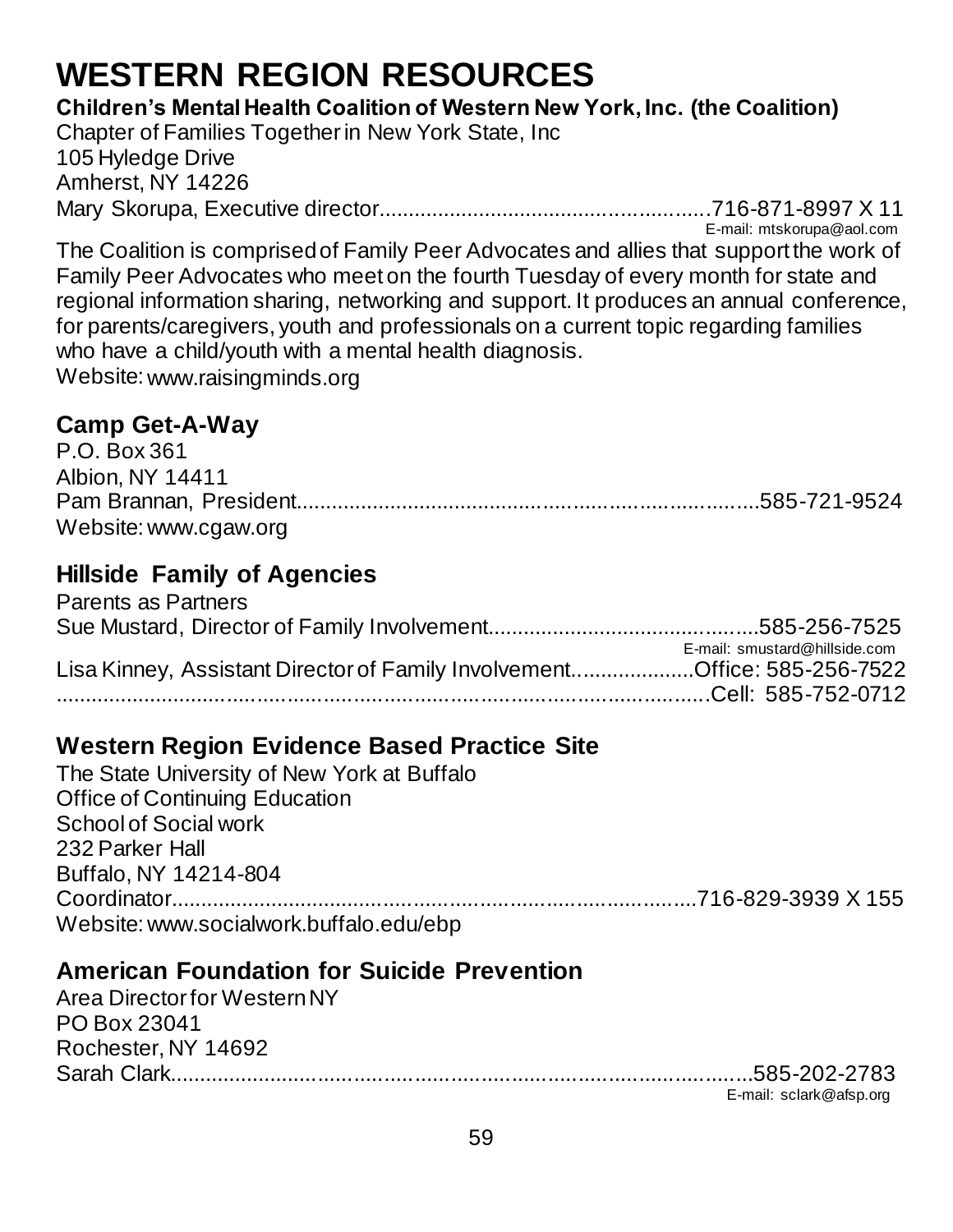### **Mental Hygiene Legal Services**

Binghamton, NY and Tioga County..............................................................607-240-5360 Elmira, NY and Chemung, Schuyler, Tompkins Counties............................607-271-9262 Allegany, Cattaraugus, Chautauqua, Erie, Genesee, Niagara, Monroe, Livingston, Ontario, Orleans, Seneca, Steuben, Wayne, Wyoming and Yates .............585-530-3050 Website: www.courts.state.ny.us/ad3/mhls

# **NYS Office of Mental Health Western Region Field Office**

#### **Child and Family Field Coordinator(Direct all Questions to):**

Jean M. Sadowy, LMSW...................................................................Office: 716-533-4181 NYS Office of Mental Health **Fax: 716-885-4096** 737 Delaware Avenue, Suite 200 Cell: 716-432-4219 Buffalo, NY 14209 E-mail: [jean.sadowy@omh.ny.gov](mailto:jean.sadowy@omh.ny.gov)

#### **Residential Treatment Facility Case Manager**

Elaine R. Anderson, MS,...................................................................Office: 716-533-4182 NYS Office of Mental Health **Fax: 716-885-4096** 737 Delaware Avenue, Suite 200 Cell: 716-689-1270 Buffalo, NY 14209 E-mail: [elaine.anderson@omh.ny.gov](mailto:elaine.anderson@omh.ny.gov)

#### **Western Region Parent Advisors**

Nancy Craig......................................................................................Office: 716-533-4180 NYS Office of Mental Health **Fax: 716-885-4096** 737 Delaware Avenue, Suite 200 Cell: 716-432-6238 Buffalo, NY 14209 E-mail: [nancy.craig@omh.ny.gov](mailto:nancy.craig@omh.ny.gov) Counties: Allegany, Cattaraugus, Chautauqua, Chemung, Erie, Livingston, Monroe, Steuben, Tioga, Wyoming

Micky Toker......................................................................................Office: 585-241-1937 Rochester Pyschiatric Center/Building 16 Room 102 Fax: 585-241-1981 1111 Elmwood Avenue Cell: 585-738-2015 Rochester, NY 14620 **E-mail: [michelle.toker@omh.ny.gov](mailto:michelle.toker@omh.ny.gov)** Counties: Genesee, Niagara, Ontario, Orleans, Seneca, Schuyler, Tompkins, Wayne and Yates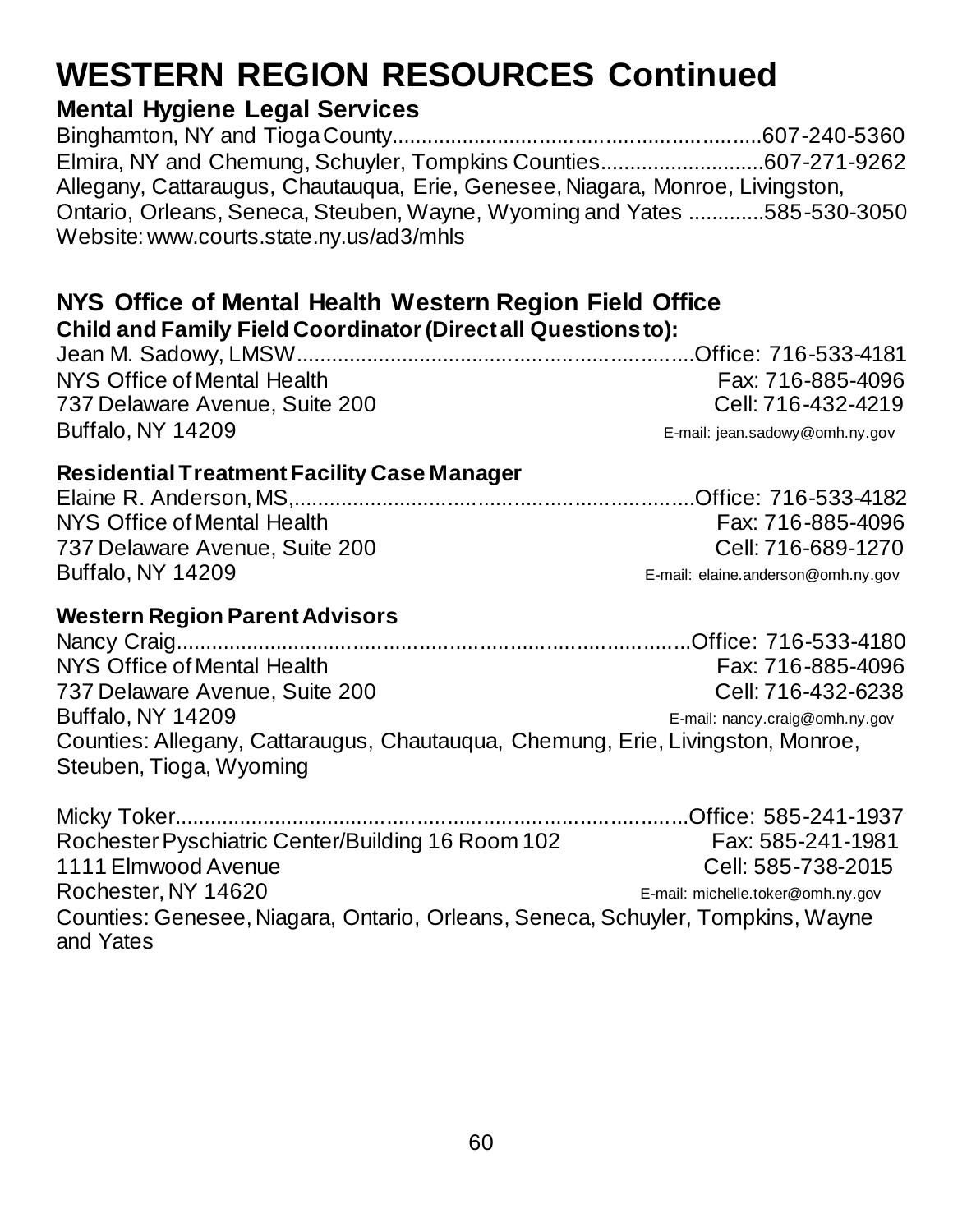| Cayuga Medical Center at Ithaca (Age 12-17), Ithaca607-274-4011<br>Women's Christian Association (WCA) (Age 5-17), Buffalo716-487-0141<br><b>CPEP (Age 0-Adult)</b><br><b>CPEP (Age 0-Adult)</b><br><b>Finger Lakes CPEP at Clifton Springs Hospital</b><br>Evaluation of youth (Age 5-17) No admittance for observation1-800-310-1160<br><b>State Facilities</b><br>Western New York Children's Psychiatric Unit (CPC)716-677-7000<br>1010 East and West Road<br>West Seneca, NY 14224<br>E-mail: kathe.hayes@omh.ny.gov<br>E-mail: carolyn.vujnovic@omh.ny.gov<br>Transition team (Intake)<br>E-mail: Kelly.valenti@omh.ny.gov<br>Denise Moeller RN II716-677-7158716-677-7158<br>E-mail: denise.moeller@omh.ny.gov<br>100 Washington Street<br><b>Elmira, NY 14901</b><br>E-mail: mark.stephany@omh.ny.gov<br>E-mail: janet.dunbar@omh.ny.gov |
|--------------------------------------------------------------------------------------------------------------------------------------------------------------------------------------------------------------------------------------------------------------------------------------------------------------------------------------------------------------------------------------------------------------------------------------------------------------------------------------------------------------------------------------------------------------------------------------------------------------------------------------------------------------------------------------------------------------------------------------------------------------------------------------------------------------------------------------------------|
|                                                                                                                                                                                                                                                                                                                                                                                                                                                                                                                                                                                                                                                                                                                                                                                                                                                  |
|                                                                                                                                                                                                                                                                                                                                                                                                                                                                                                                                                                                                                                                                                                                                                                                                                                                  |
|                                                                                                                                                                                                                                                                                                                                                                                                                                                                                                                                                                                                                                                                                                                                                                                                                                                  |
|                                                                                                                                                                                                                                                                                                                                                                                                                                                                                                                                                                                                                                                                                                                                                                                                                                                  |
|                                                                                                                                                                                                                                                                                                                                                                                                                                                                                                                                                                                                                                                                                                                                                                                                                                                  |
|                                                                                                                                                                                                                                                                                                                                                                                                                                                                                                                                                                                                                                                                                                                                                                                                                                                  |
|                                                                                                                                                                                                                                                                                                                                                                                                                                                                                                                                                                                                                                                                                                                                                                                                                                                  |
|                                                                                                                                                                                                                                                                                                                                                                                                                                                                                                                                                                                                                                                                                                                                                                                                                                                  |
|                                                                                                                                                                                                                                                                                                                                                                                                                                                                                                                                                                                                                                                                                                                                                                                                                                                  |
|                                                                                                                                                                                                                                                                                                                                                                                                                                                                                                                                                                                                                                                                                                                                                                                                                                                  |
|                                                                                                                                                                                                                                                                                                                                                                                                                                                                                                                                                                                                                                                                                                                                                                                                                                                  |
|                                                                                                                                                                                                                                                                                                                                                                                                                                                                                                                                                                                                                                                                                                                                                                                                                                                  |
|                                                                                                                                                                                                                                                                                                                                                                                                                                                                                                                                                                                                                                                                                                                                                                                                                                                  |
|                                                                                                                                                                                                                                                                                                                                                                                                                                                                                                                                                                                                                                                                                                                                                                                                                                                  |
|                                                                                                                                                                                                                                                                                                                                                                                                                                                                                                                                                                                                                                                                                                                                                                                                                                                  |
|                                                                                                                                                                                                                                                                                                                                                                                                                                                                                                                                                                                                                                                                                                                                                                                                                                                  |
|                                                                                                                                                                                                                                                                                                                                                                                                                                                                                                                                                                                                                                                                                                                                                                                                                                                  |
|                                                                                                                                                                                                                                                                                                                                                                                                                                                                                                                                                                                                                                                                                                                                                                                                                                                  |
|                                                                                                                                                                                                                                                                                                                                                                                                                                                                                                                                                                                                                                                                                                                                                                                                                                                  |
|                                                                                                                                                                                                                                                                                                                                                                                                                                                                                                                                                                                                                                                                                                                                                                                                                                                  |
|                                                                                                                                                                                                                                                                                                                                                                                                                                                                                                                                                                                                                                                                                                                                                                                                                                                  |
|                                                                                                                                                                                                                                                                                                                                                                                                                                                                                                                                                                                                                                                                                                                                                                                                                                                  |
|                                                                                                                                                                                                                                                                                                                                                                                                                                                                                                                                                                                                                                                                                                                                                                                                                                                  |
|                                                                                                                                                                                                                                                                                                                                                                                                                                                                                                                                                                                                                                                                                                                                                                                                                                                  |
|                                                                                                                                                                                                                                                                                                                                                                                                                                                                                                                                                                                                                                                                                                                                                                                                                                                  |
|                                                                                                                                                                                                                                                                                                                                                                                                                                                                                                                                                                                                                                                                                                                                                                                                                                                  |
|                                                                                                                                                                                                                                                                                                                                                                                                                                                                                                                                                                                                                                                                                                                                                                                                                                                  |
|                                                                                                                                                                                                                                                                                                                                                                                                                                                                                                                                                                                                                                                                                                                                                                                                                                                  |
|                                                                                                                                                                                                                                                                                                                                                                                                                                                                                                                                                                                                                                                                                                                                                                                                                                                  |
|                                                                                                                                                                                                                                                                                                                                                                                                                                                                                                                                                                                                                                                                                                                                                                                                                                                  |
| E-mail: bonnie.wood@omh.ny.gov                                                                                                                                                                                                                                                                                                                                                                                                                                                                                                                                                                                                                                                                                                                                                                                                                   |
|                                                                                                                                                                                                                                                                                                                                                                                                                                                                                                                                                                                                                                                                                                                                                                                                                                                  |
| 425 Robinson Street                                                                                                                                                                                                                                                                                                                                                                                                                                                                                                                                                                                                                                                                                                                                                                                                                              |
| Binghamton, NY 13904                                                                                                                                                                                                                                                                                                                                                                                                                                                                                                                                                                                                                                                                                                                                                                                                                             |
|                                                                                                                                                                                                                                                                                                                                                                                                                                                                                                                                                                                                                                                                                                                                                                                                                                                  |
| E-mail: mark.stephany@omh.ny.gov                                                                                                                                                                                                                                                                                                                                                                                                                                                                                                                                                                                                                                                                                                                                                                                                                 |
| E-mail: Karen.whitbeck@omh.ny.gov                                                                                                                                                                                                                                                                                                                                                                                                                                                                                                                                                                                                                                                                                                                                                                                                                |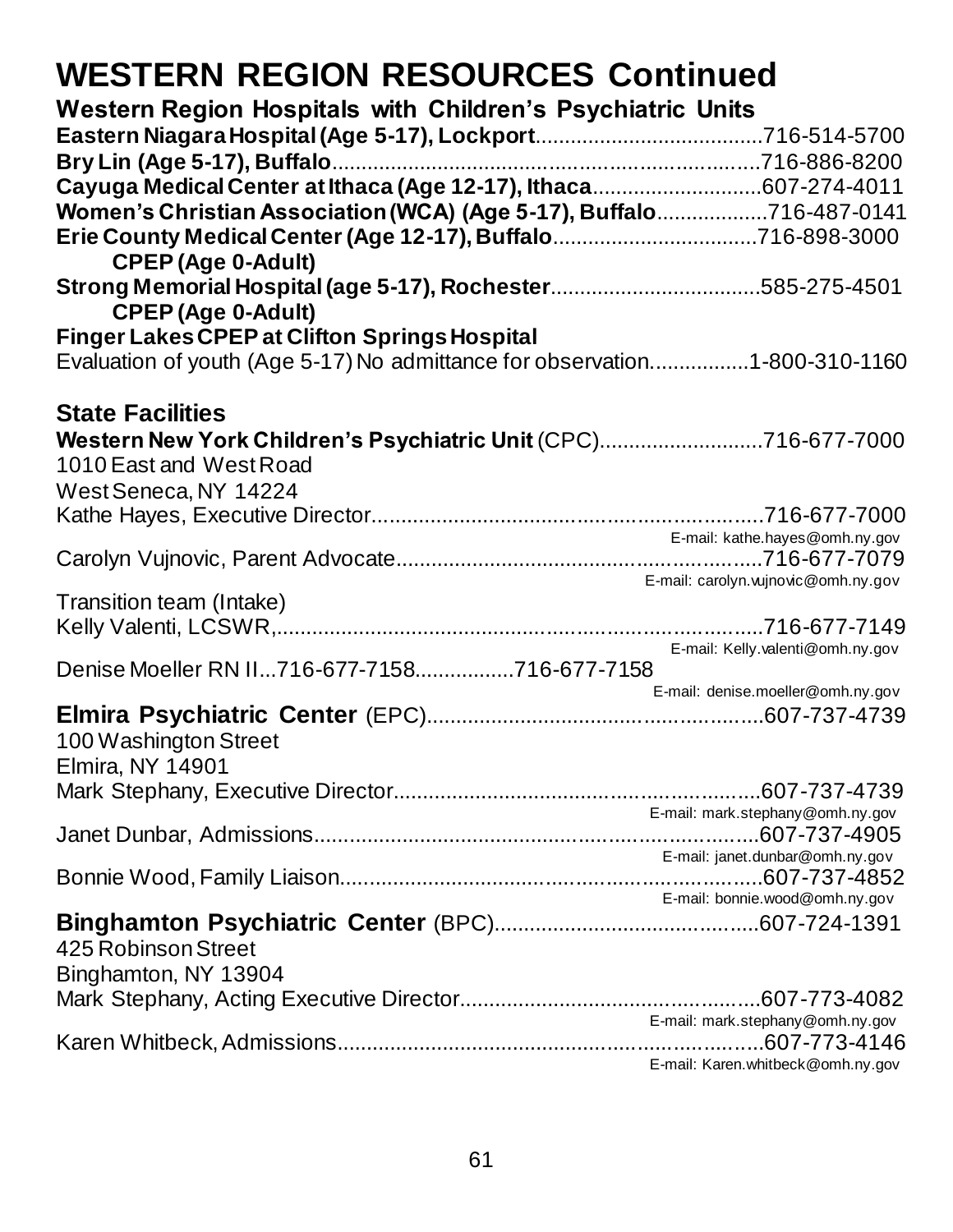# **WESTERN REGION RESOURCES Continued Residential Treatment Facilities** (RTF) OMH RTF Case Manager: Elaine Anderson..............................................716-533-4182 **Baker Victory Services** (40 Beds, Co-ed, Age 12-21) Lackawanna David Gordan, Division Manager of OMH Services....................................716-828-9715 E-mail: [dgordan@olv-bvs.org](mailto:dgordan@olv-bvs.org) Tammy Stedman, Family Advocate............................................................716-828-7206 E-mail: [tstedman@olv-bvs.org](mailto:tstedman@olv-bvs.org) **Conners Children's Center** (14 Beds, Co-ed, Age 6-14) Buffalo Ann Chojnacki, Assistant Director of OMH Residential Services.................716-335-7308 E-mail: [achojnacki@cfsbny.org](mailto:achojnacki@cfsbny.org) Position Vacant Family Advocate................................................................ **Crestwood Children's Center** (18 Beds, Co-ed, Age 6-14) Scottsville Marie Gullo,Director.....................................................................................585-429-2729 E-mail: mgullo@hillside.com **Hillside Children's Center**(42 Beds, Co-ed, Age 12-18) Rochester Stephanie Geter, RTF Director/ Clinical Supervisor.....................................585-256-7732 E-mail[: sgeter@hillside.com](mailto:sgeter@hillside.com) **Villa of Hope** (14 beds, Males, Age 13-18) Rochester Jodie Carlin, LMSW, Director of OMH Residential Services .......................585-865-1550 E-mail: [jodiecarlin@villaofhope.org](mailto:jodiecarlin@villaofhope.org)  **Community Residences** (CR) **Cattauraugus Rehabilitation Center, Inc.** ReHab CR (Co-ed, age 12-17) Olean Manager for Mental Health Home................................................................716-375-4601 **Child and Family Services of Erie County**

Lee Randal Jones (Co-ed, Age 5-15) Buffalo Position Open, Assistant Director of OMH Residential Services.................716-335-7308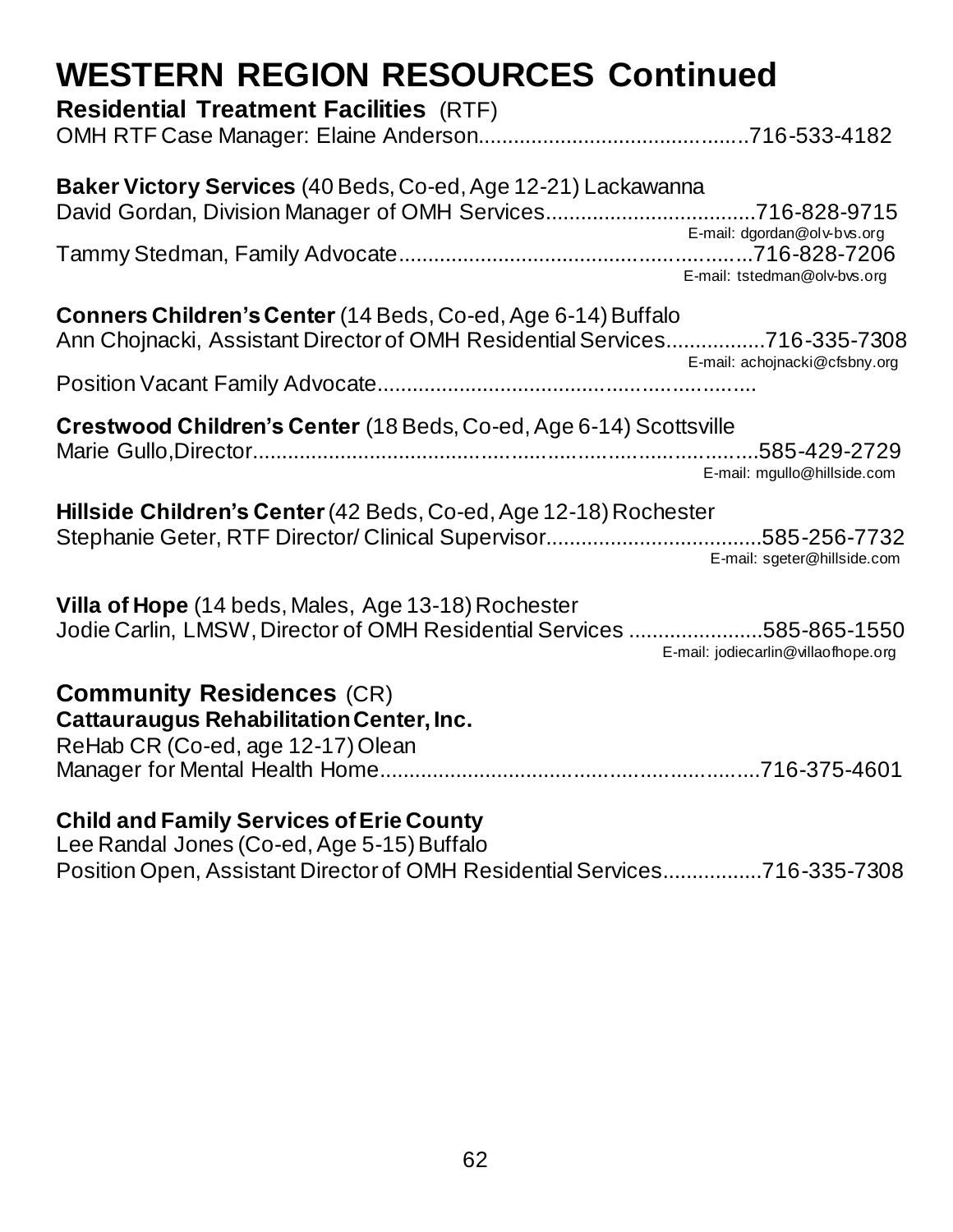| <b>WESTERN REGION RESOURCES Continued</b>                 |                                       |
|-----------------------------------------------------------|---------------------------------------|
| <b>Community Residences (CR) Cont.</b>                    |                                       |
| <b>Community Missions</b>                                 |                                       |
| Aurora House (Co-ed, Age 12-17) Lockport                  |                                       |
|                                                           |                                       |
|                                                           | E-mail: mclark@communitymissions.org  |
| <b>Glove House, Inc.</b>                                  |                                       |
|                                                           |                                       |
|                                                           |                                       |
| Pathways Inc.                                             | E-mail: jredder@glovehouse.org        |
| Conable House (Co-ed, age 5-12) Bath                      |                                       |
|                                                           |                                       |
| Lake Breeze (Co-ed, Age 13-17) Canandaigua                | E-mail: rhodkinson@pathwaysforyou.org |
|                                                           |                                       |
|                                                           | E-mail: farcher@pathwaysforyou.org    |
| <b>Rochester Psychiatric Center</b>                       |                                       |
| Smith Road Community Residence (Co-ed, age 12-17) Webster |                                       |
|                                                           |                                       |
|                                                           | E-mail: david.quinn@omh.ny.gov        |
|                                                           |                                       |
|                                                           | E-mail: Katie.Akin@omh.ny.gov         |

#### **Villa of Hope**

Tuckahoe Road/Williamson CR (Co-ed, Age 13-17) Williamson Jay Gullo, Intake Director: E-mail: [jay.gullo@villaofhope.org](mailto:jay.gullo@villaofhope.org)

### **Youth Power!**

Youth Power! is the New York State network of young people who have been labeled and are seeking change. Together we speak up about our experiences because no one knows what it is like for us better than we do. Through peer-to-peer mentoring we empower young people to be active citizens that are aware of government operations, their rights and the ability to use their voices to influence policies, practices regulations and laws.

Youth Power Mentor Western Region, Jessica Hollins...............................585-314-2452 E-mail: jhollins@youthpowerny.org

Website[: www.facebook.com/youthpower.ny](http://www.facebook.com/youthpower.ny)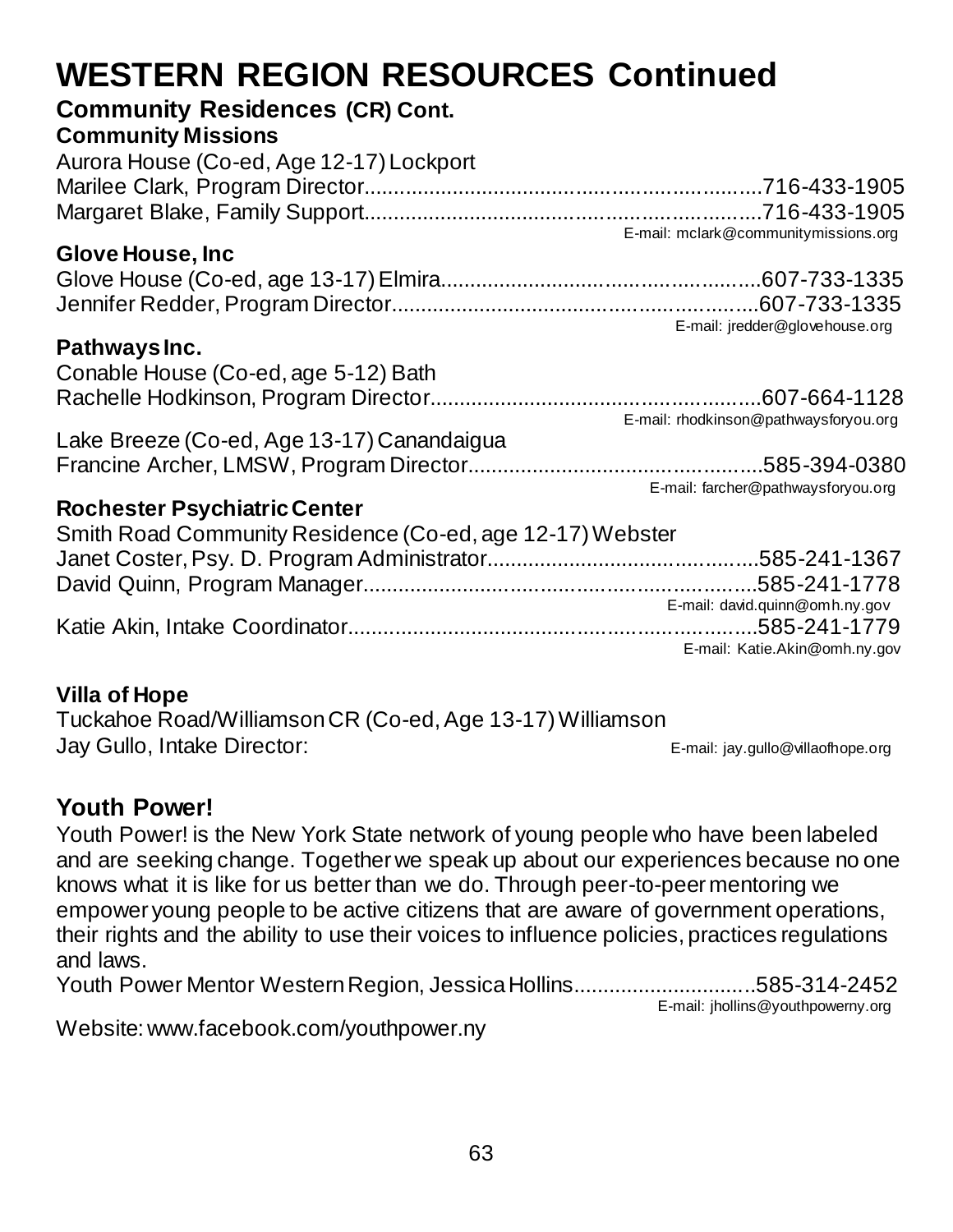#### **Western New York 211 Get Connected Get Answers**

Serves: Allegany, Cattaraugus, Chautauqua Erie, Genesee,Niagara, Orleans and Wyoming Counties Website: [www.211wny.org](http://www.211wny.org/)

#### **OCFS certified beds in RTCs** (for youth with sexually harmful behaviors) Children's Village, Dobbs Ferry NY (Male Age 12-15).................................914-693-0600 Elmcrest Children's Center, Syracuse NY (Male Age 11-16).......................315-446-6250 William George Junior Republic, Freeville, NY (Male Age 12-16)................607-844-6215 Hillside Children's Center, Varick, NY (Male Age 10-21).............................315-585-3000 Mercy First Children and Family Services, Syosett, NY (Male Age 12-16)..516-921-0808

### **Western Region Behavioral Health Organization with Beacon Health Strategies, LLC. and Coordinated Care Services, INC.** (BHO)

| Adele Gregory Gorges, Executive Director, New York Care Coordination                                                |
|---------------------------------------------------------------------------------------------------------------------|
| 585-613-7656                                                                                                        |
| E-mail: agorges@ccsi.org                                                                                            |
| Kathleen Berthod, Program Assistant, New York Care Coordination585-613-7656<br>E-mail: kberthod@ccsi.org            |
| John Lee, Program Director, Beacon Health Strategies585-613-7627<br>E-mail: john.lee@beaconhs.com                   |
| <b>OASAS</b>                                                                                                        |
| <b>Western Region.</b><br>.716-847-3037                                                                             |
| 295 Main Street, Suite 577                                                                                          |
| Buffalo, NY 14203-2412                                                                                              |
| Counties: Allegany, Cattaraugus, Chautauqua, Erie, Genesee, Niagara, Orleans,<br>Wyoming                            |
|                                                                                                                     |
| OASAS Field Office C/O J.L. Norris ATC                                                                              |
| 1111 Elmwood Avenue                                                                                                 |
| Rochester, NY 14620                                                                                                 |
| Counties: Broome, Chemung, Livingston, Monroe, Ontario, Schuyler, Seneca, Steuben,<br>Tioga, Tompkins, Wayne, Yates |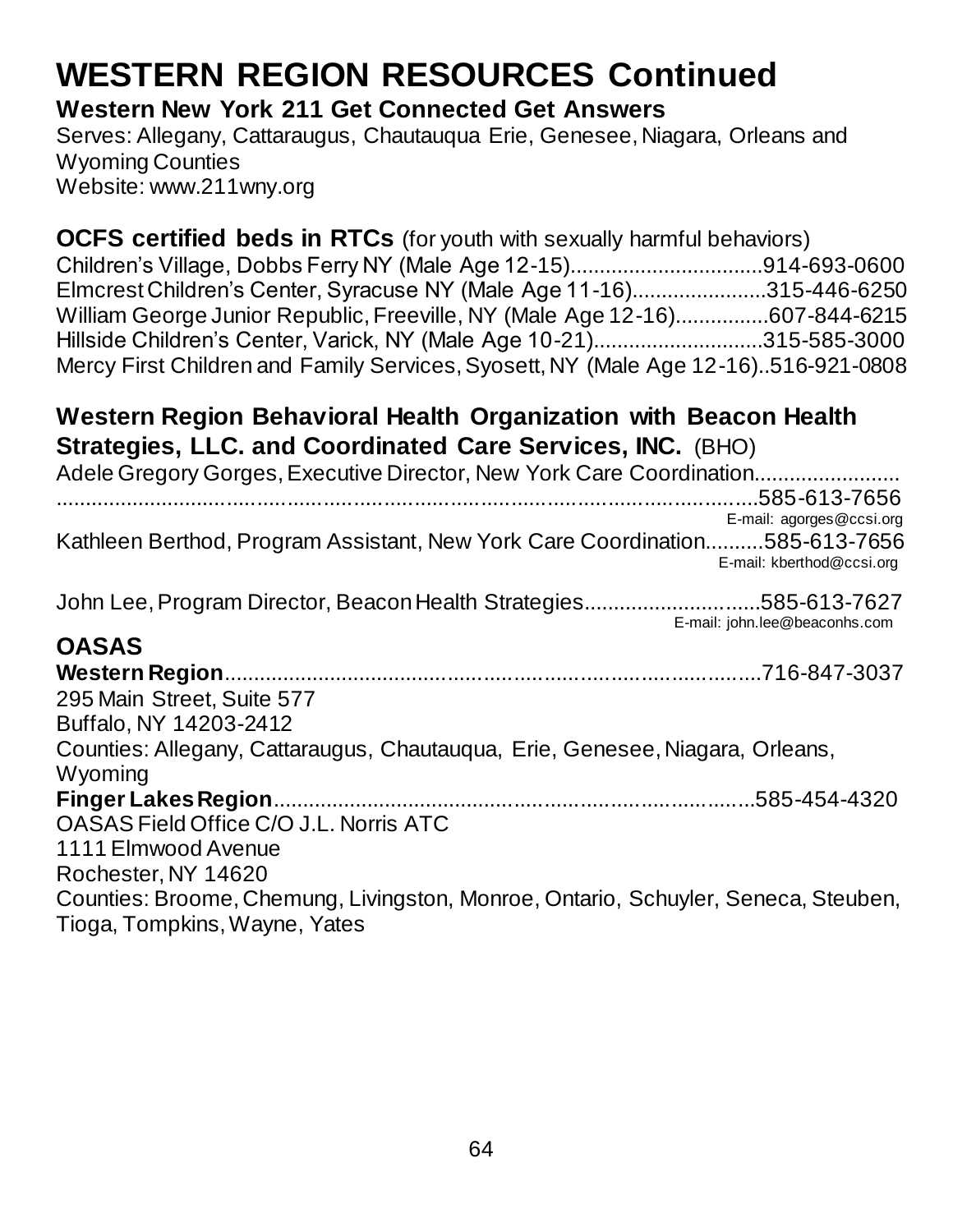#### **New York State Education Positive Behavioral and Instructional Support Services** (PBIS) **Regional Special Education-Technical Assistance Support Center**(RSE-TASC) Mid-West Behavioral Specialist, Jennifer Marafioti......................................585-249-7022 E-mail: jennifermarafioti@boces.monroe.edu West Behavioral Specialist, Cassie Porter...................................................716-821-7572 E-mail: cporter@e1b.org Mid-South Behavioral Specialist, Julie Powell.................................607-739-3581 X 1416 E-mail: [jpowell@gstboces.org](mailto:jpowell@gstboces.org) Mid-State Behavioral Specialist, Linda Brown..............................................315-431-8586 E-mail: [lbrown@ocmboces.org](mailto:lbrown@ocmboces.org)

Central NY Parent Education Specialist for Tompkins County....................315-447-4053

**Board of Cooperative Educational Services** (BOCES) is a public education collaborative in New York State that provides shared services to component school district in a manner that is effective, efficient, and fosters equity for students. All but nine of New York State's 721 school districts are represented by a BOCES. **Website: WWW.BOCES.org**

#### **[Broome-Tioga BOCES](http://www.btboces.org/)Phone: 607-739-3581**

Serves [15 s](http://ces.37j32b1.remote.schoolcenter.com/education/components/scrapbook/default.php?sectiondetailid=1060)chool districts:

Binghamton, Chenango Forks, Chenango Valley, Deposit, Harpursville, Johnson City, Maine-Endwell, Newark Valley, Owego-Apalachin, Susquehanna Valley, Tioga, Union-Endicott, Vestal, Whitney Point, Windsor

#### **Greater Southern Tier BOCES Phone: 607-739-3581**

Serves 21 school districts:

Addison, Alfred-Almond, Arkport, Avoca, Bath, Bradford, Campbell-Savona, Canaseraga, Canisteo-Greenwood, Corning-Painted Post Area, Elmira City, Elmira Heights, Hammondsport, Hornell City, Horseheads, Jasper-Troupsburg, Odessa-Montour, Prattsburgh, Spencer-Van Etten, Watkins Glen, Waverly

#### **Monroe #1 BOCES Phone: 585-377-4660**

Serves 10 school districts:

Brighton, East Irondequoit, East Rochester Free Union, Fairport, Honeoye Falls-Lima, Penfield, Pittsford, Rush-Henrietta, Webster, West Irondequoit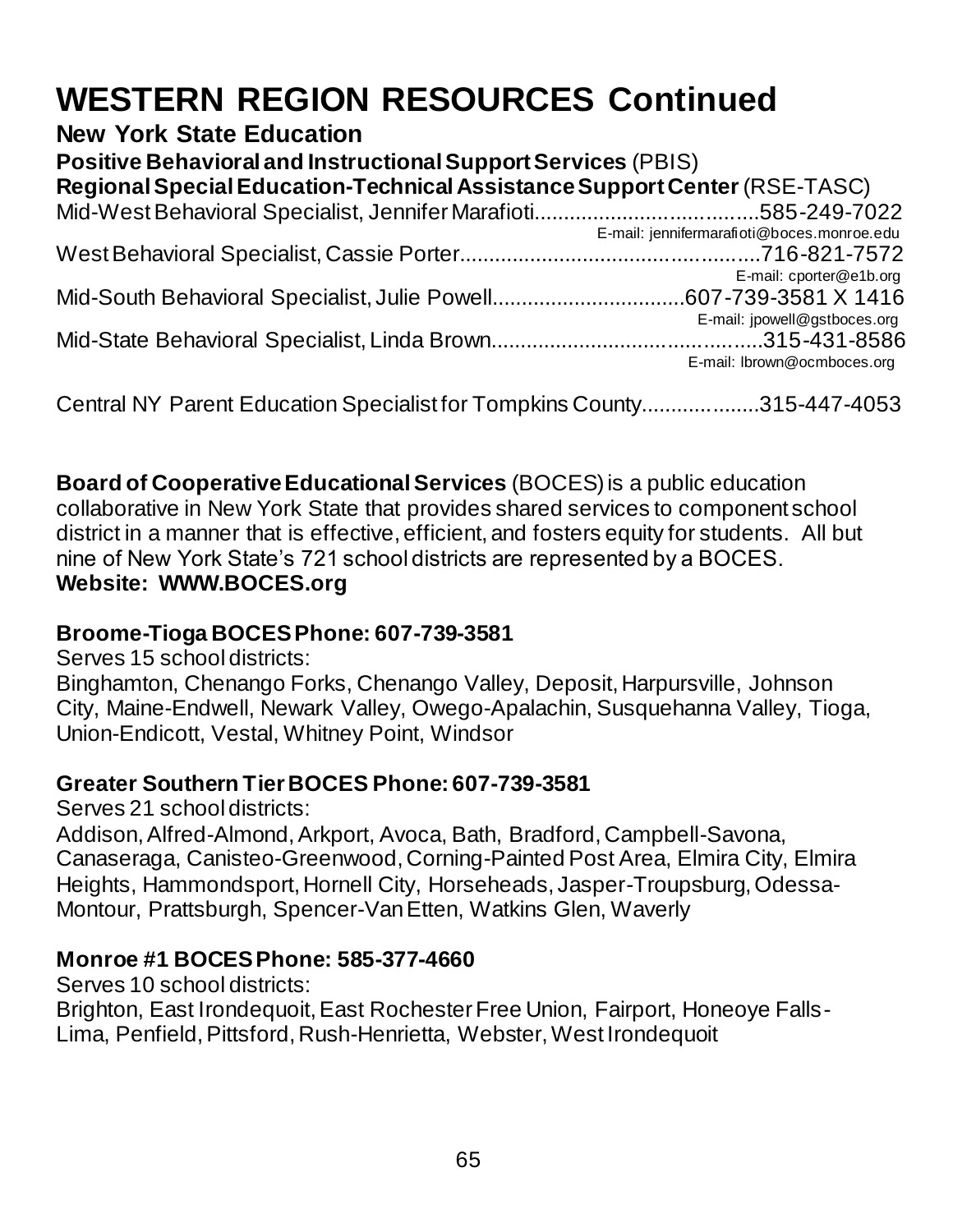#### **New York State Education BOCES Cont.:**

**Monroe #2 Orleans Boces Phone: 585-352-2400**

Serves 9 school districts: Brockport, Churchville-Chili, Gates Chili, Greece, Hilton, Holley, Kendall, Spencerport, Wheatland-Chili

#### **Wayne-Finger Lakes BOCES Phone: 315-332-7400**

Serves 25 school districts:

Bloomfield, Canandaigua city, Clyde-Savannah, Dundee, Gananda, Geneva City, Gorham-Middlesex, Honeoye, Lyons, Manchester-Shortsville, Marion, Naples, Newark, North Rose-Wolcott, Palmyra-Macedon, Penn Yan, Phelps-Clifton Springs, Red Creek, Romulus, Seneca Falls, Sodus, Victor, Waterloo, Wayne, Williamson

#### **Orleans-Niagara BOCES Phone: 800-836-7510**

Serves 13 school districts:

Albion, Barker, Lewiston-Porter, Lockport, Lyndonville, Medina, Newfane, Niagara Falls, Niagara-Wheatland, North Tonawanda, Royalton-Hartland, Starpoint, Wilson

### **Cattaraugus-Allegany BOCES Phone: 716-376-8200**

Serves 23 school districts:

Allegany-Limestone, Andover, Belfast, Bolivar-Richburg, Cattaraugus Little Valley, CA-BOCES, Cuba-Rushford, Ellicottville, Fillmore, Franklinville, Friendship, Genesee Valley, Hinsdale, Olean, Pioneer, Portville, Randolf Academy, Randolf, Salamanca, SCIO, Wellsville, West Valley, Whitesville

### **Erie #1 BOCES Phone: 716-821-7171/800-872-0780**

Serves 19 school districts:

Akron, Alden, Amherst, Cheektowaga, Cheektowaga-Sloan, Clarence, Cleveland Hill Union Free, Depew Union Free, Frontier, Grand Island, Hamburg, Kenmore, Lackawanna, Lancaster, Maryvale Union Free, Sweet Home, Tonawanda City, West Seneca, Williamsville

#### **Erie #2 Chautauqua-Cattaraugus BOCES Phone: 585-268-5681**

Serves 27 school districts:

Iroquois, Orchard Park, East Aurora, Holland, Silver Creek, Dunkirk, Pine Valley, Brocton, Falconer, Chautauqua Lake, Jamestown, Ripley, Panama, Clymer, Lake Shore, Eden, North Collins, Springville-Griffith, Gowanda, Forestville, Fredonia, Cassadaga Valley, Westfield, Bemus Point, Frewsburg, Sherman, Southwestern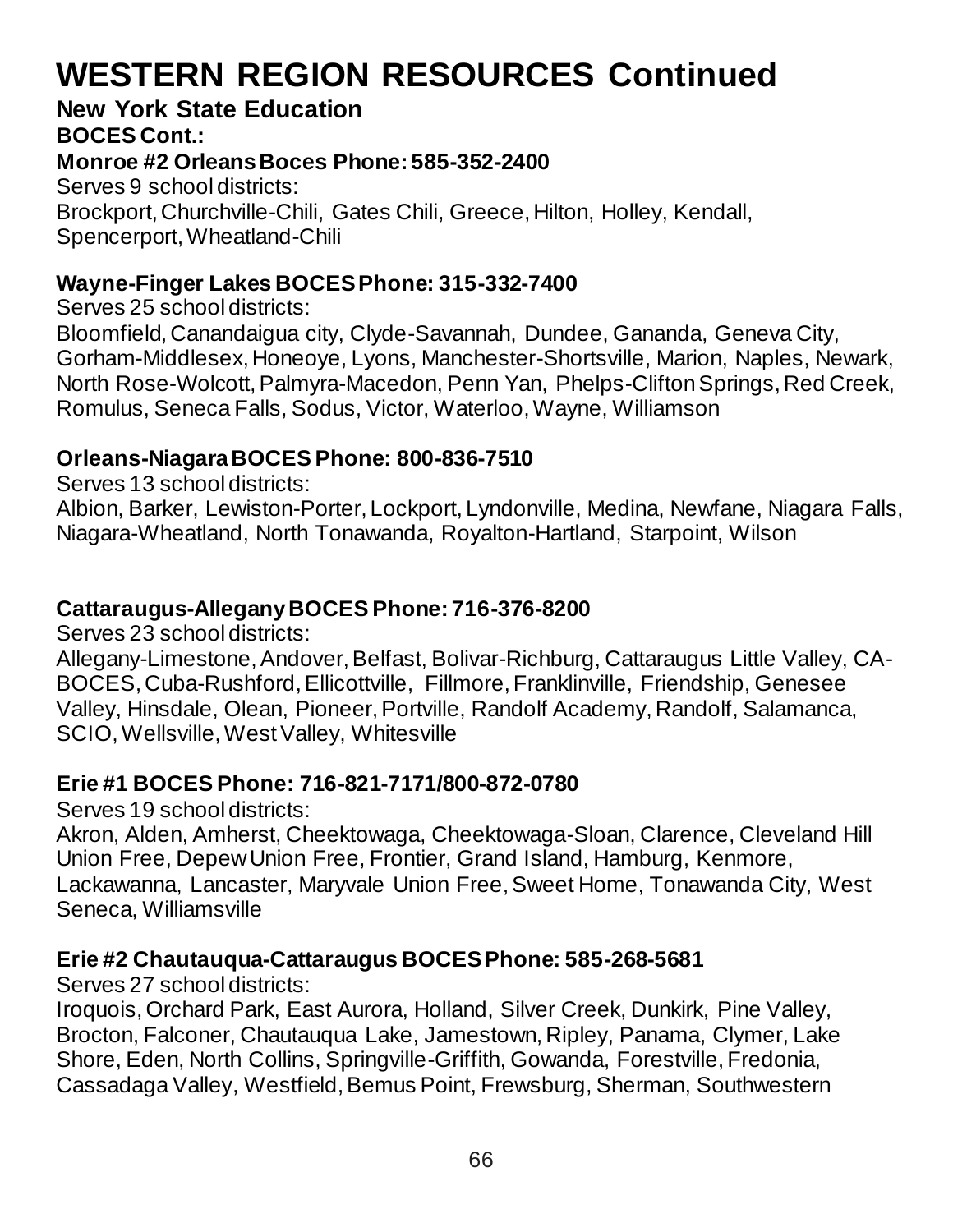#### **New York State Education BOCES Cont.:**

### **Tompkins-Seneca-Tioga BOCES Phone: 607-257-1551**

Serves 9 school districts:

Candor, Dryden, George Junior, Groton, Ithaca, Lansing, Newfield, South Seneca, **Trumansburg** 

#### **Genesee Valley BOCES Phone: 585-344-7711**

Serves 22 school districts:

Alexander, Attica, Avon, Batavia, Byron-Bergen, Caledonia-Mumford, Dansville, Elba, Geneseo, Keshequa, LeRoy, Letchworth, Livonia, Mount Morris, Oakfield-Alabama, Pavilion, Pembroke, Perry, Warsaw, Wayland-Cohocton, Wyoming, York

# **Parent Training and Information Center**

| <b>The Advocacy Center</b> (serves all of NYS except for the 5 boroughs of NYC) |  |
|---------------------------------------------------------------------------------|--|
|                                                                                 |  |

**The Advocacy Center**.....................................................585-546-1700/1-800-650-4967

### **Community Parent Resource Center**

**Parent Network of WNY**…………………..……….........……………..1-866-277-4762

**Parent Network of WNY** is a resource for families of individuals with special needs and for professionals who work with them. The goal is to empower families to successfully advocate for their children. This is done through workshops, conferences, and information and referral services where we link people to community resources or provide one-on-one consulting to callers in search of specific information. Designated as a Community Parent Resource Center, funded by the US Education Dept. and a Special Education Parent Center, funded through the NYS Education Dept. Serves: Allegany, Cattaraugus, Chautauqua, Erie, Genesee, Niagara, Orleans, Wyoming Counties Susan Barlow, Executive Director….……...…………..…............................716-332-4170 E-mail: [srb@parentnetworkwny.org](mailto:srb@parentnetworkwny.org) Lyn Haggerty, Information and Referral Manager…......….………..……….716-332-4176 E-mail: lmh@parentnetworkwny.org

Mary Jo Butler, Information and Referral......…...….……....….…….............716-332-4175 ermail: mision and the condition of the mail: [mjb@parentnetworkwny.org](mailto:mjb@parentnetworkwny.org).<br>E-mail: mjb@parentnetworkwny.org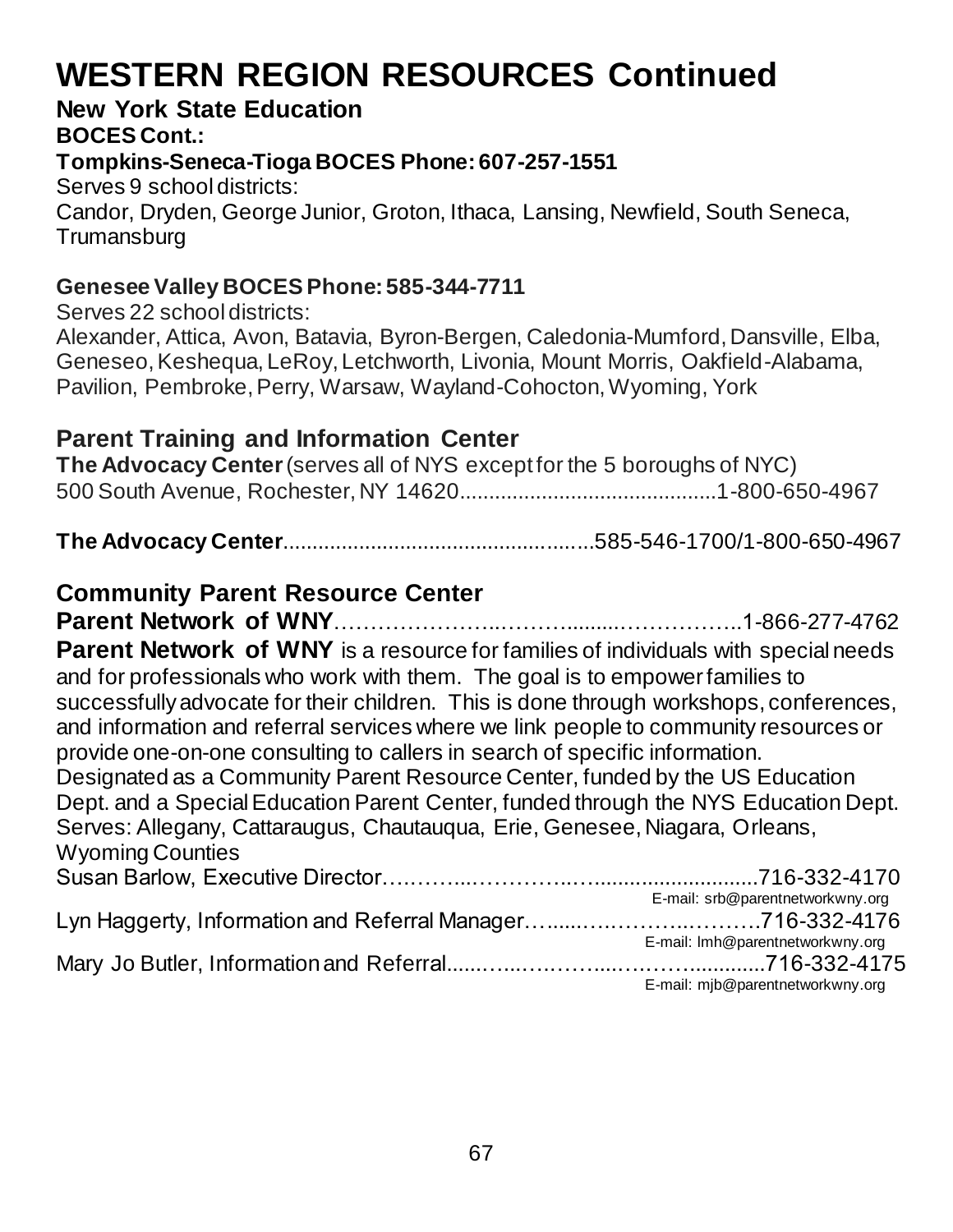| Website: www.wchob.org/ecdc                                                           |
|---------------------------------------------------------------------------------------|
| Follow on Facebook: WWW.facebook.com/ECDCWNY1                                         |
| Join E-mail list: ecdc@kaleidahealth.org                                              |
| The ECDC provides free information, referral, technical assistance and support to     |
| families, professionals, and community agencies concerned with children birth to five |
| with suspected or diagnosed delays or disabilities. They provide ongoing community    |
| training programs for both parents and professionals. The ECDC also provides          |
| assistance to early childhood programs to improve options and opportunities for       |
| preschool children with developmental delays or disabilities served in typical early  |
| childhood settings.                                                                   |
|                                                                                       |
| Serves: Allegany, Cattaraugus, Chautauqua, Erie, Genesee, Niagara, Orleans,           |

Serves: Allegarly, C<br>Wyoming Counties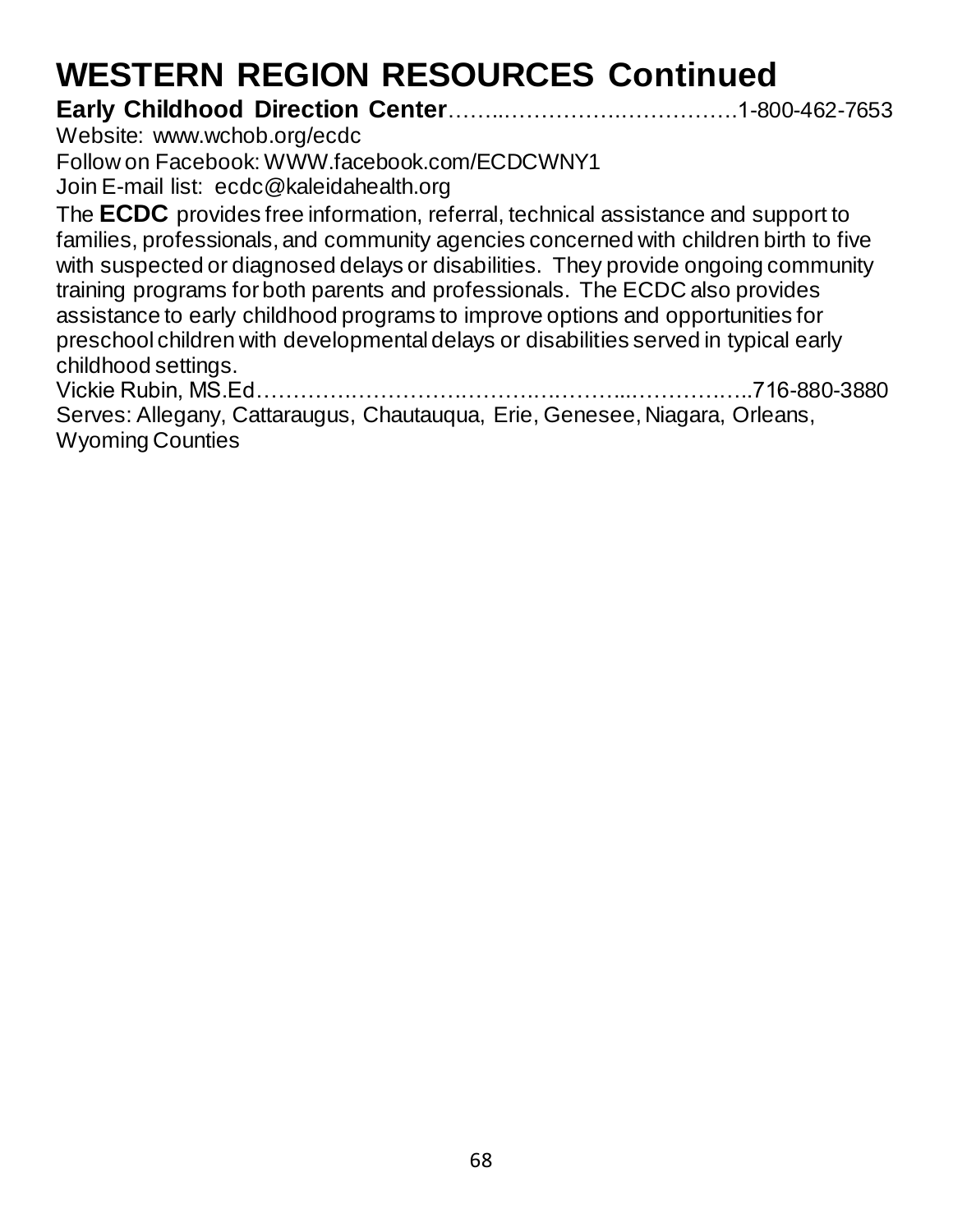| <b>New York State Resources</b>                                                         |                                       |
|-----------------------------------------------------------------------------------------|---------------------------------------|
| <b>New York State Office of Mental Health</b>                                           |                                       |
| 44 Holland Avenue                                                                       |                                       |
| Albany, NY 12229                                                                        |                                       |
| <b>Acting Commissioner</b><br>Ann Marie T. Sullivan M.D.                                |                                       |
|                                                                                         |                                       |
|                                                                                         |                                       |
| <b>Associate Commissioner</b>                                                           |                                       |
| Director, Division of Integrated Community Services for Children and<br><b>Families</b> |                                       |
| Donna Bradbury, MA, LMHC                                                                |                                       |
|                                                                                         |                                       |
| Deputy Director, Director of Integrated Community Services for                          |                                       |
| <b>Children and Families</b>                                                            |                                       |
| Meredith Ray-LaBatt, MSW, MA                                                            |                                       |
|                                                                                         |                                       |
| <b>Family and Youth Peer Support</b>                                                    |                                       |
| Heather Lane, OMH Statewide Family and Youth Peer Support                               |                                       |
|                                                                                         |                                       |
|                                                                                         | E-mail:heather.lane@omh.ny.gov        |
| Home and Community Based Services Waiver, Case Management and                           |                                       |
| <b>SPOA</b>                                                                             |                                       |
|                                                                                         |                                       |
| Deborah Waymer, HCBSW Assistant Statewide Coordinator518-474-8394                       | E-mail: Joyce.billetts@omh.ny.gov     |
|                                                                                         | E-mail: Deborah.waymer@omh.ny.gov     |
| <b>Single Point of Access (SPOA)</b>                                                    |                                       |
| Michelle Wagner, OMH Statewide Children's SPOA & Case Management                        |                                       |
|                                                                                         | E-mail: michelle.wagner@omh.ny.gov    |
| <b>Residential Treatment Facilities (RTF)</b>                                           |                                       |
|                                                                                         |                                       |
|                                                                                         | E-mail: Rose.Gong@omh.ny.gov          |
| <b>Project Teach &amp; Early Recognition Screening Initiative</b>                       |                                       |
|                                                                                         | E-mail: kathryn.provencher@omh.ny.gov |
| Website: www.omh.ny.gov/omhweb/project_teach/                                           |                                       |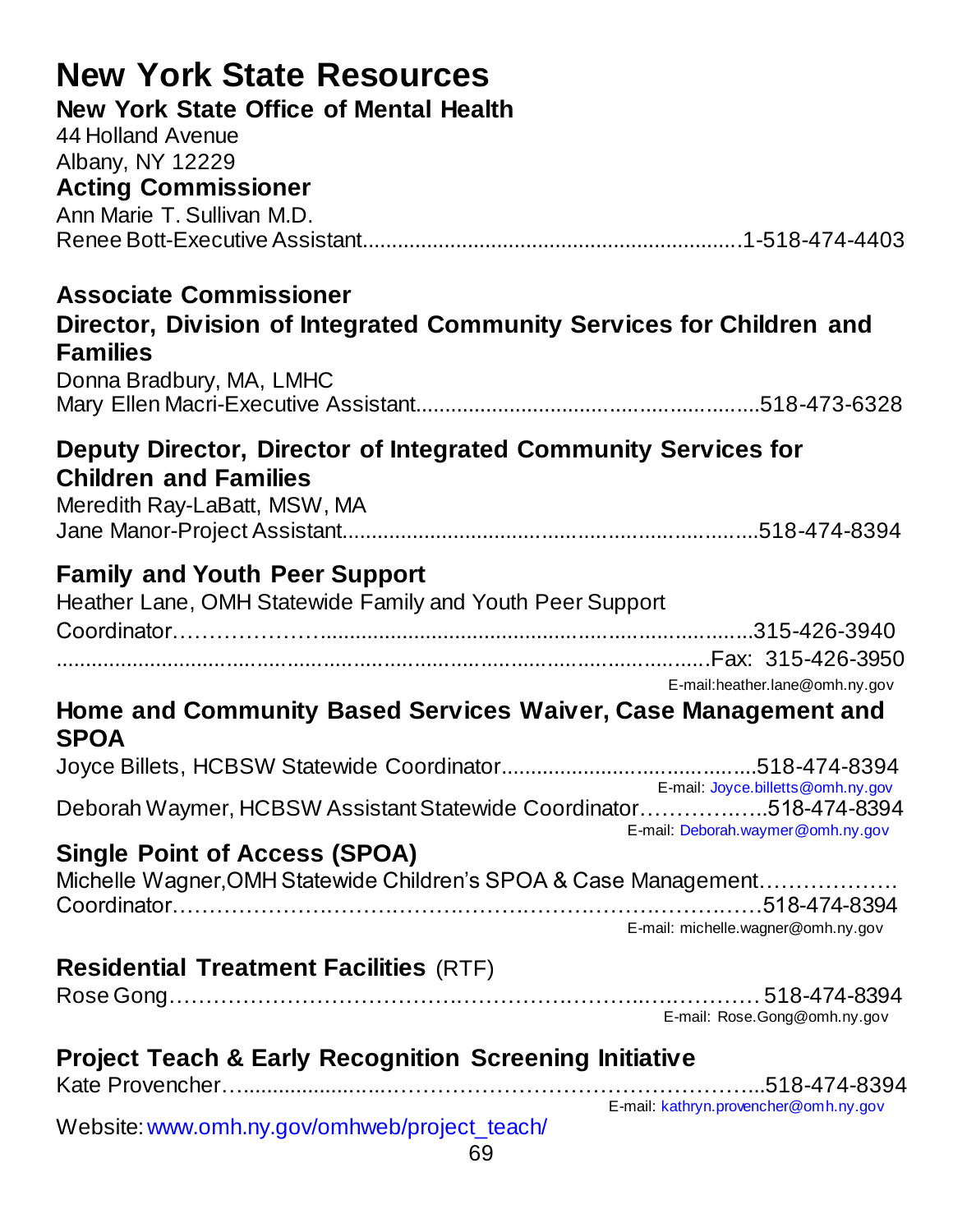# **New York State Resources Continued:**

**New York State Office of Mental Health Cont.: Families Together in NYS, Inc.**

| TAMMUS TOGGUIGI III ITTO, ING.                                                      |                            |
|-------------------------------------------------------------------------------------|----------------------------|
| 737 Madison Avenue Albany, NY 12208                                                 |                            |
| Website: www.ftnys.org                                                              |                            |
|                                                                                     |                            |
|                                                                                     |                            |
|                                                                                     | E-mail: ppierce@ftnys.org  |
| Stephanie Orlando, Statewide Director, Youth Power                                  |                            |
|                                                                                     |                            |
|                                                                                     | E-mail: sorlando@ftnys.org |
| <b>Child and Adolescent Psychiatry for Primary Care (CAP PC)</b>                    |                            |
| Strengthening and integrating the relationship between community-based primary care |                            |

providers and child psychiatry.................................................................855-CAP-PC72 Website[:www.cappcny.org](http://www.cappcny.org/)

# **New York State Council on Children and Families**

Bill Pryzlucki, Director Collaborative Solutions for Children and Families..518-474-5194

E-mail: bil[l.przylucki@ccf.ny.gov](mailto:przylucki@ccf.ny.gov)

Website:www.ccf.ny.gov

### **New York State Justice Center for People with Special Needs**

Website[: www.justicecenter.ny.gov/about/contact-us](http://www.justicecenter.ny.gov/about/contact-us) 161 Delaware Avenue Delmar, New York 12054-1310 Phone: 518-549-0200 (Voice) TTY: Dial 7-1-1 for the NYS Relay and give the operator 1-518-549-0200 Report Abuse: 1-855-373-2122 (staffed 24 hours a day, 7 days a week) TTY: 1-855-373-2123 Report a Death: 1-855-373-2124 Information and Referral 1-800-624-4143 (Monday-Friday, 8:30 am to 4:30 pm) TTY: Dial 7-1-1 for the NYS Relay and give the operator 1-800-624-4143 Criminal Background Check Unit; 518-549-0361

### **Employment Networks Through the Ticket to Work Program**

Website:www.yourtickettowork.com Social Security's Employment Networks Contract Team 1-866-584-5180, TTY 1-866-584-5181 E-mail: ENcontacts@ssa.gov.

**NYS Labor Website for Youth** (Age 14-17 & Age 18-24 looking for job training linkage)**:**  Website: www.labor.ny.gov/youth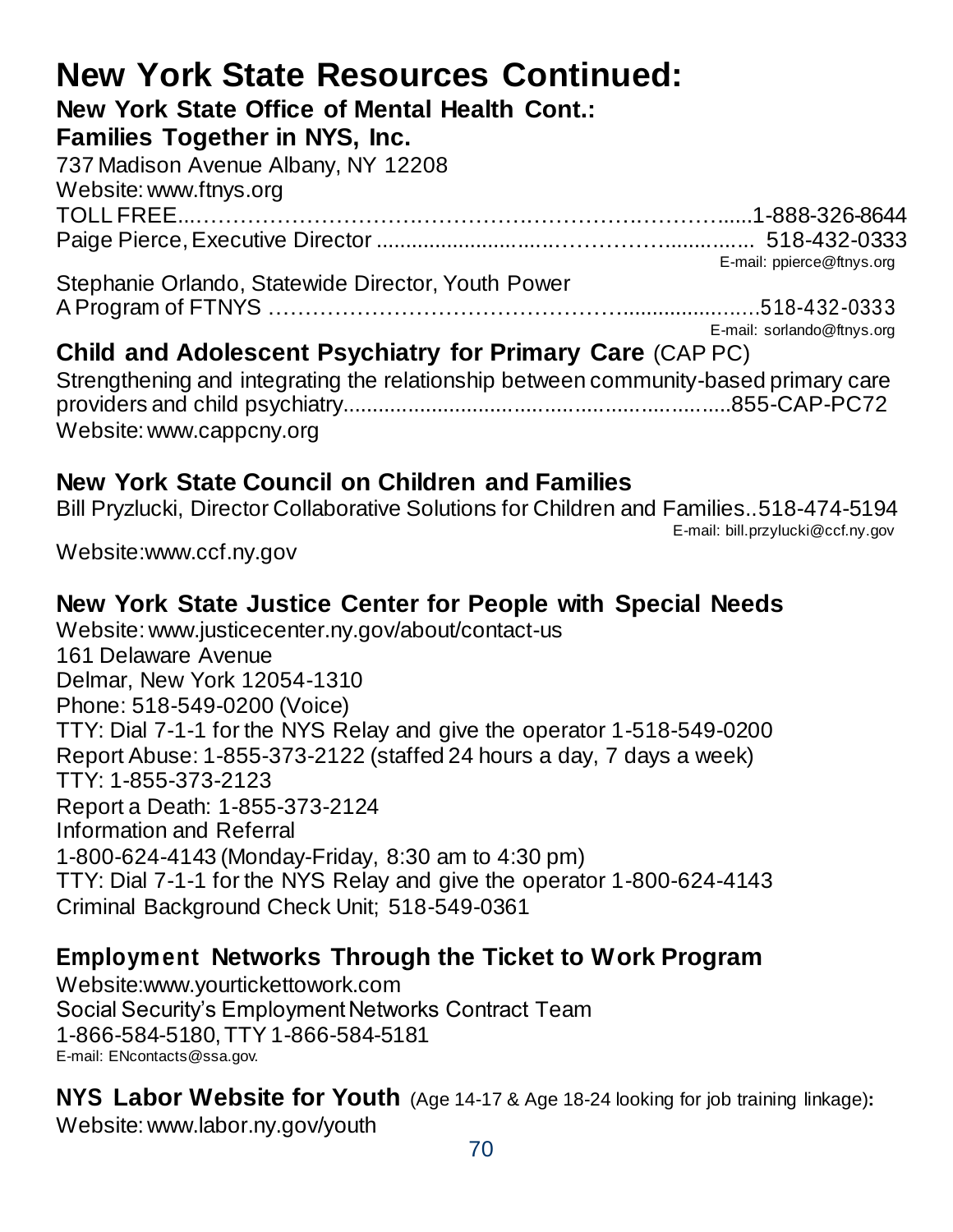# **New York State Resources Continued:**

#### **NYS Commissioners Working Across Systems ENGAGE:**

Website: [www.engage.ccf.state.ny.us](http://www.engage.ccf.state.ny.us/)

### **Brain Injury Association of New York State: Project LEARNet**

Website[: www.projectlearnet.org](http://www.projectlearnet.org/)

# **NYS Consumer Protection Board**……….................…….………..1-800-697-1220

Website: www.dos.ny.gov/consumerprotection/ Consumer Assistance Hotline: (518) 474-8583 (800) 697-1220

### **NYS Parenting Education Partnership** (NYSPEP)

Website[: www.nyspep.org](http://www.nyspep.org/) Parent Helpline (Sponsored by Prevent Child Abuse NY)..............….......1-800-244-5373 ...............................................................................................................1-800 CHILDREN

#### **New York Health Care Reform**…

Website: www.HealthCareReform.ny.gov

### **Suicide Prevention Chat Line for NYS**

**Website:** [www.crisischat.org](http://www.crisischat.org/)

### **Suicide Prevention Center for NYS**

**Website:** preventsuicideny.org

### **New York State Broad of Education for Know Who Your Delegates Are**

Website: www.elections.state.ny.us

### **Adult Career and Continuing Education Services-Vocational**

**Rehabilitation** (formerly VESID) Website: www.acces.nysed.gov/vr/

### **Center on Adherence and Self-Determination**

Website: [www.adherenceandselfdetermination.org](http://www.adherenceandselfdetermination.org/)

### **Family Survival Handbook**

Website: [www.omh.ny.gov/omhweb/consumer\\_affairs/resources/docs/FamilySurvivalHandbook.pdf](http://www.omh.ny.gov/omhweb/consumer_affairs/resources/docs/FamilySurvivalHandbook.pdf)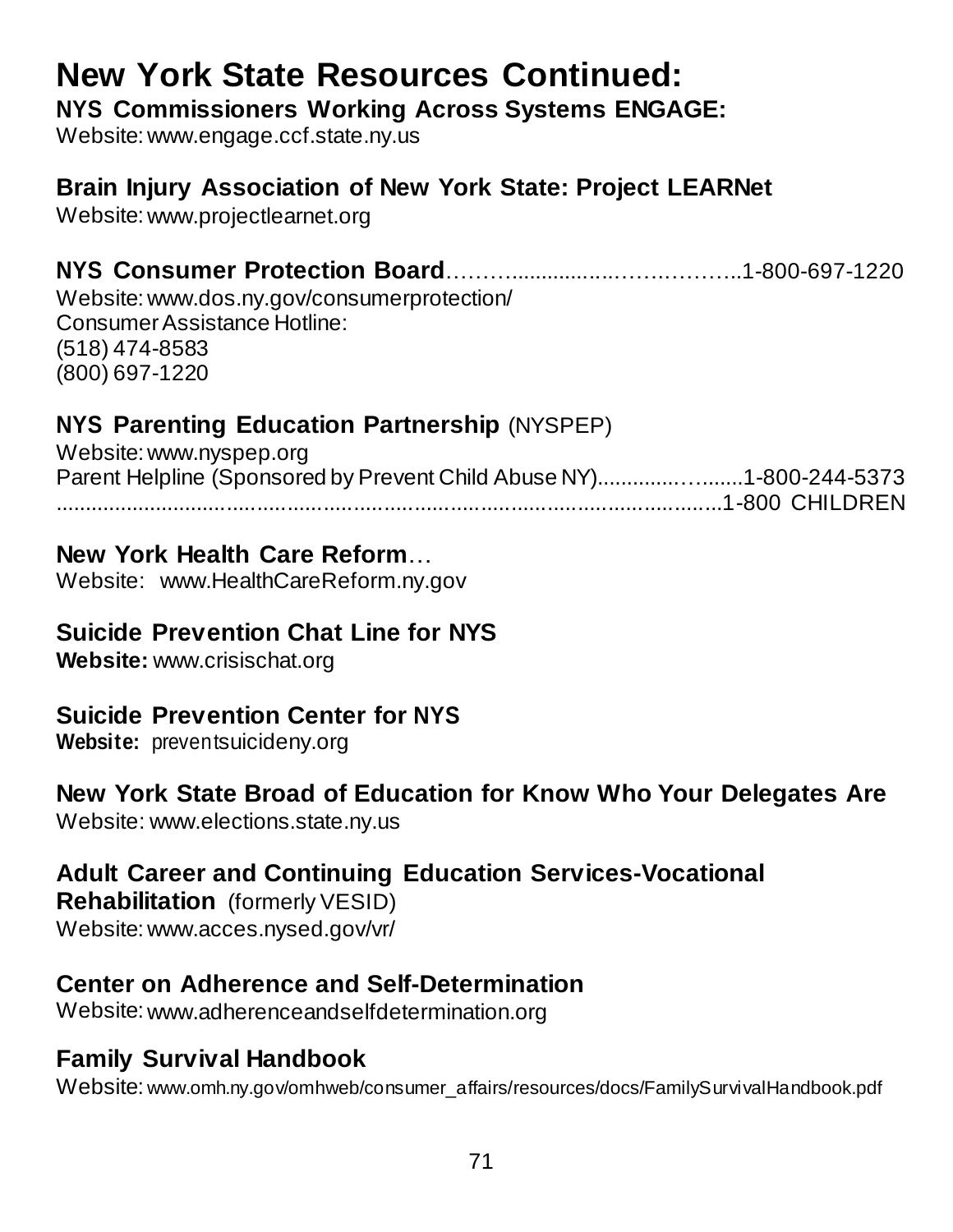# **New York State Resources Continued:**

### **NYS DOH Medicaid Managed Care and Family Health Plus Pharmacy Benefits**

Website[: http://pbic.nysdoh.suny.edu.](http://pbic.nysdoh.suny.edu/)

# **Transition Age Youth Websites**

#### **Transition Age Services:**

Websites[: www.access.nysed.gov/vr/lsn/ilc/home.html](http://www.access.nysed.gov/vr/lsn/ilc/home.html) www.access.nysed.gov/vr/lis/ilc/brochure.htm [www.nysilc.org/index/htm](http://www.nysilc.org/index/htm)

#### **Transition Process Development**

www.healthytransitionsny.org/site/view/152

#### **Life Skills Assessments and Tools (money, home, food management)**

[www.caseylifeskills.org/index.htm](http://www.caseylifeskills.org/index.htm)

[www.caseylifeskills.org/pages/res/paya/module1/module%201%20complete.pdf](http://www.caseylifeskills.org/pages/res/paya/module1/module%201%20complete.pdf) [www.caseylifeskills.org/pages/res/microlife/cleaningmyplace.pdf](http://www.caseylifeskills.org/pages/res/microlife/cleaningmyplace.pdf) [www.caseylifeskills.org/pages/res/microlife/mini%20-%20hungry%20eat%20healthy!.pdf](http://www.caseylifeskills.org/pages/res/microlife/mini%20-%20hungry%20eat%20healthy!.pdf) [www.bizkids.com/default.aspx](http://www.bizkids.com/default.aspx) [www.bizkids.com/coolbizstuff.aspx](http://www.bizkids.com/coolbizstuff.aspx) [www.moneytalks4teens.ucdavis.edu/](http://www.moneytalks4teens.ucdavis.edu/)

[www.themint.org/teens/index.html](http://www.themint.org/teens/index.html)

#### **Independent Living Centers**

[www.acces.nysed.gov/vr/lsn/ilc/locations.htm](http://www.acces.nysed.gov/vr/lsn/ilc/locations.htm)

#### **Jobs and Career**

www.labor.ny.gov/youth [www.nycareerzone.org/index.jsp](http://www.nycareerzone.org/index.jsp) [www.mappingyourfuture.org/planyourcareer/careership/about\\_careership.cfm](http://www.mappingyourfuture.org/planyourcareer/careership/about_careership.cfm)

#### **College/Workplace Readiness**

[www.childtrends.org/files/child\\_trends-2008\\_09\\_15\\_fr\\_readinessreport.pdf](http://www.childtrends.org/files/child_trends-2008_09_15_fr_readinessreport.pdf) [www.washington.edu/doit/brochures/academics/cprep.html](http://www.washington.edu/doit/brochures/academics/cprep.html)

#### **Rights and Responsibilities**

[www.ed.gov/about/offices/list/ocr/transition.html](http://www.ed.gov/about/offices/list/ocr/transition.html)

#### **Federal Student Aid**

www.heath.gwu.edu/

#### **Transition Age Services:Occupational Outlook**

[www.bis.gov/oco/](http://www.bis.gov/oco/)

### **Career and Vocational Training**

[www.gotrain.com/](http://www.gotrain.com/)

[www.going-to-college.org/](http://www.going-to-college.org/)

[www.thinkcollege.net/](http://www.thinkcollege.net/)

www.tucollaborative.org/pdfs/education/college\_guide.pdf

#### **Housing Search**

[www.nyhousingsearcg.gov/](http://www.nyhousingsearcg.gov/)

**The First Home Club** (purchasing a home)

[www.fhlbny.com/community/fhc.htm](http://www.fhlbny.com/community/fhc.htm)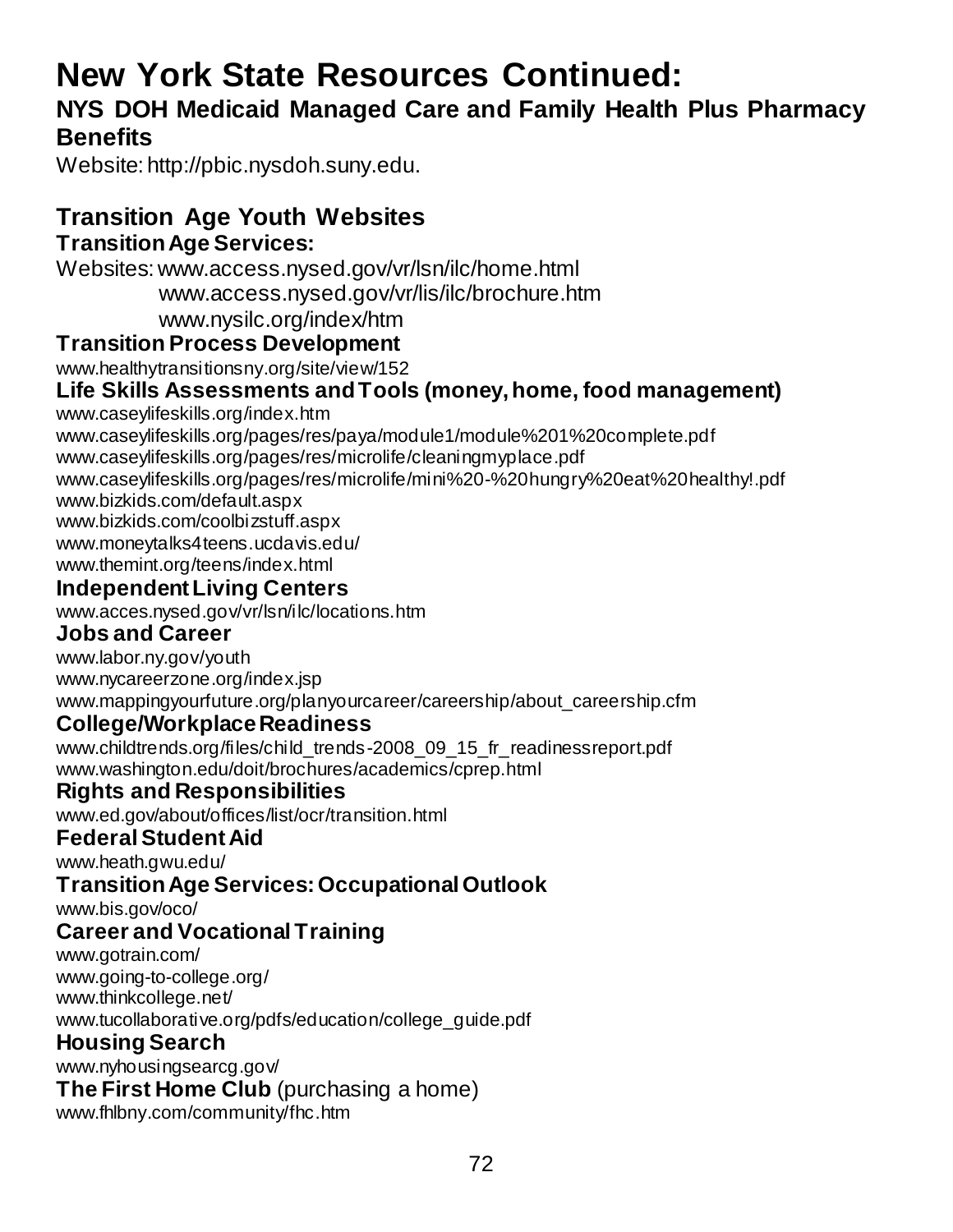## **New York State Resources Continued**

## **Transition Age Youth Websites**

#### **Home Heating**

www.nyserda.org/homeheating/

**Broad Information Network**

[www.disability.gov/housing](http://www.disability.gov/housing)

#### **Reasonable Accommodations**

[www.bu.edu/cpr/reasaccom/index.html](http://www.bu.edu/cpr/reasaccom/index.html)

www.bazelon.org/who-we-are/leadership-21/campus-rights-guide.aspx

#### **Health**

www.fns.usda.gov/tn/resources/power\_of\_choice.html [www.californiaprojectlean.org/docuserfiles//jump%20start%20teensfinal%20entire%20guide%202006.](http://www.californiaprojectlean.org/docuserfiles/jump%20start%20teensfinal%20entire%20guide%202006.pdf) [pdf](http://www.californiaprojectlean.org/docuserfiles/jump%20start%20teensfinal%20entire%20guide%202006.pdf)

[www.pe4bodymindspirit.santacruz.k12.ca.us/courseplans/cagi.html](http://www.pe4bodymindspirit.santacruz.k12.ca.us/courseplans/cagi.html) [www.advocatesforyouth.org/about-us/mission](http://www.advocatesforyouth.org/about-us/mission)

#### **Provider Supports**

[www.tapartnership.org/cop/transitionagedyouth/default.php](http://www.tapartnership.org/cop/transitionagedyouth/default.php) [www.omh.ny.gov/omhweb/childservice/](http://www.omh.ny.gov/omhweb/childservice/) [www.pathwaysrtc.pdx.edu/index.shtml](http://www.pathwaysrtc.pdx.edu/index.shtml) [www.transad.pop.epenn.edu/about/index.html](http://www.transad.pop.epenn.edu/about/index.html)

#### **Adolescent Development/Issues Confronting Transitional Youth**

[www.actforyouth.net/health\\_sexuality/adolescence/toolkit](http://www.actforyouth.net/health_sexuality/adolescence/toolkit)

#### **General Transition**

[www.omh.ny.gov/omhweb/childservice/](http://www.omh.ny.gov/omhweb/childservice/)

http://labs.umassed.edu/transitionsRTC/Resources/Publications.html.

### **Education**

www.ed.gov/blog/2012/08/check-out-eds-new-parents-families-page/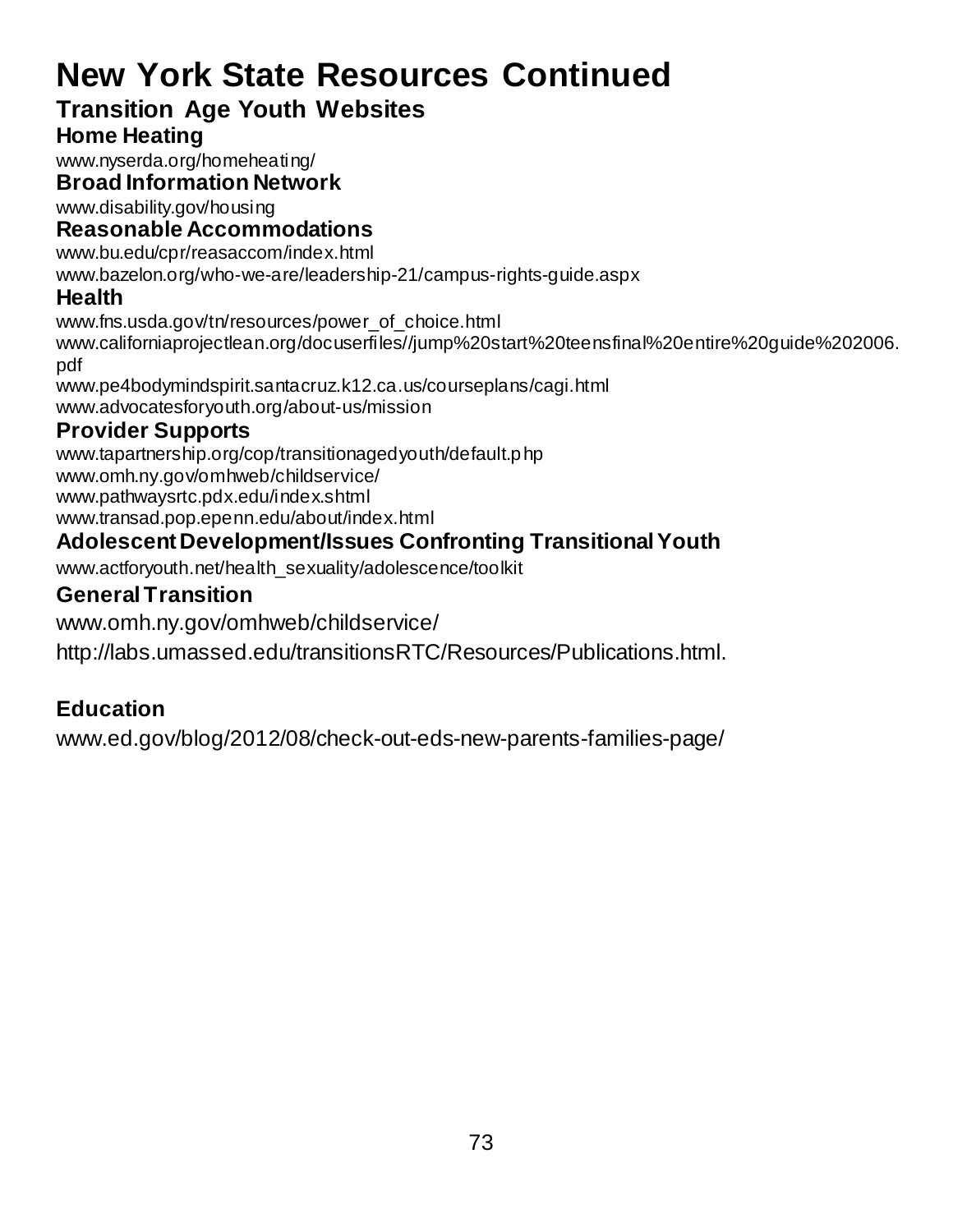| <b>National Resources</b><br><b>Federation of Families for Children's Mental Health</b><br>1101 King Street, Suite 420                                                                                                     |                       |
|----------------------------------------------------------------------------------------------------------------------------------------------------------------------------------------------------------------------------|-----------------------|
| Website: www.ffcmh.org                                                                                                                                                                                                     |                       |
| <b>Medication Information Resources</b><br>American Academy of child and Adolescent Psychiatry<br>Website: www.aacap.org<br><b>Center for Advancement of Children's Mental Health</b><br>Website: www.kidsmentalhealth.org |                       |
| <b>Medication Financial Assistance Programs</b><br><b>US Websites:</b><br>www.needymeds.com<br>www.rxassist.org                                                                                                            |                       |
| www.rxhope.com (for healthcare professionals only)<br><b>Military Websites:</b>                                                                                                                                            |                       |
| Partnership for Prescription Assistance (www.pparx.org)1-888-477-2669<br>Military Prescription Plan VA Health Benefit Service Center                                                                                       |                       |
| www.tricare.osd.mil/retirees/                                                                                                                                                                                              |                       |
| <b>Canadian Websites that service US prescriptions:</b>                                                                                                                                                                    |                       |
| www.wecaremedicalmall.org/global_medication.htm<br>www.doctorsdirectrx.com<br>www.lepharmacy.com                                                                                                                           | E-mail: info@ddrx.com |
| <b>Medication Plans by Pharmaceutical Companies</b>                                                                                                                                                                        |                       |
|                                                                                                                                                                                                                            |                       |
|                                                                                                                                                                                                                            |                       |
|                                                                                                                                                                                                                            |                       |
|                                                                                                                                                                                                                            |                       |
|                                                                                                                                                                                                                            |                       |
|                                                                                                                                                                                                                            |                       |
|                                                                                                                                                                                                                            |                       |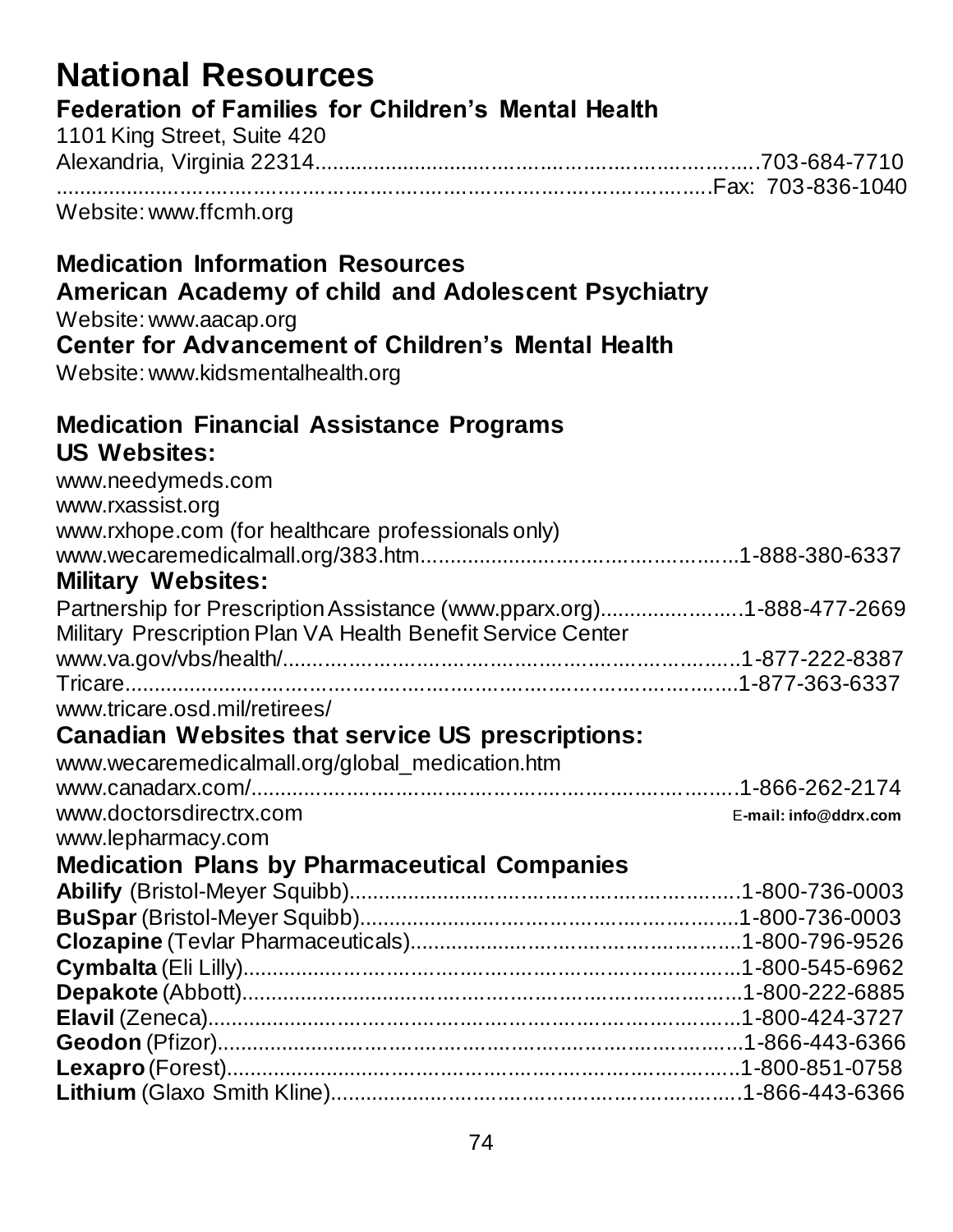# **National Resources Continued**

## **Medication Financial Assistance Programs Continued**

### **Fire Safety Websites**

[www.usfa.fema.gov](http://www.usfa.fema.gov/) (US Fire Administration) [www.ncjrs.org](http://www.ncjrs.org/) (Office of Juvenile Justice and Delinquency Prevention) [www.kkidsandfire.com](http://www.kkidsandfire.com/) (Massachusetts State Coalition for Juvenile Fire Setters) [www.sfm.state.or.us](http://www.sfm.state.or.us/) (Oregon State Juvenile Firesetter Program)

## **Sexual Offense Websites**

[www.csom.org](http://www.csom.org/) (Center for Sex Offender Management) [www.atsa.com](http://www.atsa.com/) (Association for the Treatment of Sexual Abusers)

## **Suicide Prevention Websites/Hotlines**

[www.afsp.org](http://www.afsp.org/) (American Foundation for Suicide Prevention) [www.suicidepreventionlifeline.org](http://www.suicidepreventionlifeline.org/) (National Suicide Prevention Lifeline)...................... .................................................................................................................1-800-273-8255

## **Youth Related Websites**

[www.nyln.org](http://www.nyln.org/) (National Youth Leadership Network).........................1-866-480-6565 X 2 [www.disabledstudents.org](http://www.disabledstudents.org/) (National Disabled Students Union) [www.youthmovenational.org](http://www.youthmovenational.org/) (Youth Move)

## **LGBTQ Websites & Hotlines**

<http://tapartnership.org/cop/clc/lgbtq12s.php> (LGBTQ12-S workgroup Newsletter) [www.outproud.org](http://www.outproud.org/) (Teen Out Proud) [www.ygamag.com](http://www.ygamag.com/) (YGA Mag) [www.familyacceptance.com](http://www.familyacceptance.com/) (Family Acceptance) [www.everybodysgood.com](http://www.everybodysgood.com/) (Everybody is good) The Trevor Project Hotline......................................................................1-866-488-7386